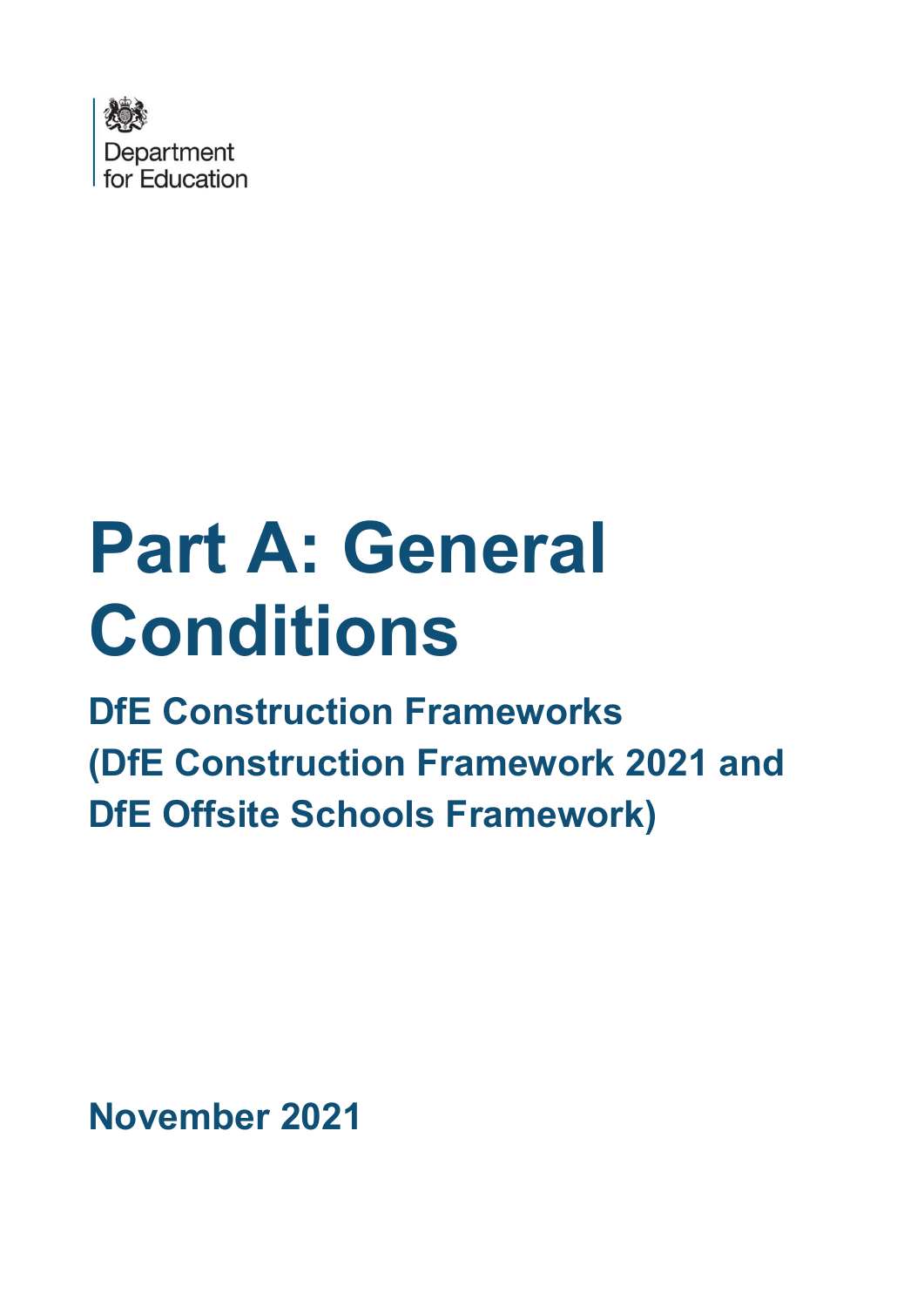# **Document Control**

#### **Document Owner:**

Joanne Smyth (JSM), Strategic Technical and Cost Lead, Department for Education

#### **Document Originator:**

Joanne Smyth (JSM), Strategic Technical and Cost Lead, Department for Education

| <b>Revision</b>  | <b>Status</b>  | <b>Date</b> | <b>Author</b>                              | <b>Amendment</b>                                                                                                                             |
|------------------|----------------|-------------|--------------------------------------------|----------------------------------------------------------------------------------------------------------------------------------------------|
| P <sub>0</sub> 1 | S <sub>2</sub> | 2017-03-29  | <b>IQA</b>                                 | Draft version issued for OJEU                                                                                                                |
| P <sub>0</sub> 2 | S <sub>2</sub> | 2017-06-29  | <b>IQA</b>                                 | Final draft version to be released<br>with ITT                                                                                               |
| C <sub>01</sub>  | A              | 2017-10-27  | <b>IQA</b>                                 | <b>Final version</b>                                                                                                                         |
| CO <sub>2</sub>  | A              | 2017-10-27  | <b>DWH</b>                                 | <b>Final version</b>                                                                                                                         |
| CO <sub>3</sub>  | A              | 2018-03-28  | <b>DWH</b>                                 | Formatting change only                                                                                                                       |
| CO <sub>4</sub>  | A              | 2019-01-25  | <b>BSI</b>                                 | Change of wording and logo to DfE<br>from ESFA and inclusion of decant<br>protocol in definitions of Employer's<br><b>Requirement Part A</b> |
| P <sub>0</sub> 3 | S <sub>2</sub> | 2021-04-19  | <b>JSM</b>                                 | Final draft version released with ITT<br>for Construction Framework re-<br>procurement 2021                                                  |
| C <sub>05</sub>  | A              | 2021-11-17  | AWI/<br>DDA/<br>JSM/<br>JGO/<br><b>MBA</b> | Amendments to Part A to make<br>framework and programme agnostic<br>and reformatted to align with the<br><b>DfE's Output Specifications</b>  |
| C <sub>06</sub>  | A              | 2021-11-19  | <b>JSM</b>                                 | Corrections to clause numbering<br>and clause 3.26.1.4 amended                                                                               |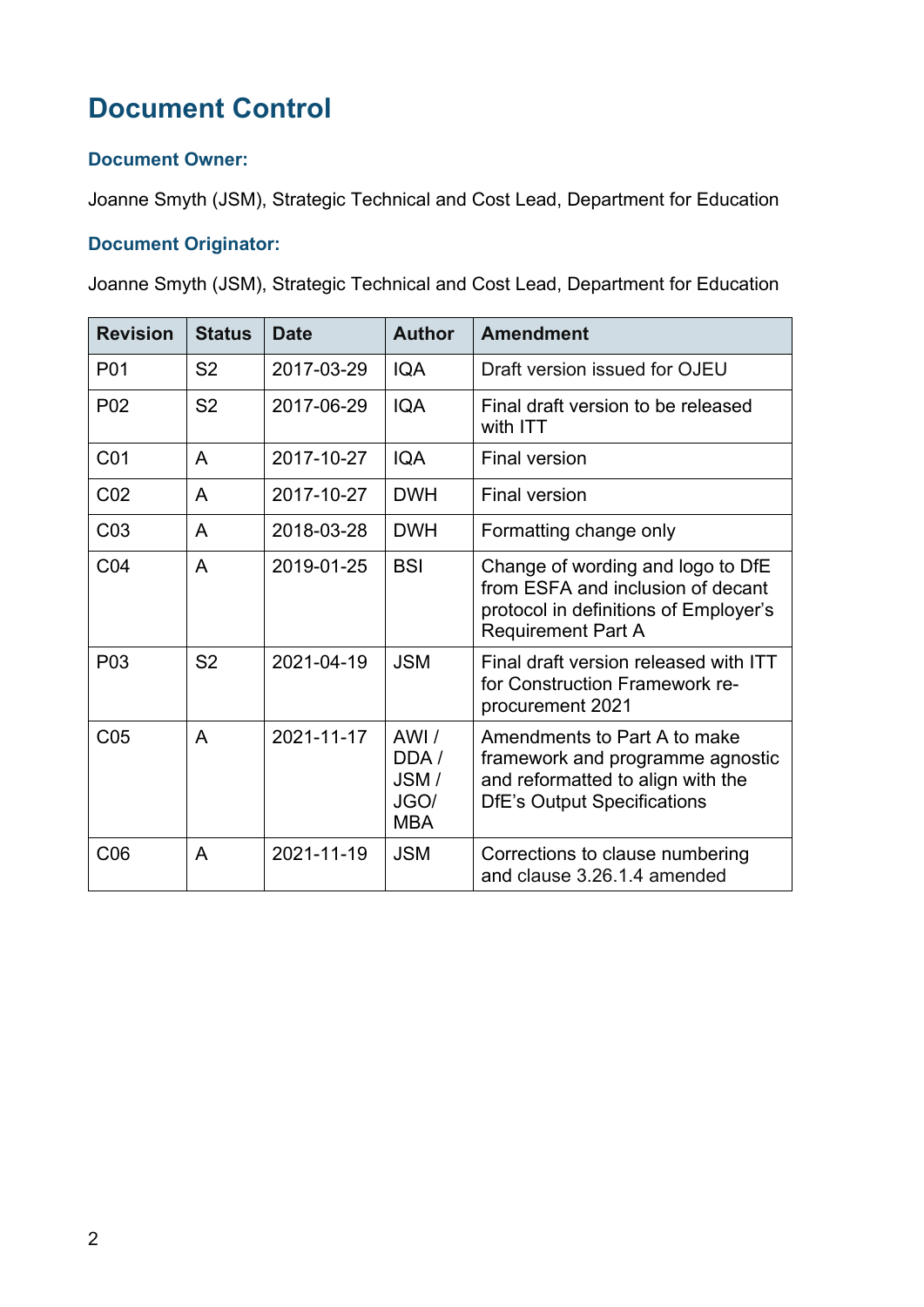# **Contents**

| <b>Definitions</b>                                                  | $\overline{7}$ |
|---------------------------------------------------------------------|----------------|
| 1.0 Introduction                                                    | 12             |
| 1.1 Information Management and Building Information Modelling (BIM) | 12             |
| 1.2 Structure of the Employer's Requirements                        | 12             |
| 2.0 General Conditions and Requirements                             | 14             |
| 2.1 Overarching Requirements                                        | 14             |
| 2.2 Survey Information and Reports                                  | 16             |
| 2.2.1 Surveys                                                       | 16             |
| 2.2.2 Access and Transport                                          | 16             |
| 2.3 Design and Construction Protocols                               | 16             |
| 2.4 Information Deliverables and Communications                     | 16             |
| 2.4.1 Works Programming                                             | 16             |
| 2.4.2 Information Deliverables                                      | 17             |
| 2.4.3 Programmes, Reports, Schedules and Plans                      | 18             |
| 2.4.4 Framework Pricing Schedule and Contract Sum Analysis          | 19             |
| 2.4.5 Progress Reporting and Communications                         | 19             |
| 2.4.6 Progress and Performance Meetings                             | 19             |
| 2.4.7 Design Coordination Meetings                                  | 20             |
| 2.4.8 Progress Photographs                                          | 21             |
| 2.4.9 Risk Register                                                 | 21             |
| 2.4.10 Standards of Materials and Work                              | 21             |
| 2.4.11 Product Guarantees and Warranties                            | 22             |
| 3.0 Managing the Construction Works                                 | 23             |
| 3.1 Site Access                                                     | 23             |
| 3.2 Adjoining Properties, Roads, Paths, Boundaries                  | 24             |
| 3.3 Temporary Fencing and Hoardings                                 | 25             |
| 3.4 Site Security                                                   | 25             |
| 3.5 Temporary Screens and Walls                                     | 26             |
| 3.6 Temporary Roofs                                                 | 26             |
| 3.7 Scaffolding                                                     | 26             |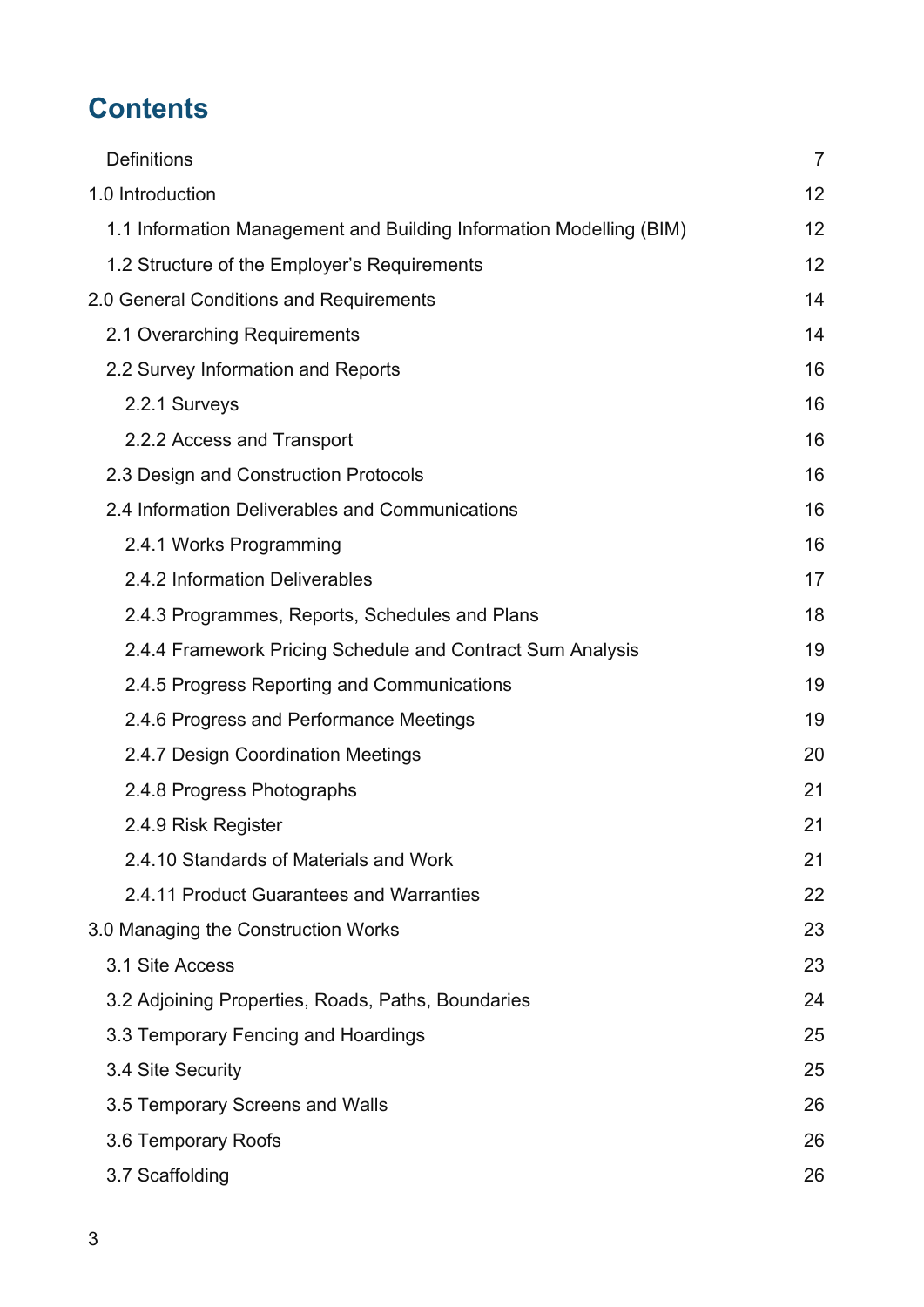| 3.8 Temperature and Humidity                                       | 27 |
|--------------------------------------------------------------------|----|
| 3.9 Temporary Telephones & Communications                          | 28 |
| 3.10 Identity Cards                                                | 28 |
| 3.11 Site Name Board                                               | 28 |
| 3.12 Fire Access                                                   | 29 |
| 3.13 Fire Precautions                                              | 29 |
| 3.14 Route Signage and Site Delineation                            | 30 |
| 3.15 Work Beyond the Boundary of the Site                          | 30 |
| 3.16 Working Hours                                                 | 30 |
| 3.17 Demolition Works                                              | 30 |
| 3.18 Trees, Hedges, Shrubs and Lawns                               | 31 |
| 3.19 Utilities                                                     | 31 |
| 3.20 Work by Statutory Authorities                                 | 32 |
| 3.21 Phasing and Construction                                      | 32 |
| 3.22 Quality Assurance of the Works                                | 34 |
| 3.23 Coordination, Monitoring and Supervision of the Works         | 35 |
| 3.24 Planned Maintenance Programme (PMP)                           | 36 |
| 3.25 Protection of the Public and the Environment                  | 36 |
| 3.25.1 Overview                                                    | 36 |
| 3.25.2 Control of Noise and Pollution                              | 37 |
| 3.25.3 Materials Efficiency and Reducing Waste During Construction | 40 |
| 3.26 Health and Safety                                             | 40 |
| 3.26.1 Overarching Requirements                                    | 40 |
| 3.26.2 Safety of Pupils, Staff and the Public                      | 41 |
| 3.26.3 Temporary Accommodation                                     | 41 |
| 3.26.4 Protective Clothing                                         | 43 |
| 3.26.5 Site Hazards                                                | 43 |
| 3.26.6 Other Site Contaminants                                     | 43 |
| 3.27 Asbestos                                                      | 43 |
| 4.0 Handover and Completion                                        | 45 |
| 4.1 Practical Completion Activities                                | 45 |
| 4.2 Requirements for Practical Completion                          | 47 |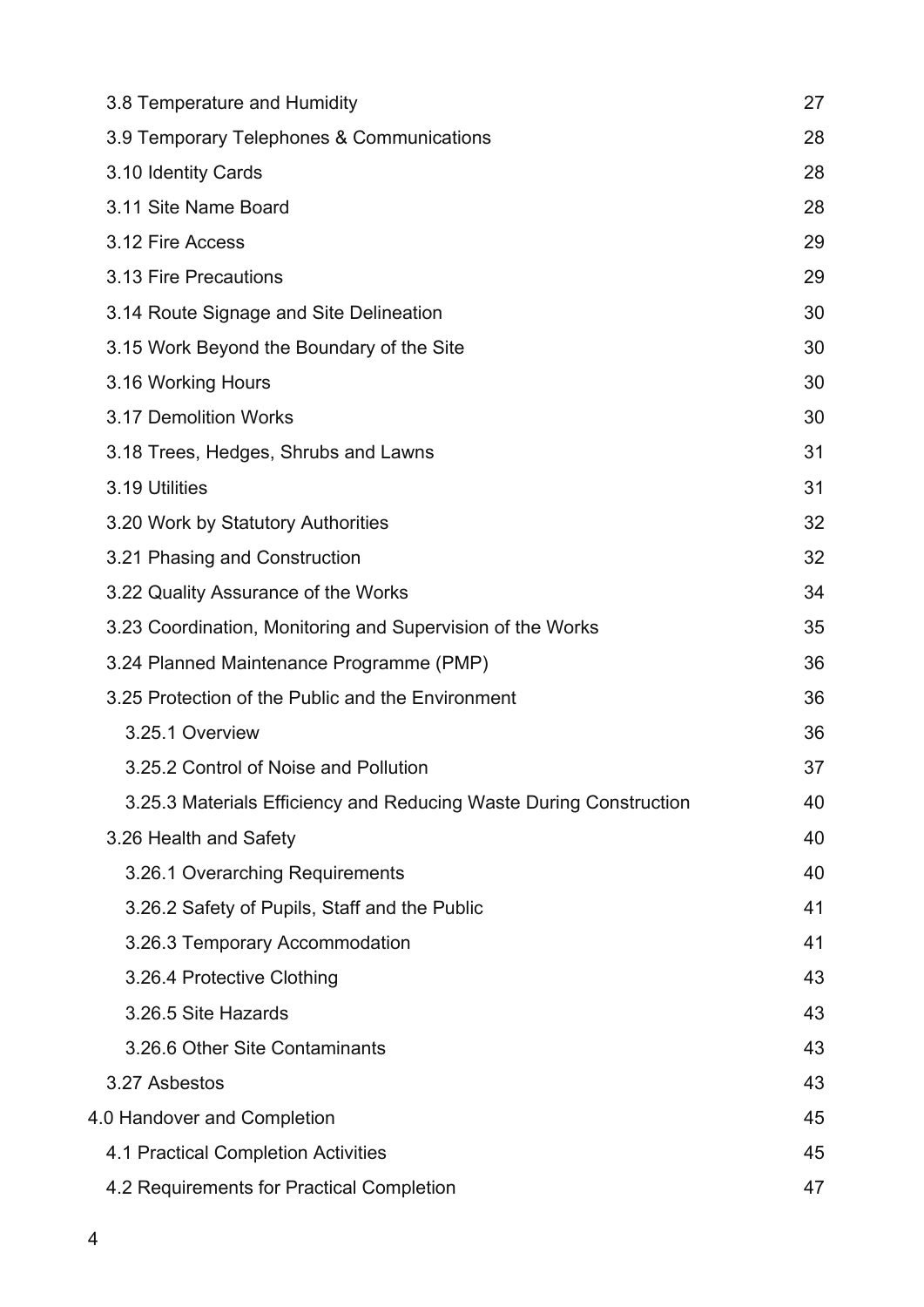| 4.3 Post Practical Completion Activities                                | 48 |
|-------------------------------------------------------------------------|----|
| 4.4 Soft Landings                                                       | 49 |
| 4.4.1 Initial Aftercare                                                 | 49 |
| 4.4.2 Operability & Training                                            | 49 |
| 4.4.3 Closure of snagging items (including grass growing)               | 51 |
| 4.5 Defects & Non Conformance Reporting and Monitoring                  | 52 |
| 4.6 Lessons Learnt                                                      | 53 |
| 4.7 Seasonal Commissioning                                              | 53 |
| 4.8 Building Performance Evaluation (BPE), Energy and Carbon Monitoring | 54 |
| 4.8.1 Building Performance Evaluation (BPE)                             | 54 |
| 4.8.2 Energy Monitoring & Bench Marking                                 | 55 |
| 4.8.3 Carbon Reporting                                                  | 55 |
| Annex 1 - Project's Information Protocol                                | 59 |
| Annex 2 – DfE's Exchange Information Requirements                       | 60 |
| Annex 3 – DfE's Detailed Exchange Information Requirements              | 61 |
| Annex 4 - Project's Information Production Methods And Procedures       | 62 |
| Annex 5 – Project's Information Standard                                | 63 |
| Annex 6 – Special Conditions                                            | 64 |

# **Table of Figures**

| Table 1 - Grassed areas requirements           |    |
|------------------------------------------------|----|
| Table 2 - Handover and Completion Requirements | 58 |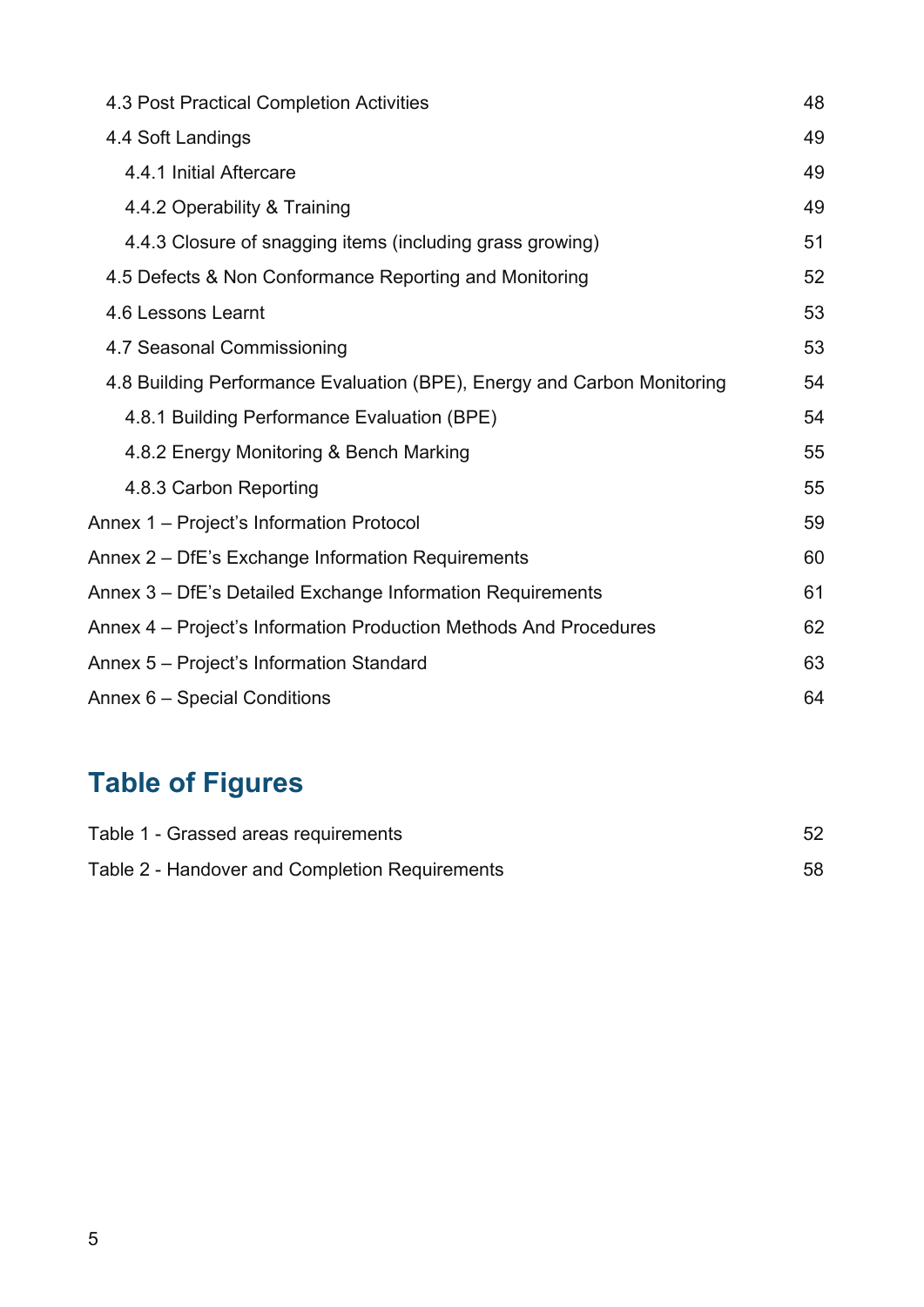#### **Summary**

Part A contains details, requirements and protocols that outline conventions, practices and restrictions relevant throughout the design development, construction and post completion stages.

#### **Review Date**

Review dates for this document shall be at 6-month intervals.

## **Who is this publication for?**

This document is for technical professionals involved in the design and construction of School and College premises, as part of the Employer's Requirements of the DfE Construction Frameworks (DfE Construction Framework 2021 and DfE Offsite Schools Framework). It may also be used as the basis of similar documentation for other procurement routes using the Schools and Further Education Output Specifications.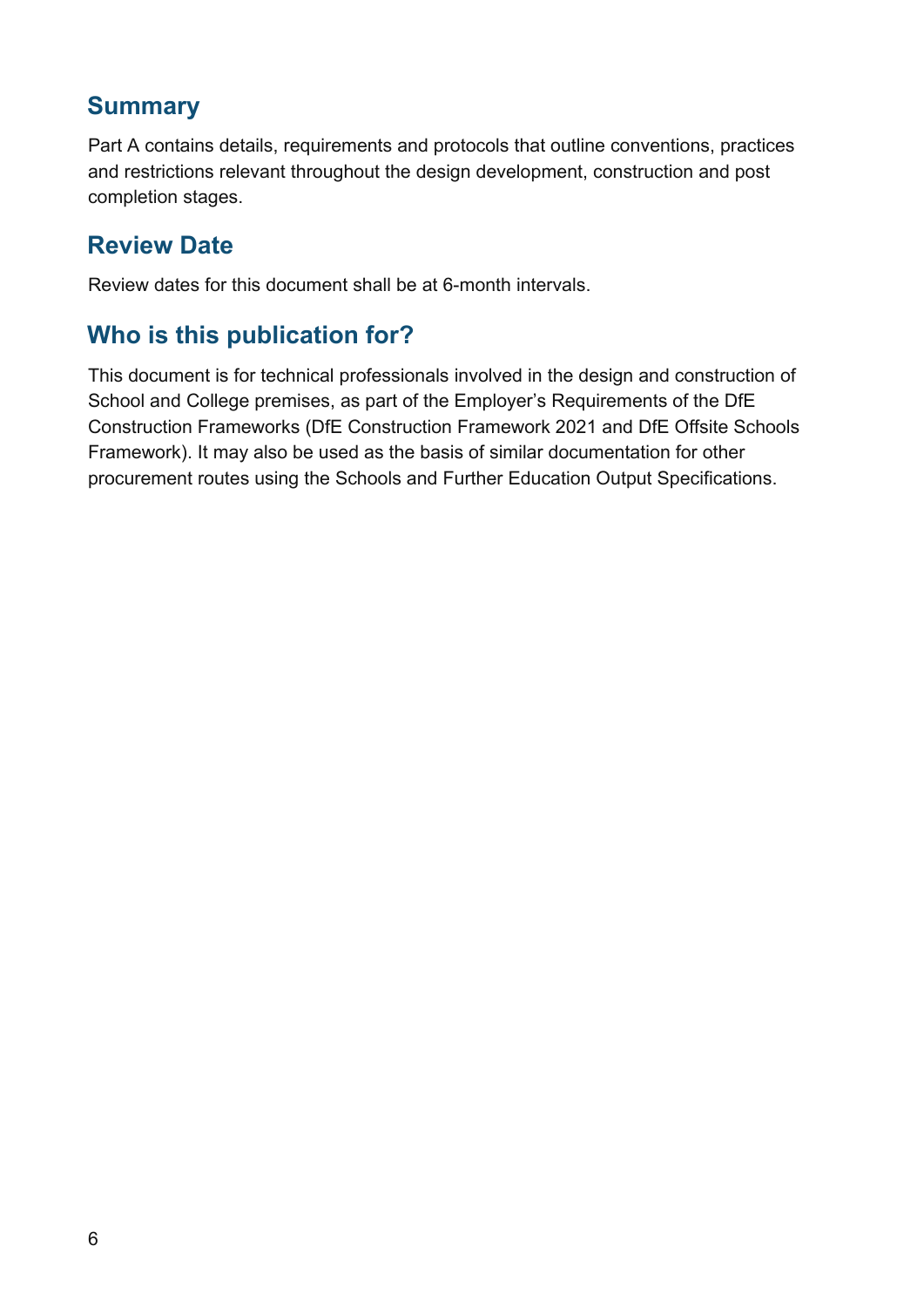## <span id="page-6-0"></span>**Definitions**

Terms and acronyms used throughout the Employer's Requirements (ERs) are defined below.

Any document referred to in the Part A: General Conditions is particularised within the project specific DfE's Detailed Exchange Information Requirements referenced within the Project's Information Protocol (BIM Protocol) Information Particulars.

Unless the context otherwise requires, any defined term in this document shall have the same meaning given to such term in the Scheme Contract and Schools/Further Education Output Specifications (Parts B and C):

**BIM Execution Plan (or BEP)** - is the project specific document of that name proposed by the Contractor and agreed by the Employer prior to the date in the PCSA in response to the BIM Protocol.

**BIM Protocol - is the Project's Information Protocol including the Information Particulars** within the Project's Information Protocol and the following documents: DfE's Exchange Information Requirements, DfE's Detailed Exchange Information Requirements, Project's Information Standard and Project's Information Production Methods and Procedures.

**Building Readiness Programme** - Programme to be developed six months in advance of Practical Completion to capture all handover activities in the run up to Practical Completion including testing, commissioning and witnessing, soak test, decant and contractor's clean, as well as post-handover matters detailed on the Completion Checklist.

**College** - as defined in the Scheme Contract.

**College-specific Brief (CSB)** - The CSB (and its Annexes) provides key data for a specific College and sets out requirements for that College which are additional or alternative to the GDB (and associated Technical Annexes) including, where relevant, the Refurbishment Scope of Works (Annex CS2).

**College-specific SoA and ADS** - The College-specific Schedule of Accommodation (SoA) and Area Data Sheets (ADS), Annex CS1 of the CSB, lists every space in the Works, based on a project SoA. The area data requirements for each space are provided on summary worksheets and are recorded on College-specific ADSs for each space.

**Completion Activities** - Activities detailed on the Handover Completion Checklist.

**Cyber Essentials or Cyber Essentials Plus** - Cyber Essentials is the government backed, industry supported scheme to help organisations protect themselves against common cyber-attacks. Cyber Essentials and Cyber Essentials Plus are levels within the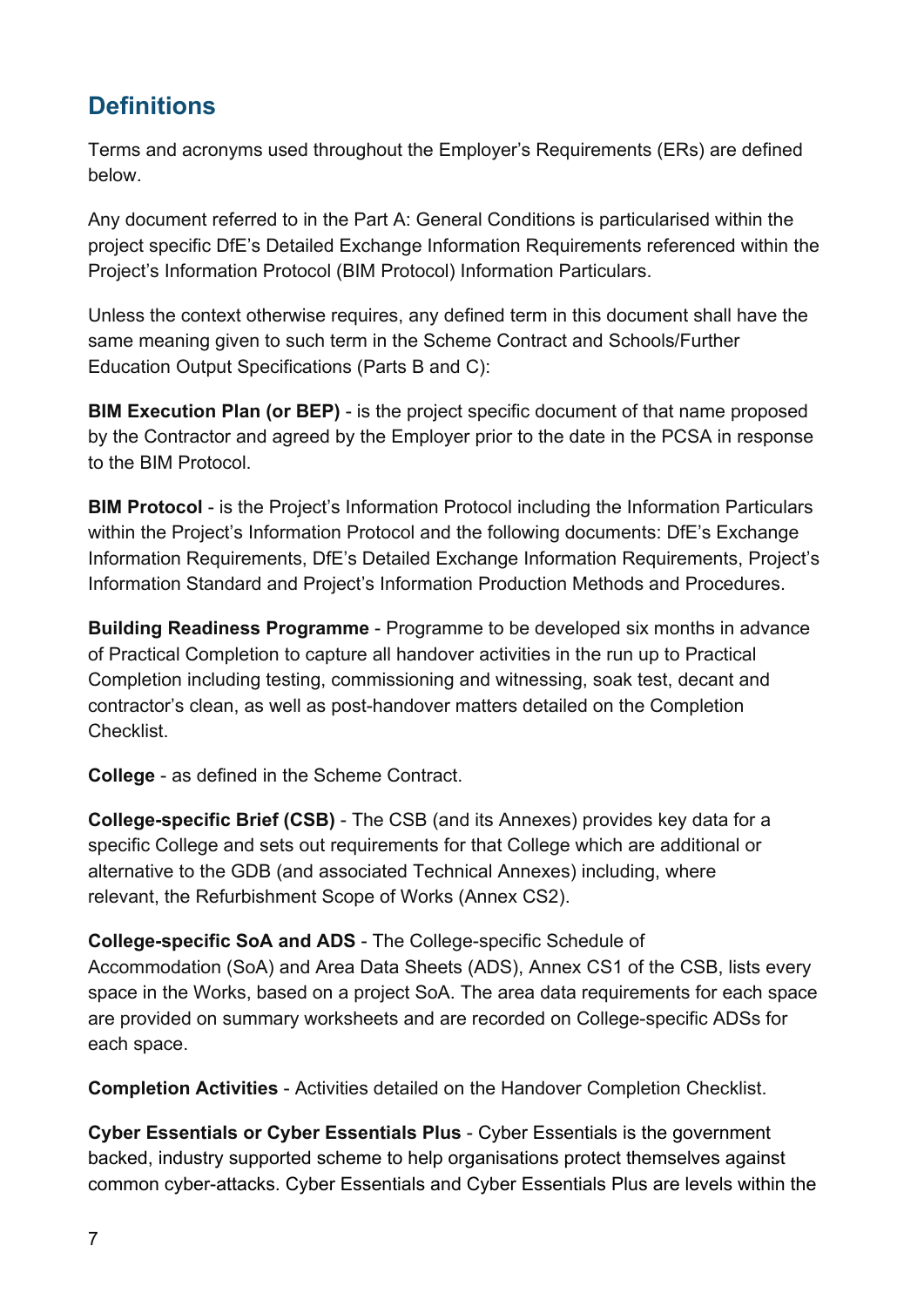scheme. There are a number of certification bodies that can be approached for further advice on the scheme; the link below points to these providers: <https://www.cyberessentials.ncsc.gov.uk/getting-certified/#what-is-an-accreditation-body>

**Deliverables or Information Deliverables** - means information or action required from the Contractor at key stages in the Scheme to provide the evidence of satisfactory progress or compliance with the Employer's Requirements.

**Departmental Data** - is any data or information owned or retained in order to meet departmental business objectives and tasks, including:

(a) any data, text, drawings, diagrams, images or sounds (together with any repository or database made up of any of these components) which are embodied in any electronic, magnetic, optical or tangible media, and which are:

- (i) supplied to the Contractor by or on behalf of the Department; or
- (ii) which the Contractor is required to generate, process, store or transmit pursuant to this Contract; or
- (b) any Personal Data for which the Department is the Data Controller.

**Departmental Security Requirements** - Refers to the Departmental Security Standards for Business Services and ICT Contracts as set out in Section 2.1.3 of this document.

**Employer** - means the party named as the Employer in the Scheme Contract.

**Employer's Representative** - means the person as may be appointed by the Employer to act as the Employer's Representative, Contract Administrator or Employer's Agent as the case may be, in connection with the Contract from time to time<sup>[1](#page-7-0)</sup>.

Note: A professionally accredited Clerk of Works shall form part of the Employer's Representative team.

**Employer's Requirements (ERs)** - as defined in the Scheme Contract.

**Exchange Information Requirements (EIR)** – as defined in the BIM Protocol.

**Further Education Output Specification (FE-OS)** - DfE specification suite comprising; Generic Design Brief, with associated Technical Annexes and College-specific Brief, with associated College-specific Annexes.

**Fittings, Furniture and Equipment (FF&E)** - FF&E is a blanket term which includes fittings. Fittings are furniture items that form an integral part of the building to be operational and require wall/floor treatments after installation. Furniture and Equipment (F&E) may be fitted, fixed or loose. Fitted F&E is fitted to the fabric of the building but does not rely on the building to be operational. Fixed equipment requires installation and

<span id="page-7-0"></span> $1$  The Employer's Representative should be a professionally accredited, experienced person with capacity to fulfil the role and this is expected to be the technical adviser appointed to the project unless instructed otherwise by the Employer.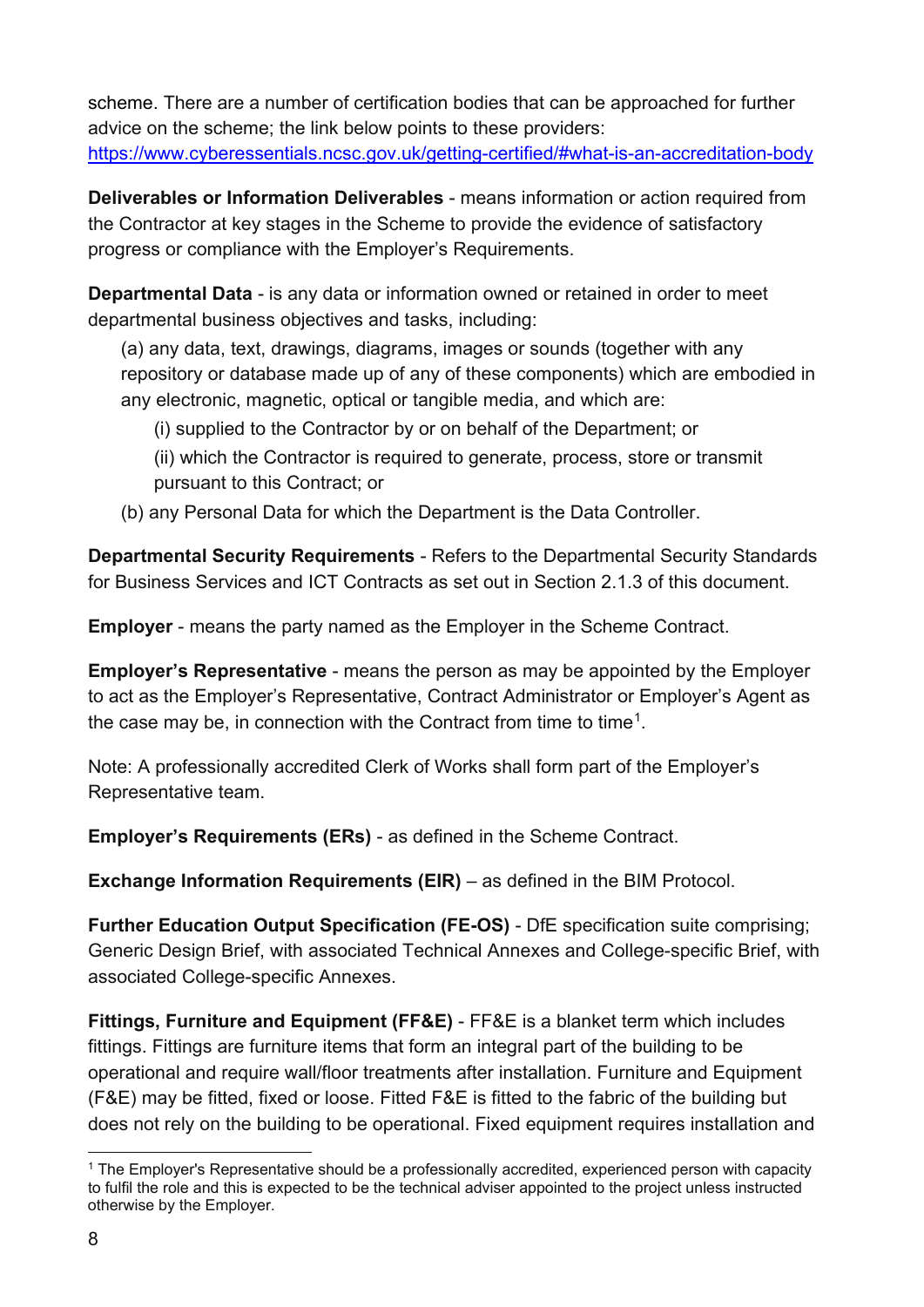is hard wired to the fabric of the building. Fixed furniture is also attached to the fabric of the building but only to ensure stability. Loose F&E is independent from the building but has spatial implications and shall be shown on final layouts.

**Generic Design Brief (GDB)** - the Generic Design Brief (and integral Technical Annexes) outlines the Employer's generic requirements for School/College Buildings and grounds.

**Good Industry Practice** - the exercise of that degree of skill, diligence, prudence and foresight which would reasonably and ordinarily be expected from a skilled and experienced Contractor engaged in the same type of undertaking under the same or similar circumstances.

**GSCP** - means the Government Security Classification Policy which establishes the rules for classifying HMG information. The policy is available at: <https://www.gov.uk/government/publications/government-security-classifications>

**Handover Completion Checklist** - a detailed checklist capturing all handover activities, including pre and post Practical Completion activities, documentation required at handover and post-handover matters.

**ICT Infrastructure** - Information Communication Technology (ICT) Infrastructure means passive ICT Infrastructure as defined in Section 4 of the GDB.

**Legacy** - Items which have been used at the existing Site (where applicable) which are considered suitable for the new or refurbished Site.

**Master Information Delivery Plan (or MIDP)** – is the project specific document of that name proposed by the Contractor and agreed by the Employer prior to the date in the PCSA in response to the BIM Protocol.

**NCSC** - The National Cyber Security Centre (NCSC) is the UK government's National Technical Authority for Information Assurance. The NCSC website is: [https://www.ncsc.gov.uk](https://www.ncsc.gov.uk/)

**Output Specification** - DfE Schools specification suite comprising; Generic Design Brief, with associated Technical Annexes and School-specific Brief (SSB), with associated School-specific Annexes.

**Practical Completion** - as defined in the Scheme Contract.

**Project Execution Plan (PEP)** - the project execution plan is the governing document that establishes the means to execute, monitor, and control projects. The plan serves as the main communication vehicle to ensure that everyone is aware and knowledgeable of Scheme objectives and how they will be accomplished.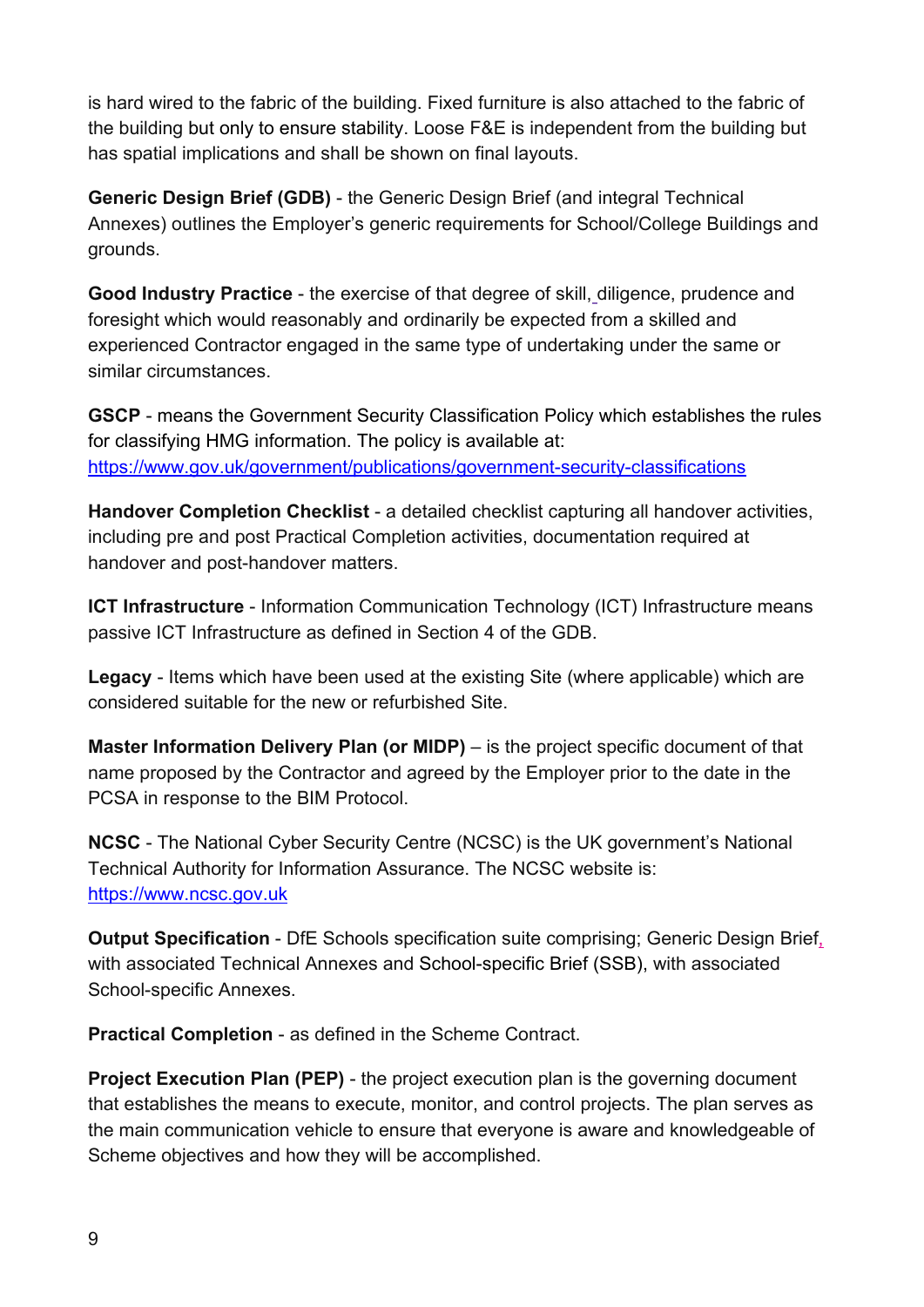**Quality Plan** - means a document, or several documents, that together specify quality standards, practices, resources, specifications and the sequence of activities relevant to a Scheme.

**Rectification Period** - as defined in the Scheme Contract.

**Refurbishment Scope of Works (RSoW)** - Annex SS2/CS2 of the SSB/CSB which sets out the scope of works required for Refurbished Buildings. Work required to each element shall be defined as Renewed, Replaced, Repaired, Retained or have 'No Work'.

**Schedule of Accommodation (SoA)** - A schedule of all spaces required in the School/College, including their required size and type.

**Scheme** - means the design and construction or construction (as the case may be) of works associated with School/College Buildings under a Scheme Contract.

**School** - as defined in the Scheme Contract.

**School-specific Brief (SSB)** - The SSB (and its Annexes) provides key data for a specific School and sets out any requirements for that School which are additional or alternative to the GDB (and associated Technical Annexes) including, where relevant, the Refurbishment Scope of Works (Annex SS2).

**School-specific SoA and ADS** - The School-specific Schedule of Accommodation and Area Data Sheets, Annex SS1 of the SSB, lists every space in the Works, based on a project SoA. The area data requirements for each space are provided on summary worksheets and are recorded on School-specific Area Data Sheets for each space.

**Sensitive Works** - The carrying out of any part of the Works (including the making good of any Defects) in or on any part or parts of the Sites which may allow direct access to premises occupied or used, or likely to be occupied or used, during the course of the Works by pupils attending a school.

**Sites** - as defined in the Scheme Contract.

**Soft Landings** - The DfE process for soft landings pursuant to the Government Soft Landings (GSL) Protocol.

**Special Conditions -** Any additional project specific conditions as may be applicable and as set out at Annex 6 of Part A.

**Technical Annexes** - The suite of documents integral to the GDB which outlines the detailed technical requirements for a School/College. Where the term GDB is used, it assumes inclusion of the requirements outlined in the Technical Annexes.

**Whole School/College Project** - A project in which the Works are carried out on most Buildings or most of the grounds of a school/college, typically more than 75% of the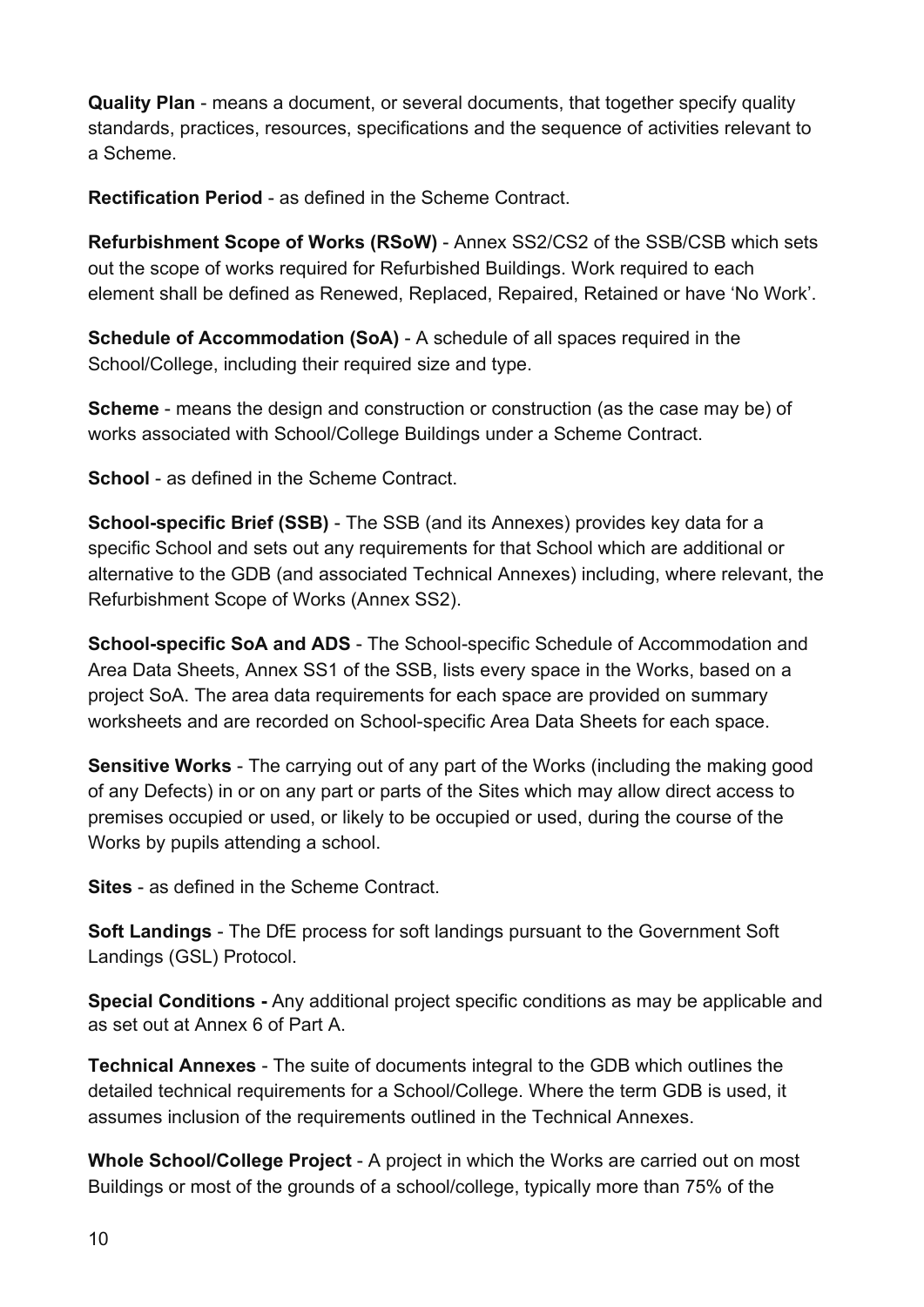overall building area, and the Contractor has responsibility for providing the required facilities for the whole school/college with the Sites.

**Works** - All of the works (including design and works necessary for obtaining access to the Sites) to be undertaken as defined in the Scheme Contract.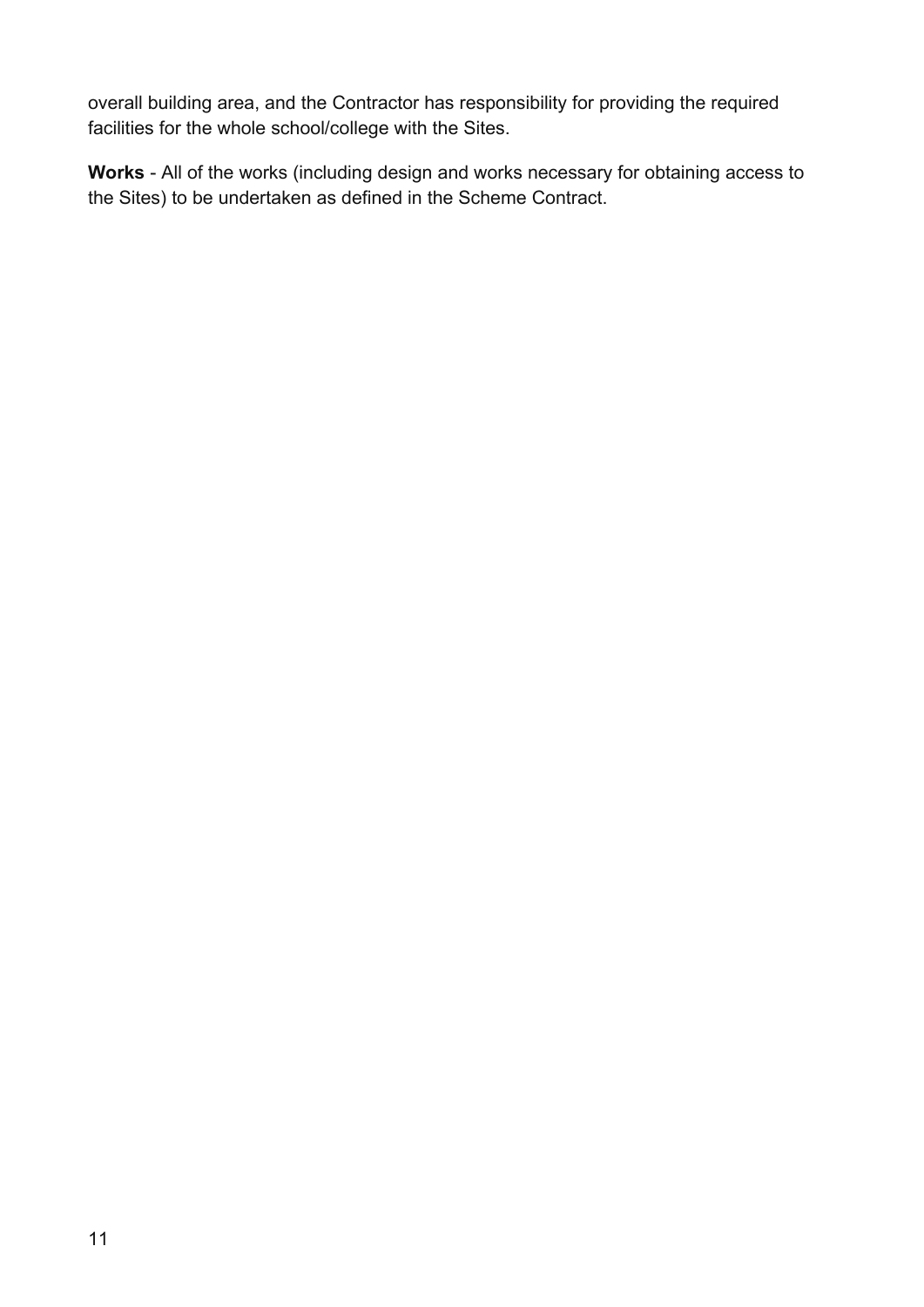# <span id="page-11-0"></span>**1.0 Introduction**

This document is Part A of the Employer's Requirements: General Conditions.

The Lead Appointed Party<sup>[2](#page-11-3)</sup>/Contractor is obliged to meet the requirements of the Employer's Requirements.

The Employer's Requirements shall be read in conjunction with the PCSA/Scheme Contract.

Special Conditions may be included at Annex 6 of Part A and the Contractor shall comply with the same.

## <span id="page-11-1"></span>**1.1 Information Management and Building Information Modelling (BIM)**

1.1.1 The DfE's Information Management Resources (including the BIM Protocol) comprises the following parts and is applicable to all documentation, drawings and models:

- a) Project's Information Protocol (including the Information Particulars)
- b) DfE's Exchange Information Requirements (EIR)
- c) DfE's Detailed Exchange Information Requirements (DEIR)
- d) Project's Information Production Methods And Procedures
- e) Project's Information Standard.

1.1.2 The DfE's Information Management Resources seek to define how project information shall be generated, visualised, exchanged, assured (and subsequently used and re-used), including data, to the benefit of all those involved in any part of an asset's lifecycle.

#### <span id="page-11-2"></span>**1.2 Structure of the Employer's Requirements**

1.2.1 The Employer's Requirements (ERs) identify the requirements for the delivery of Scheme(s). This document is Part A: General Conditions.

1.2.2 The Employer's Requirements are presented in three parts. The content of each part is outlined below and shall be developed for each Scheme:

<span id="page-11-3"></span><sup>&</sup>lt;sup>2</sup> As defined in the Information Particulars within the BIM Protocol.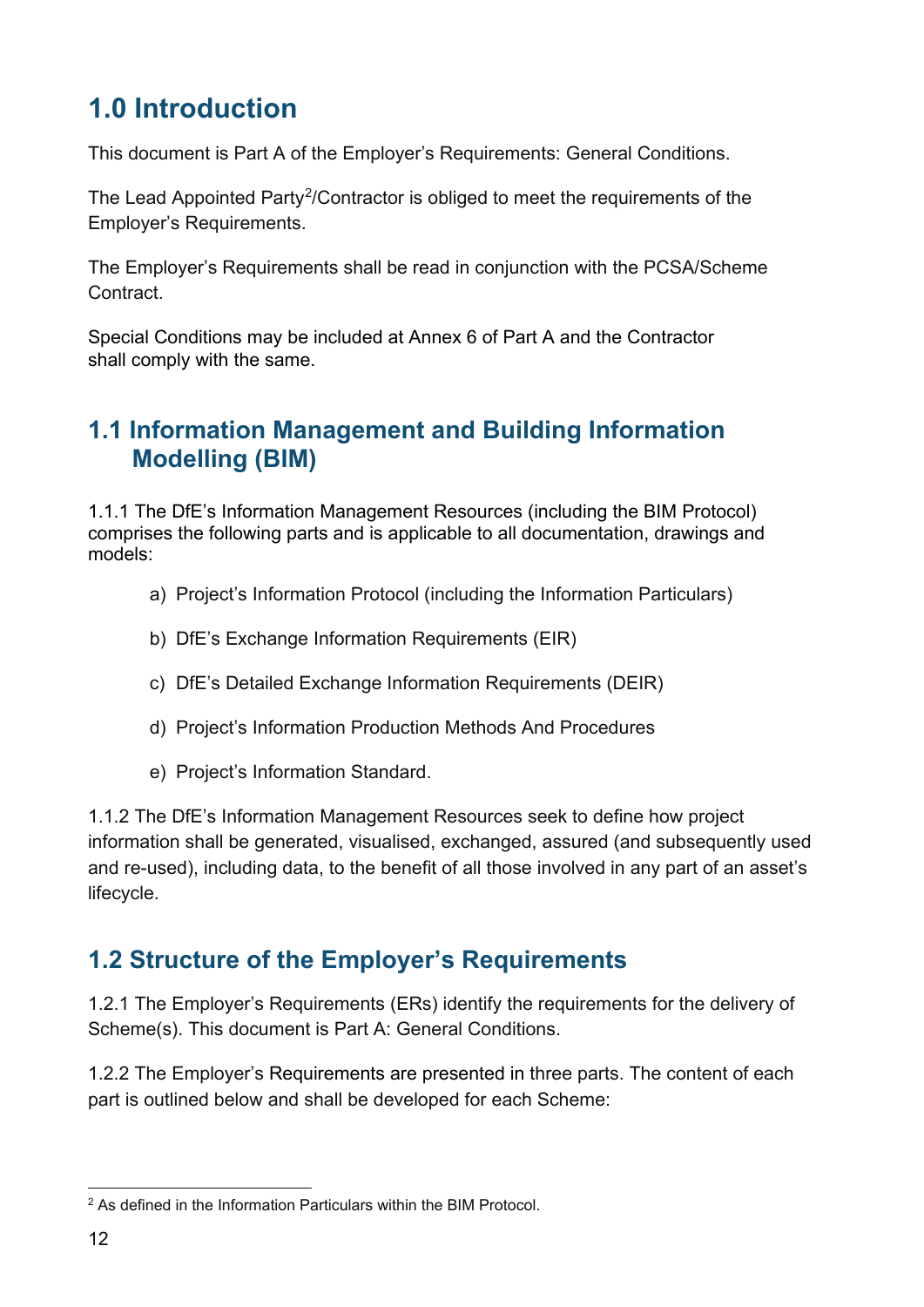- a) Part A: General Conditions: contains details, requirements and protocols that outline conventions, practices and restrictions that are relevant throughout the design development, construction and post completion stages. Annexed to Part A: General Conditions are the Project's Information Protocol (BIM Protocol), DfE's Exchange Information Requirements (EIR), DfE's Detailed Exchange Information Requirements (DEIR), Project's Information Production Method And Procedures, Project's Information Standard and any Special Conditions<sup>[3](#page-12-0)</sup>
- b) Part B: The Generic Design Brief (and integral Technical Annexes) outlines the Employer's generic requirements for School/College Buildings and grounds.
- c) Part C: School/College-specific Brief (SSB/CSB) and its Annexes provides key data for a specific School/College and sets out any requirements for that School/College which are additional or alternative to the GDB (and associated Technical Annexes) including, where relevant, the Refurbishment Scope of Works (Annex SS2/CS2).

1.2.3 Part B and Part C make up the complete Schools/Further Education Output Specification (OS/FE-OS).

<span id="page-12-0"></span><sup>3</sup> Special Conditions where applicable.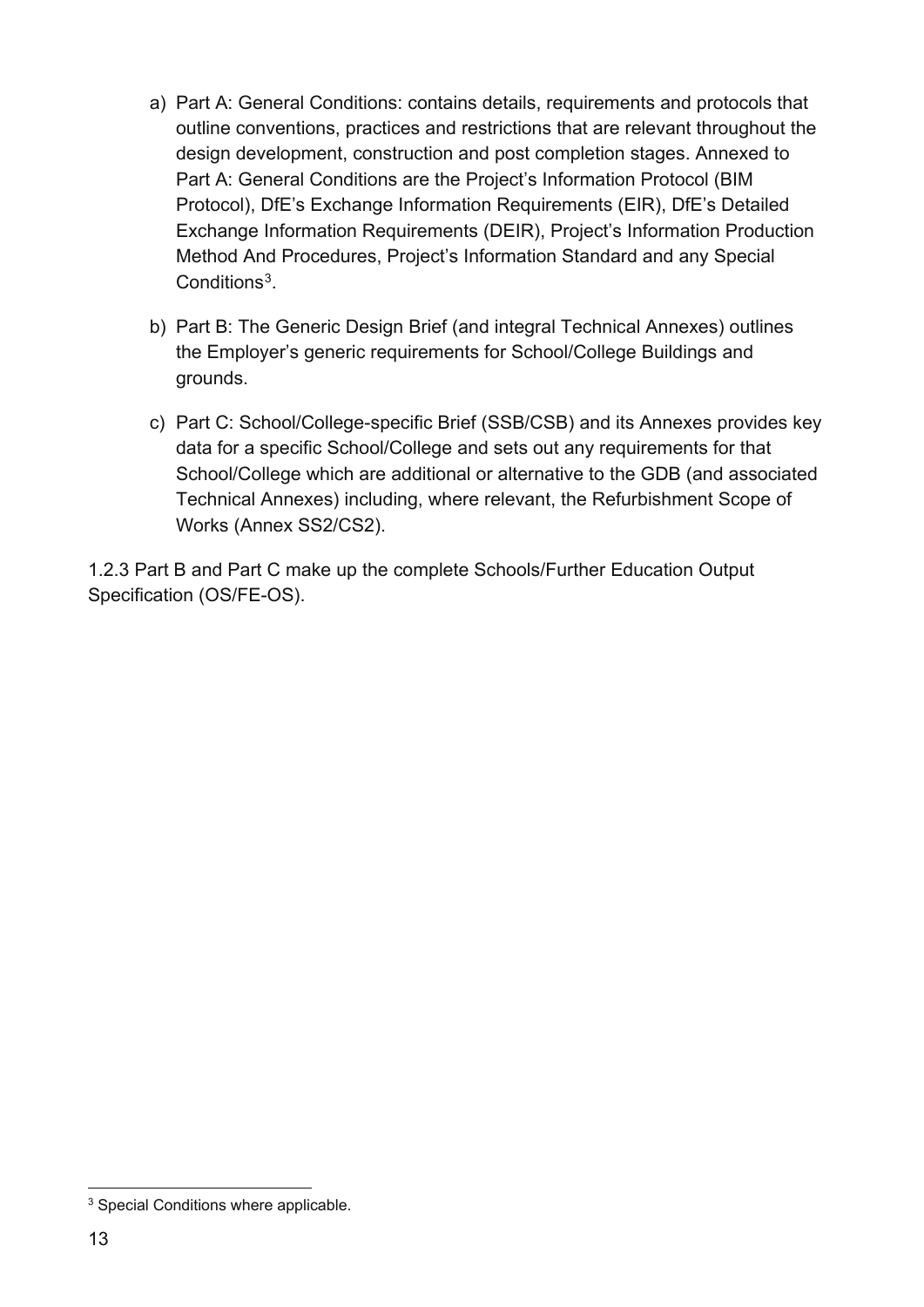# <span id="page-13-0"></span>**2.0 General Conditions and Requirements**

## <span id="page-13-1"></span>**2.1 Overarching Requirements**

2.1.1 The Works shall be planned and managed to support collaborative working between the Employer's Representative(s), key design professionals and specialist contractors (such as the commissioning engineer) and shall include the adoption of Government Soft Landings. In doing so, the Contractor shall ensure alignment with Government Soft Landings as detailed in the DfE's 'A Guide to: Soft Landings Project and Contract Management', technical commissioning and a Building Performance Evaluation (BPE) during the Rectification Period.

2.1.2 The Contractor shall comply with the requirements of the Modern Slavery Act 2015 and the Gangmasters and Labour Abuse Authority.

2.1.3 For each Scheme the Employer's Representative will undertake a security triage process in accordance with ISO 19650. Where the triage results in the need for a security-minded approach, the Contractor shall comply with and deliver the Scheme in accordance with the security strategy and security management plan and update the same as required. As a minimum in all Schemes (including those triaged at ST4), the Contractor shall also comply with the following requirements:

- a) The Contractor shall be aware of and comply with the [HMG security policy](https://www.gov.uk/government/publications/security-policy-framework)  [framework,](https://www.gov.uk/government/publications/security-policy-framework) [NCSC guidelines](https://www.ncsc.gov.uk/section/advice-guidance/all-topics) as applicable to any activity undertaken.
- b) Where the Contractor will provide a CDE (common data environment) and/or maintain an EDMS (electronic data management system) to host Departmental Data, the requirements of [Cabinet Office Procurement Policy](https://www.gov.uk/government/publications/procurement-policy-note-0914-cyber-essentials-scheme-certification)  [Note – Use of Cyber Essentials Scheme certification](https://www.gov.uk/government/publications/procurement-policy-note-0914-cyber-essentials-scheme-certification) - [Action Note 09/14](https://www.gov.uk/government/publications/procurement-policy-note-0914-cyber-essentials-scheme-certification) dated 25 May 2016, or any subsequent updated document, are mandated, namely that contractors supplying products or services to HMG shall have achieved, and will be expected to retain Cyber Essentials certification at the appropriate level for the duration of the contract. The certification scope shall be relevant to the services supplied to, or on behalf of, the Department.

(Guidance: Details of the acceptable forms of equivalence are stated at Section 9 of Annex A within the link to Cabinet Office document in this clause.)

(Guidance: The Department's expectation is that the certification scope will be relevant to the services supplied to, or on behalf of, the Department. However, where a contractor or (sub) contractor is able to evidence a valid exception or certification to an equivalent recognised scheme or standard, such as ISO 27001, then certification under the Cyber Essentials scheme could be waived. Changes to the Cabinet Office Action Note will be tracked by the DfE.)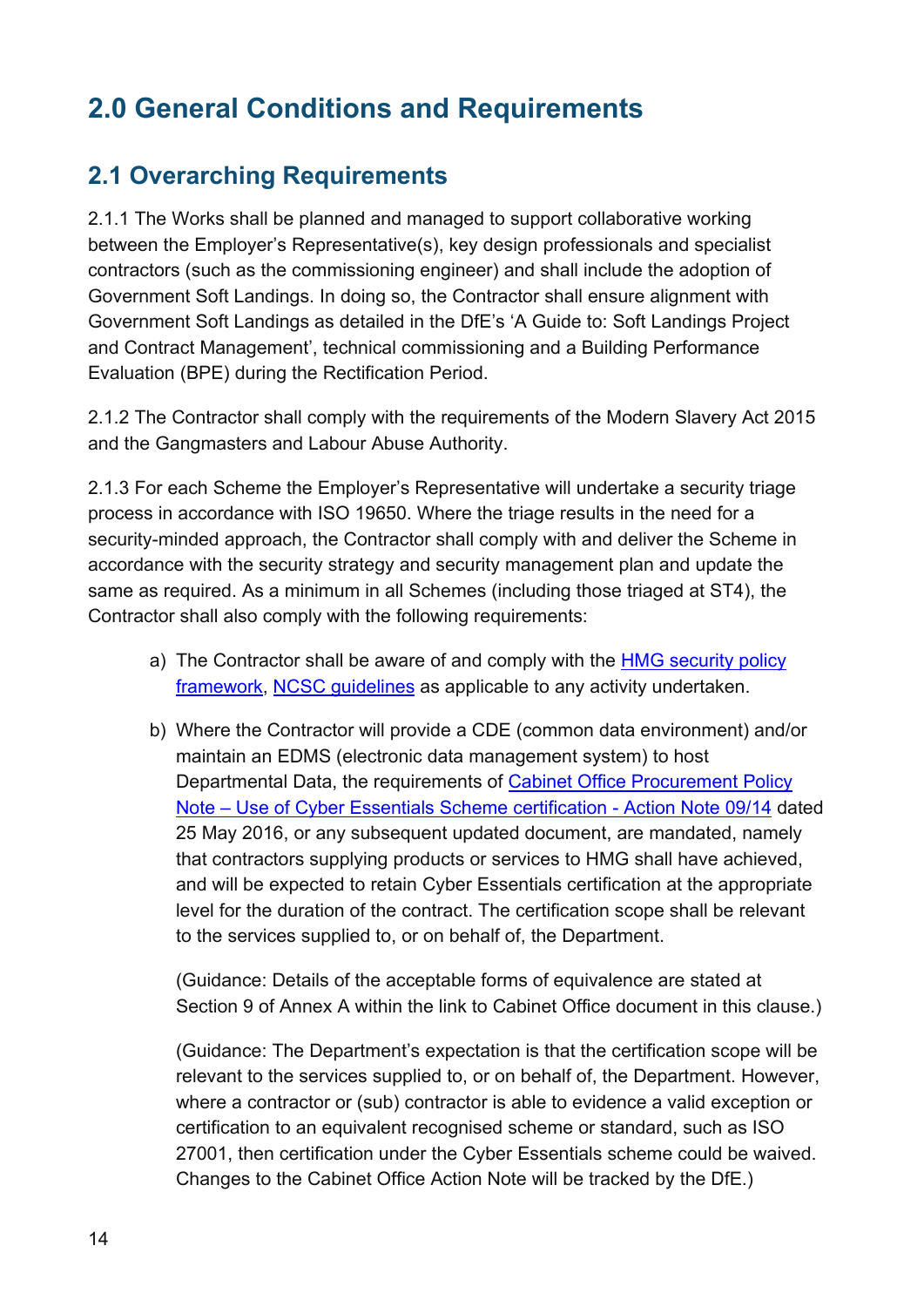(Guidance: The Department's expectation is that SMEs or organisations of comparable size shall be expected to attain and maintain Cyber Essentials. Larger organisations or enterprises shall be expected to attain and maintain Cyber Essentials Plus.)

c) Where clause 2.1.3 b) above has not been met, the Contractor shall have achieved, and be able to maintain, independent certification to ISO/IEC 27001 (Information Security Management Systems Requirements.)

The ISO/IEC 27001 certification must have a scope relevant to the services supplied to, or on behalf of, the Department. The scope of certification and the statement of applicability must be acceptable, following review, to the Department, including the application of controls from ISO/IEC 27002 (Code of Practice for Information Security Controls).

(Guidance: The Department's expectation is that suppliers claiming certification to ISO/IEC 27001 shall provide the Department with copies of their Scope of Certification, Statement of Applicability and a valid ISO/IEC 27001 Certificate issued by an authorised certification body.)

- d) The Contractor shall (and shall procure that any consultants, third party suppliers, sub-contractors or partners) follow the UK Government Security Classification Policy (GSCP) in respect of any Departmental Data being handled in the course of providing this service and will handle all data in accordance with its security classification.
- e) The Contractor and any consultants, third party suppliers, sub-contractors or partners providing the service will provide the Department with full details of any actual or future intent to develop, manage, support, process or store Departmental Data outside of the UK mainland. The Contractor or subcontractor shall not go ahead with any such proposal without the prior written agreement from the Department.

(Guidance: The offshoring of HMG information outside of the UK is subject to approval by the Departmental SIRO.)

- f) The Contractor shall procure that any consultants, third party suppliers, subcontractors or partners who will provide a CDE and/or maintain an EDMS to host and/or manage Departmental Data in the course of providing this service shall comply with the above requirements.
- g) The Contractor shall provide the CDE and/or EDMS for the duration set out in Section 6.0 of the Project's Information Standard.
- h) The Contractor shall otherwise have in place and shall maintain procedural, personnel, physical and technical safeguards to protect Departmental Data, in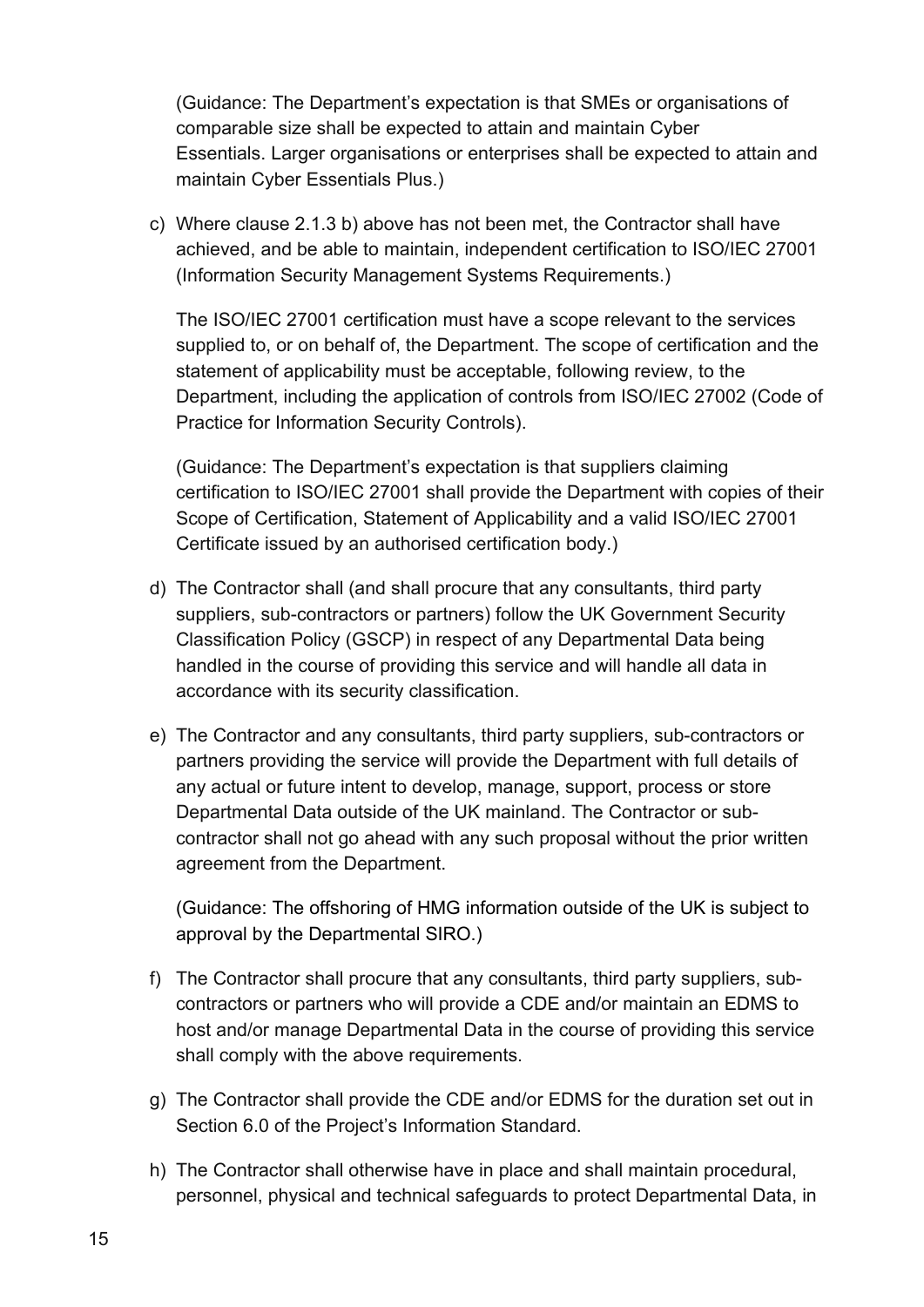accordance with Good Industry Practice, and shall ensure that such Departmental Data is made available to and can be accessed only by those persons who have a 'need-to-know' and require that information to deliver the Scheme.

## <span id="page-15-0"></span>**2.2 Survey Information and Reports**

#### <span id="page-15-1"></span>**2.2.1 Surveys**

2.2.1.1 As part of any agreed preconstruction services, the Contractor shall carry out any surveys that may be required to facilitate the carrying out of the Works as set out in the Scheme contract and taking the risk of the same.

#### <span id="page-15-2"></span>**2.2.2 Access and Transport**

2.2.2.1 The Contractor shall comply with any travel plans provided as part of the School/College-specific Brief and ensure they are incorporated into the Construction Phase Plan (refer to DfE Ref. 210 within the DfE's DEIR).

## <span id="page-15-3"></span>**2.3 Design and Construction Protocols**

2.3.1 The Contractor shall develop clear protocols to address design development, programming, reporting, the provision of construction information and defects rectification procedures. These shall be reflected in the Project Execution Plan (PEP) (refer to DfE Ref. 296 within the DfE's DEIR), and the Employer's Requirements.

2.3.2 All information produced and issued shall be aligned to the Project's Information Standard as defined within the BIM Protocol.

## <span id="page-15-4"></span>**2.4 Information Deliverables and Communications**

#### <span id="page-15-5"></span>**2.4.1 Works Programming**

2.4.1.1 Programmes shall typically be a linked bar chart programme and plotted using software as required by the Scheme. The critical paths shall be clearly shown on the linked bar chart.

2.4.1.2 The Contractor shall show on the Master Programme (refer to DfE Ref. 718 within the DfE's DEIR) each stage of both the design and construction of the various elements of the Works to illustrate the latest dates by which instructions requiring changes can be accommodated in each part of the Works without affecting the completion (of any Relevant Part) thereof.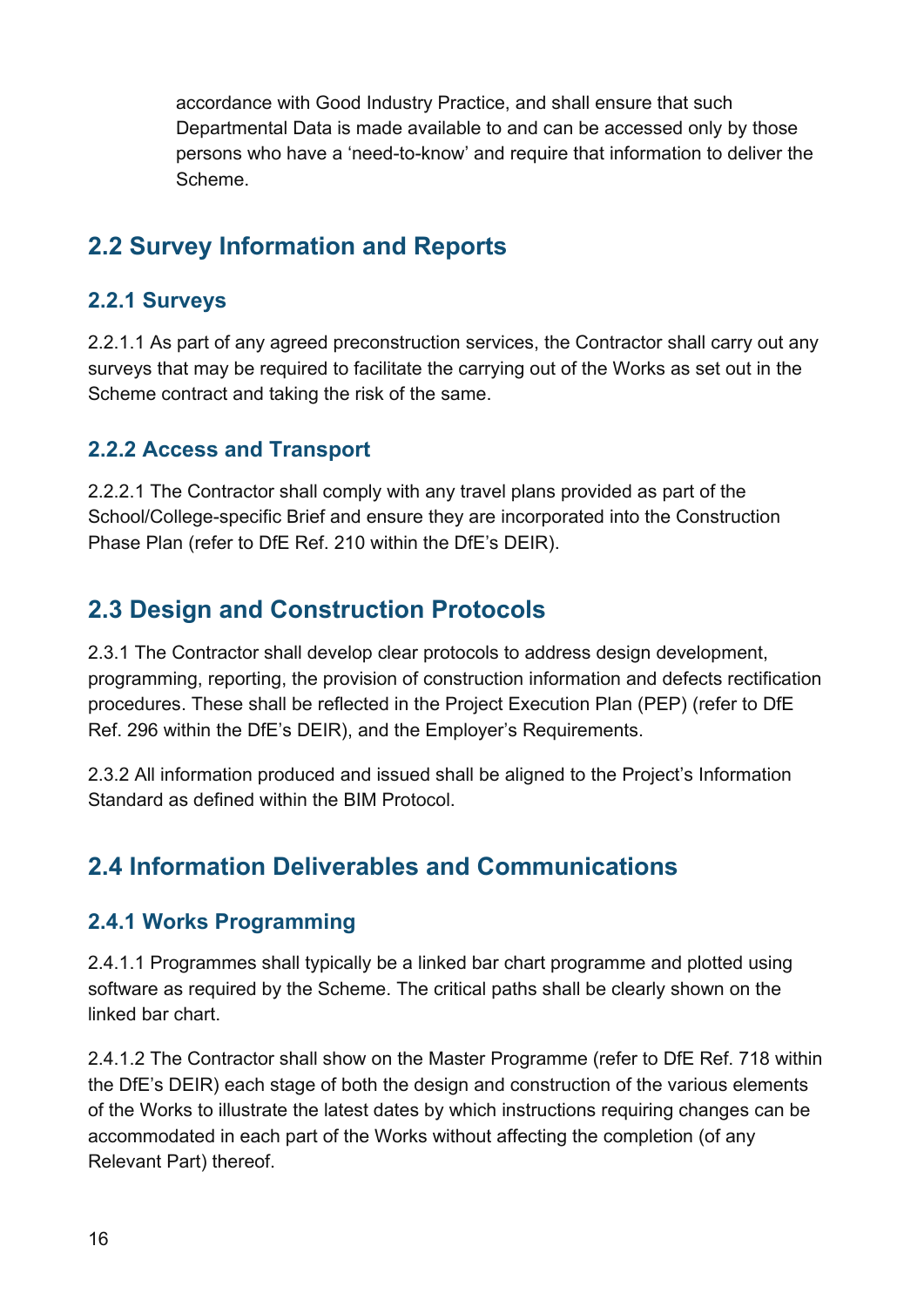2.4.1.3 The Contractor shall amend and revise the programme(s) as required by the Scheme Contract and as required by the Employer.

2.4.1.4 The Contractor shall obtain programme information from all statutory bodies and use best endeavours to obtain the same from all sub-contractors, including those made known to the Contractor during the course of the Works, and incorporate relevant changes in the revised programme(s).

2.4.1.5 The Contractor shall record progress on a copy of the programme kept on Site. If any circumstances arise which may affect the progress of the Works, the Contractor shall put forward proposals or take other action as appropriate to mitigate delay and to recover any lost time.

2.4.1.6 The Contractor shall submit programmes for the execution of the Works which shall include the following:

- a) Design Programme (refer to DfE Ref. 288 within the DfE's DEIR).
- b) Works Package Procurement Programme (refer to DfE Ref. 717 within the DfE's DEIR).
- c) Construction Programme (refer to DfE Ref. 348 within the DfE's DEIR).
- d) ICT Construction Programme (refer to DfE Ref. 349 within the DfE's DEIR).
- e) Decant Programme (refer to DfE Ref. 340 within the DfE's DEIR and the Decant Protocol in the Scheme Contract where applicable).

#### <span id="page-16-0"></span>**2.4.2 Information Deliverables**

2.4.2.1 The Contractor shall develop the design deliverables during the Design Development stage as required to fully define the Works and support the planning application (if applicable) in accordance with the project specific DfE's Detailed Exchange Information Requirements (by reference to the BIM Protocol).

2.4.2.2 The Contractor shall submit Contractor's Proposals for comment by the Employer's Representative(s) in accordance with framework process timeline applicable to the Scheme and as particularised in the project specific DfE's Detailed Exchange Information Requirements (by reference to the BIM Protocol).

2.4.2.3 Any proposed derogations from the Employer's Requirements are to be scheduled and submitted for review by the Employer and Employer's Representative (refer to DfE Ref. 334 within the DfE's DEIR). Derogations are to be considered for each project in isolation from agreements on other projects and shall be supported by a Designer's Risk Assessment (refer to DfE Ref. 697 within the DfE's DEIR) and statement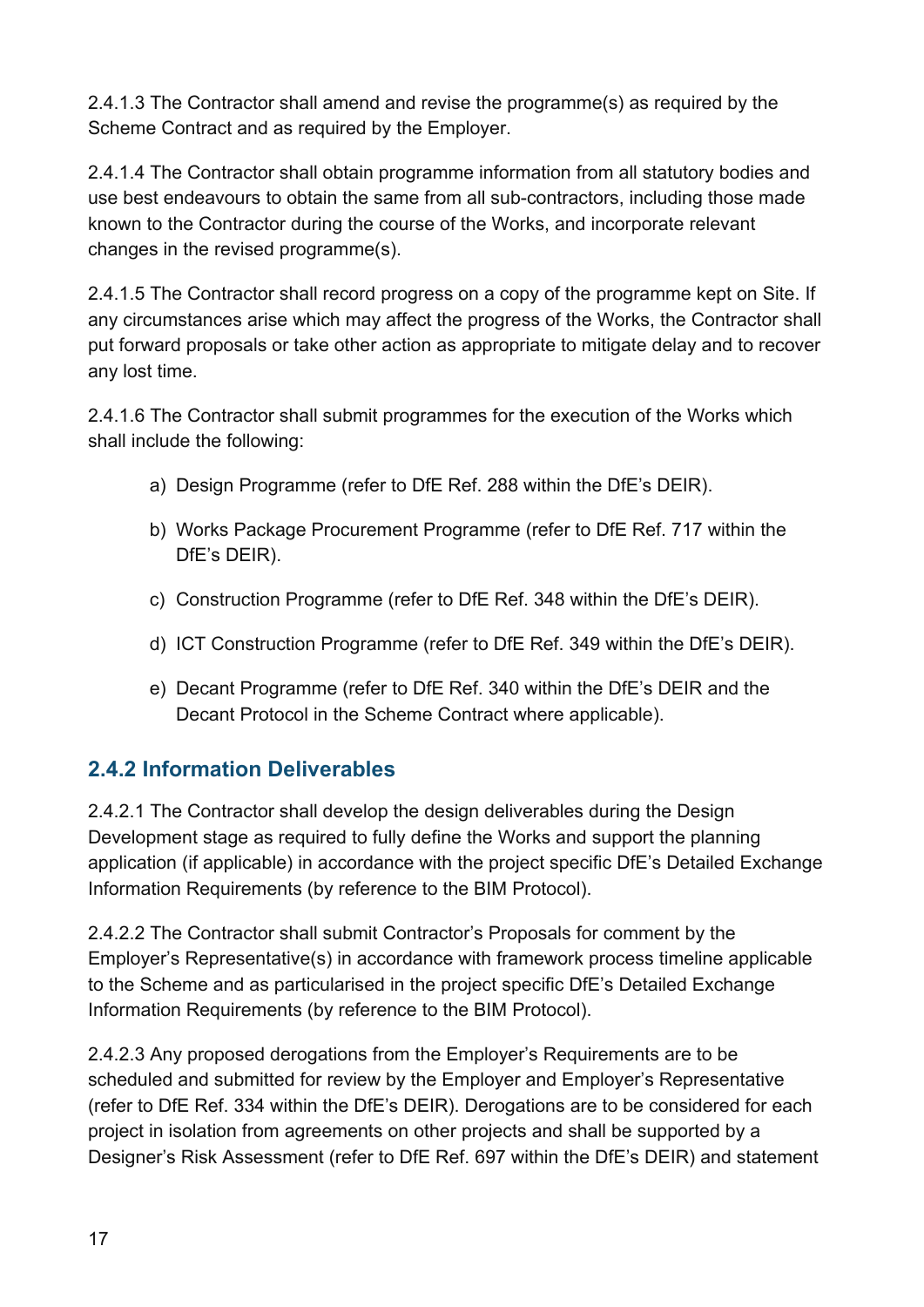of support from the Principal Designer. Any agreed derogations are to be scheduled for inclusion in the Scheme Contract.

#### <span id="page-17-0"></span>**2.4.3 Programmes, Reports, Schedules and Plans**

2.4.3.1 The Contractor shall prepare and submit the following as a minimum:

- a) Quality Plan (refer to DfE Ref. 037 within the DfE's DEIR) and Project Execution Plan (PEP) (refer to DfE Ref. 296 within the DfE's DEIR) including;
- b) Detailed Construction Method Statement(s) (refer to DfE Ref. 339 within the DfE's DEIR) describing the techniques, equipment, plant, access and protection the Contractor intends to use during the Scheme Contract;
- c) Design Programme (refer to DfE Ref. 288 within the DfE's DEIR), coordinated with the Construction Programme as detailed in these requirements;
- d) Construction Programme (refer to DfE Ref. 348 within the DfE's DEIR), coordinated with the Design Programme as detailed in these requirements, and linked to the Whole Site Plan (refer to DfE Ref. 197 within the DfE's DEIR) and Phasing Plans (refer to DfE Ref. 212 within the DfE's DEIR);
- e) A Decant Strategy of Legacy FF&E (refer to DfE Ref. 342 within the DfE's DEIR) and a Decant Programme (refer to DfE Ref. 340 within the DfE's DEIR), coordinated with the Design and Construction Programmes as detailed in these requirements.

2.4.3.2 The Programmes shall take account of the period of time required by the Contractor for completing the design and such production drawings as are necessary and for the Employer and Employer's Representative to review them.

2.4.3.3 The Contractor shall, in his programming and pricing of the Works, make adequate allowance for dealing with the details contained in the pre-construction information, together with further development of the Construction Phase Plan (refer to DfE Ref. 210 within the DfE's DEIR) which may be required by the Contractor and which may reasonably be foreseen pre-contract to enable compliance with the relevant statutory provisions relating to Construction, Design & Management Regulation (CDM) and Health and Safety Legislation.

2.4.3.4 The Contractor shall state the period required to complete the design and such production drawings as are necessary prior to a start on Site.

2.4.3.5 The Contractor shall provide a Handover Training Plan (refer to DfE Ref. 558 within the DfE's DEIR) detailing how he shall interface and assist the Employer and School/College with the familiarisation and training process for the operation of the facilities particularly with regards to the operation of the mechanical, fire and electrical installations and coordination of the FF&E and ICT requirements. The Contractor shall provide a Training Log (refer to DfE Ref. 560 within the DfE's DEIR) of all staff that have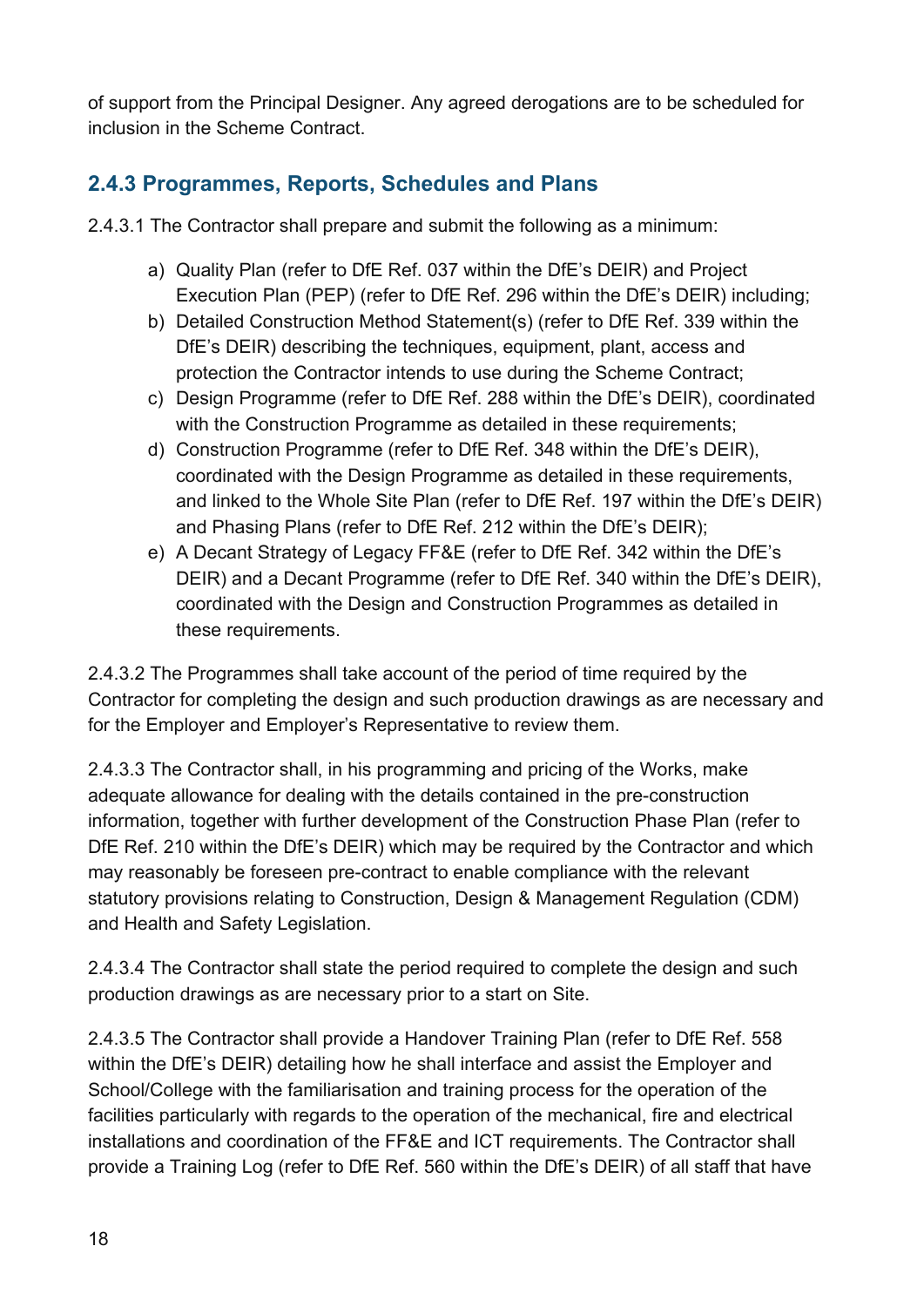undertaken training and agree to provide a recording of all training (by way of digital media) for future reference.

#### <span id="page-18-0"></span>**2.4.4 Framework Pricing Schedule and Contract Sum Analysis**

2.4.4.1 The Contractor shall provide any amplification of the Framework Pricing Schedule (refer to DfE Ref. 379 within the DfE's DEIR), schedule of rates and contract sum analysis as required by the Employer's Representative to NRM format to Level 2 as a minimum.

2.4.4.2 Costs relating to all required elements/items of work, if not expressly priced, will be deemed to be included.

2.4.4.3 For the avoidance of doubt, the costs submitted on the Framework Pricing Schedule and in the contract sum analysis shall be a fixed price lump sum. Provisional and prime cost sums will not be accepted without prior agreement with the Employer and Employer's Representative.

#### <span id="page-18-1"></span>**2.4.5 Progress Reporting and Communications**

2.4.5.1 The Contractor shall prepare systems and procedures to comply with the lines of communication and reporting procedures to be contained in the Scheme Contract. Such procedures shall be presented in the Contractor's Proposals as part of the PEP (refer to DfE Ref. 296 within the DfE's DEIR).

2.4.5.2 Keeping full and proper records of all meetings and negotiations attended or conducted by the Contractor and making the same available for inspection by the Employer on request.

2.4.5.3 Throughout the Scheme, the Contractor shall provide early warning of any matter likely to:

- a) delay completion; or,
- b) increase cost; or
- c) impair performance of the completed Scheme.

2.4.5.4 As soon as practicable following such early warning, the parties shall meet to discuss and agree any mitigating actions.

#### <span id="page-18-2"></span>**2.4.6 Progress and Performance Meetings**

2.4.6.1 The Contractor shall organise and chair a monthly progress meeting at the construction site with the Employer and Employer's Representative(s). The Contractor shall prepare and submit to the Employer and Employer's Representative(s) a monthly Progress Report in advance of the meeting. The report content shall be agreed between the Employer's Representative and the Contractor (refer to DfE Ref. 351 within the DfE's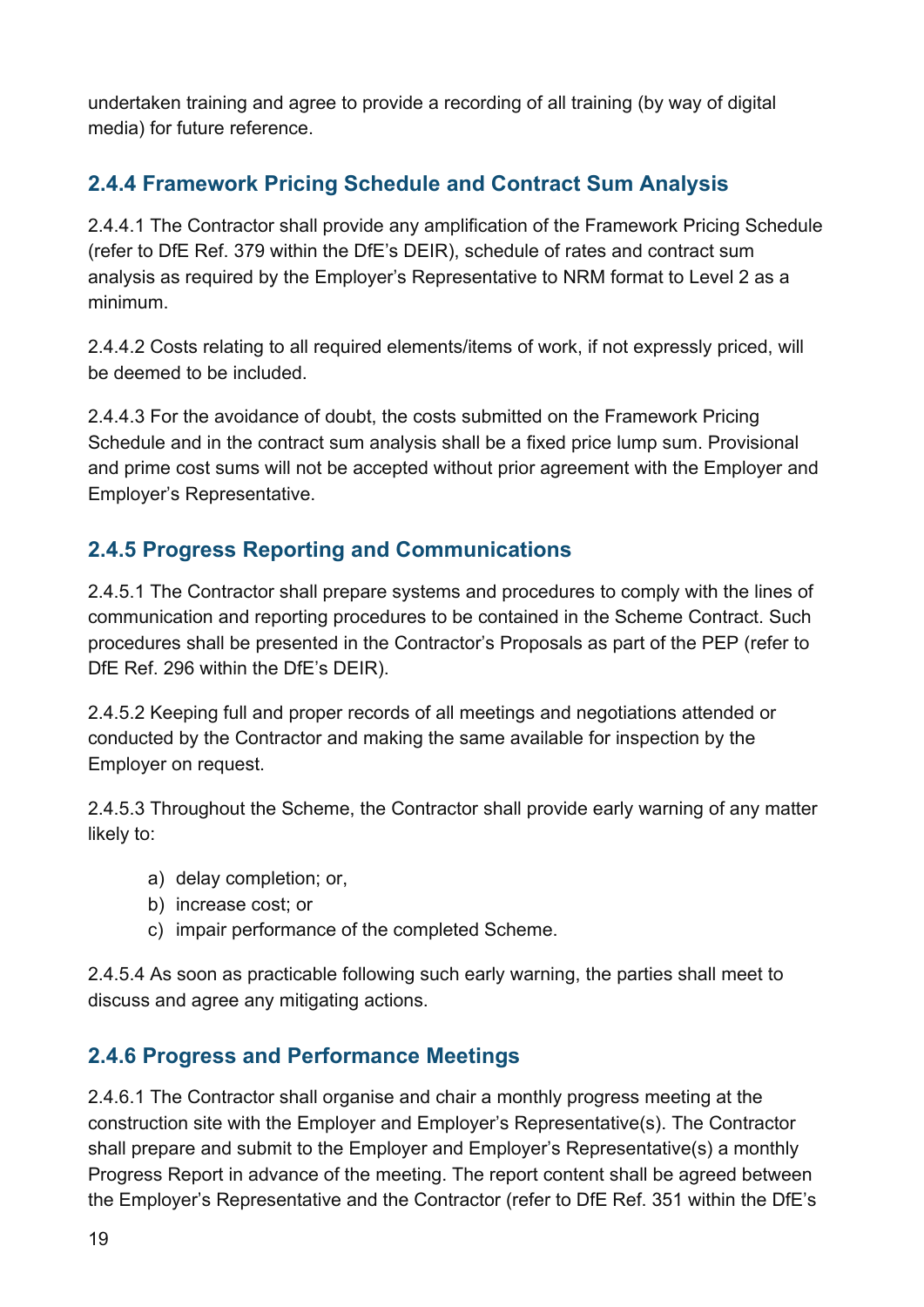DEIR). The meeting shall update on matters of health, safety and quality as detailed in the DfE Progress Meeting [Guidance,](https://educationgovuk.sharepoint.com/sites/lvedfe00130/WorkplaceDocuments/Central%20Operations%20Support%20Group/Technical%20standards/Project%20Progress%20Meetings%20Guidance.pdf) which shall form part of the agenda.

2.4.6.2 The Contractor shall prepare and agree with the Employer's Representative the timing and agenda for each progress meeting (refer to DfE Ref. 358 within the DfE's DEIR) and:

- a) Publish the agenda giving adequate prior notice of each meeting; and
- b) Be responsible for minuting the meetings (refer to Progress Meeting Minutes DfE Ref. 364 within the DfE's DEIR).

2.4.6.3 One copy of each Progress Report (as above) including a programme showing progress against the Construction Programme prepared by the Contractor shall be kept on Site and a copy issued electronically to the Employer and Employer's Representative(s).

2.4.6.4 Reports and programmes shall be prepared, monitored and maintained by a suitably qualified person who shall retain close contact with the Site until completion of the Scheme.

2.4.6.5 The Contractor shall attend bi-monthly performance review meetings with the Employer and Employer's Representative. The Contractor shall submit a report 3 days ahead of the meeting for review by the including, but not limited to, the current cost plan, progress versus programme, key design development and coordination updates, and risk register. The report content shall be agreed between the Employer's Representative and the Contractor.

2.4.6.6 Submission of any programme or report etc., shall not:

- a) relieve the Contractor of his obligations under the Scheme Contract;
- b) constitute the agreement of any delays etc., shown thereon;
- c) affect the Date(s) for Completion;
- d) relieve the Contractor of his responsibility to complete the Scheme by the Date(s) for Completion.

#### <span id="page-19-0"></span>**2.4.7 Design Coordination Meetings**

2.4.7.1 The Contractor shall hold design coordination meetings at not less than monthly intervals throughout the duration of the Works. The meetings shall generally be held on Site and shall be chaired by the Contractor. Meeting invites shall be extended to the Employer, the Employer's Representative(s) and the Principal Designer. The Employer's Representative may request the attendance of representatives from sub-contractors or principal suppliers. The Contractor shall not deny a reasonable request.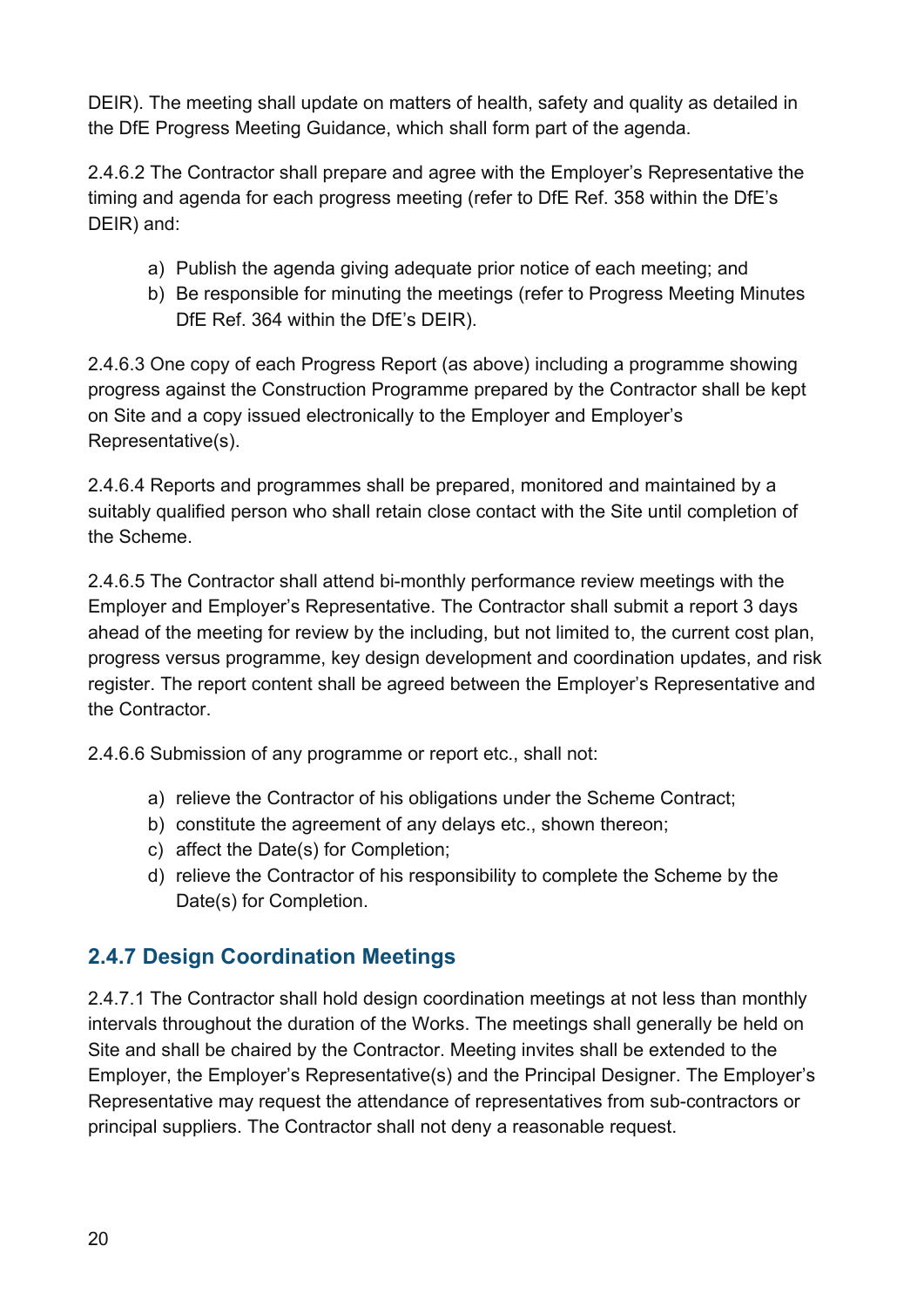2.4.7.2 The Employer may request the attendance, at design coordination meetings, of its Advisors (ICT, Health, Safety and Quality, Technical, Cost, Design, FF&E and Planning).

2.4.7.3 The Contractor shall:

- a) Prepare and agree with the Employer's Representative the timing and agenda for each design coordination meeting (refer to DfE Ref. 721 within the DfE's DEIR);
- b) Publish the agenda giving adequate prior notice of each meeting; and
- c) Be responsible for minuting the meetings (refer to Design Coordination Meeting Minutes DfE Ref. 722 within the DfE's DEIR).

#### <span id="page-20-0"></span>**2.4.8 Progress Photographs**

2.4.8.1 The Contractor shall take digital photographs of the Works at key construction stages and a minimum of 30 photographs at monthly intervals to record progress. Photographs shall be of good quality, without blurring and be a mixture of close up and wide angled views that clearly show the area being photographed. Refer to the Level of Information Need for DfE Ref. 370 within the DfE's DEIR.

2.4.8.2 Photographs shall be issued to the Employer's Representative electronically. All photographs shall be treated as confidential information unless otherwise directed by the Employer's Representative.

#### <span id="page-20-1"></span>**2.4.9 Risk Register**

2.4.9.1 The Contractor shall develop, adapt and maintain a Risk Register as defined by DfF Ref. 300 within the DfF's DFIR

#### <span id="page-20-2"></span>**2.4.10 Standards of Materials and Work**

2.4.10.1 All supply chains shall receive a quality and workmanship specific induction prior to beginning work. This induction shall include examples of poor practice to be avoided.

2.4.10.2 All supply chains shall be fully supervised to a standard that ensures quality and workmanship is not compromised. Standards of work shall be regularly monitored throughout the day by the Principal Contractor and rectified at the time.

2.4.10.3 Standards of materials and workmanship shall be monitored throughout the works with trade specific samples of works identified to gauge quality and to provide a reference throughout the snagging process.

2.4.10.4 Samples that showcase good quality and workmanship standards shall be provided as detailed in the Employer's Requirements.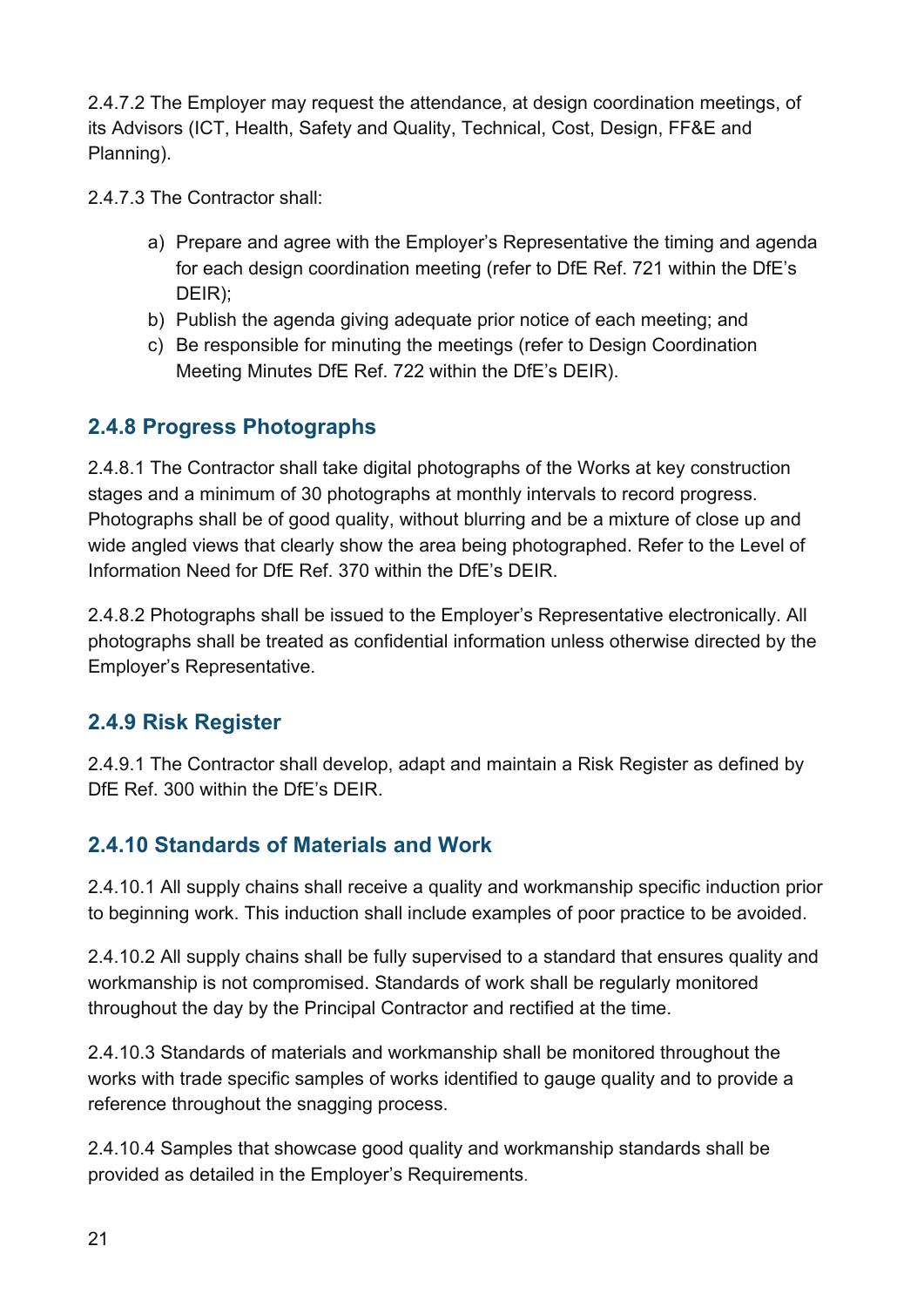2.4.10.5 The Contractor shall provide one number 'mock-up' general teaching (English, Mathematics etc.) classroom. This 'mock-up' room shall be provided sufficiently in advance to enable the Employer to make final comments/decisions about colours, textures, patterns and finishes to be used for other rooms without causing any delay to the Works. 'Mock-up' rooms shall be provided to the good quality and workmanship standard required for Completion for the building as whole, except for, fully commissioned services and any loose furniture to be provided by the Employer.

2.4.10.6 Where and to the extent that materials, goods and workmanship are not fully specified, they shall be suitable for the purposes of the Works, stated in or reasonably inferred from the Contract and in accordance with Good Industry Practice, including relevant British Standards and Codes of Practice.

2.4.10.7 Materials described to be obtained from a particular manufacturer shall be installed strictly in accordance with that manufacturer's instructions.

2.4.10.8 The Contractor shall supply written evidence of the source of any supplied materials to be used in the Works when requested by the Employer's Representative.

#### <span id="page-21-0"></span>**2.4.11 Product Guarantees and Warranties**

2.4.11.1 The Contractor shall obtain for the benefit of the Employer, Trustees or Governors and/or any other stakeholders, product guarantees or the like where these are available from manufacturers, suppliers or sub-contractors (refer to DfE Ref. 591 within the DfE's DEIR). Such guarantees and warranties may require to be supported by an appropriate insurance policy.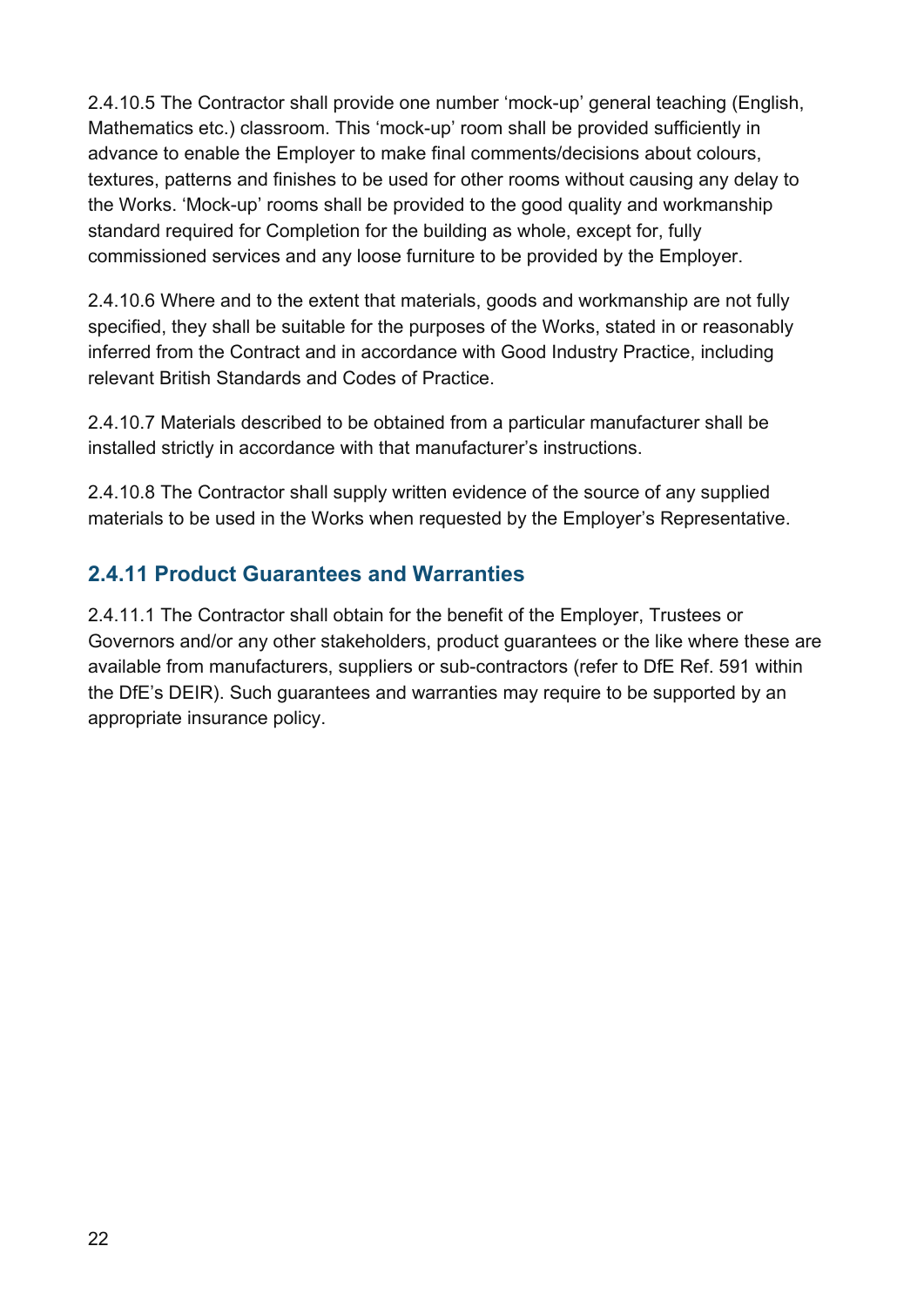# <span id="page-22-0"></span>**3.0 Managing the Construction Works**

## <span id="page-22-1"></span>**3.1 Site Access**

3.1.1 Temporary and permanent access to and from the Site, internal highway arrangements and movement and parking of traffic within the Site boundary shall be agreed with the School/College and the Employer's Representative prior to commencing work on Site.

3.1.2 The Contractor shall not gain or allow access to and egress from the Site except as set out in the Contractor's Proposals.

3.1.3 Separate access shall be provided for School/College deliveries, maintenance vehicles and waste removal during the period for which the Works are being carried out.

3.1.4 Contractor deliveries to Site and collections from Site shall be managed so as not to interfere with the delivery of education at the School/College or the safe movement of School/College users about the Site. This includes scheduling deliveries outside of school/college arrival and departure times at the beginning, middle and end of the day.

3.1.5 Site access location and provisions shall not compromise highway safety requirements or the safety of other road/pavement users.

3.1.6 Pedestrian site access shall be through a dedicated door separate from vehicular access.

3.1.7 Access gates and doors shall not be made from repurposed site material or provisions such as temporary fence panels but be actual doors and gates.

3.1.8 Site access shall lead from and into an area of safety where pedestrians and vehicles cannot mix.

3.1.9 Doors and gates shall be locked at all times to maintain site security unless access is supervised by permanent gate security personnel.

3.1.10 The Contractor shall arrange access for the Employer and Employer's Representative to onsite and offsite Works for the for the purposes of:

- a) Health and Safety inspections,
- b) Progress and quality inspections,
- c) DfE & Ministerial visits,
- d) Valuations,
- e) Any other reasonable visits that may be necessary from time-to-time

3.1.11 Where such access is required, the Contractor shall provide personal protective equipment, safety induction and site escort for these personnel.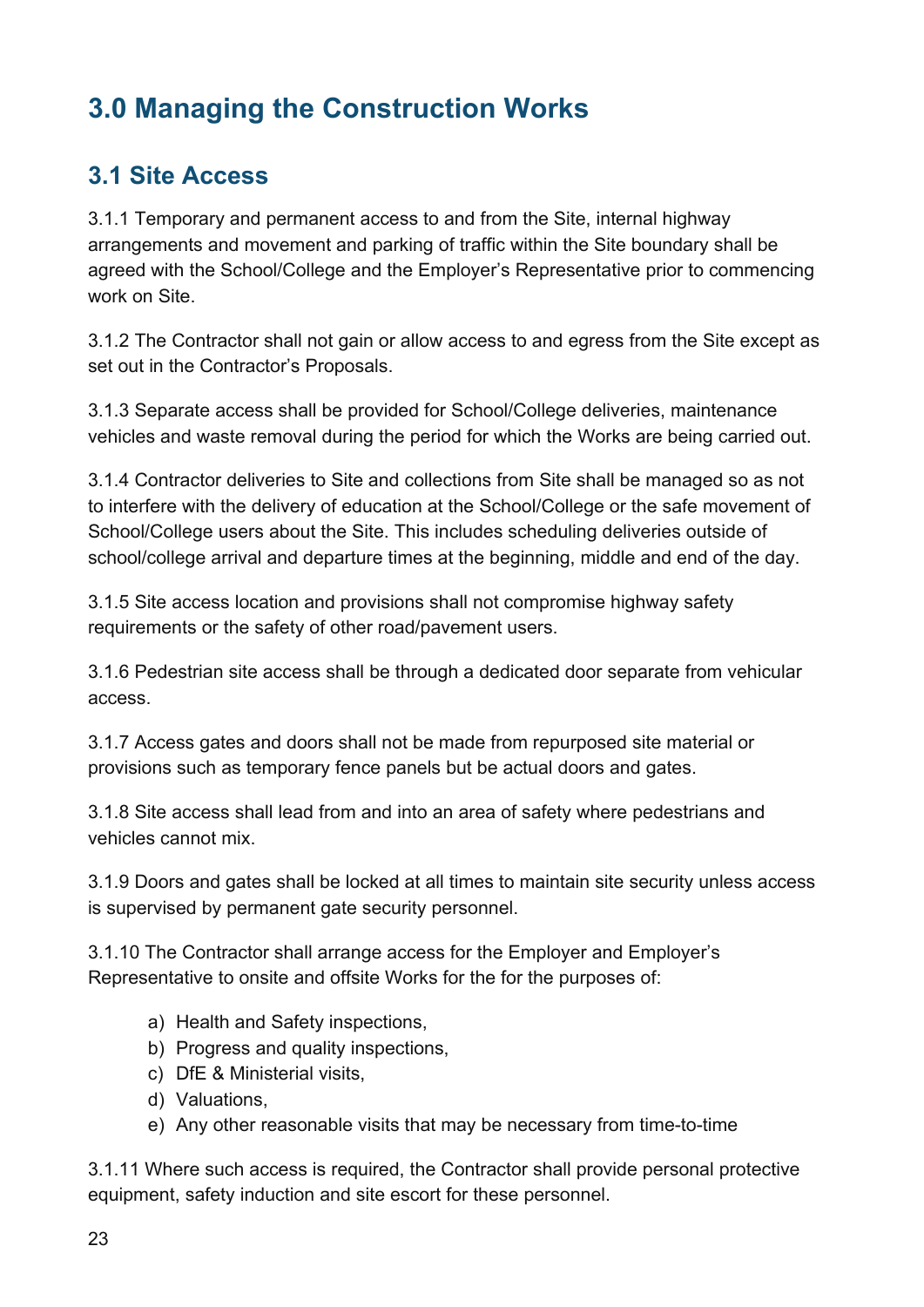## <span id="page-23-0"></span>**3.2 Adjoining Properties, Roads, Paths, Boundaries**

3.2.1 The Contractor shall take suitable and sufficient precautions to cause no interference or interruption to the use of any adjoining, adjacent properties including roads, footpaths, soft and hard landscaping.

3.2.2 Prior to commencement of construction works on the Site, the Contractor shall prepare or commission a survey or a Pre-Start Condition Photographic Schedule (dated photographic Schedule of Condition as per DfE Ref. 692 within the DfE's DEIR) of retained, adjacent buildings, excluded buildings, roads, hard standings, landscaping, playing fields, paths, paving, boundaries and other site features.

3.2.3 The Contractor shall repair any damage over and above that identified within the survey/photographic Schedule of Condition caused by the Works.

3.2.4 The Contractor shall use best endeavours to prevent mud or rubbish of any kind being carried onto the roads, footpaths or paving this shall include the washing of soiled vehicles before they leave site. Notwithstanding such precautions, any mud or rubbish carried onto the roads, footpaths or paving shall be immediately cleaned by the Contractor and removed to authorised tips. Special attention shall be given to prevent mud becoming embedded in road and footpath surfaces with roads and pavements leading to and from the site being subject to thorough cleaning and washing.

3.2.5 Utilities to adjoining properties shall not be affected without prior agreement and notice.

3.2.6 Should any work be required on or from any adjoining property, the necessary permission shall first be obtained, by the Contractor, from the relevant authority or landowner, and all statutory notices and section agreements obtained and discharged on completion (e.g., party wall certificate, Section 38 Agreement).

3.2.7 Should it be necessary for any plant, machinery or equipment used for the Scheme to operate over adjoining or adjacent property or rights-of-way, the Contractor shall obtain the permission of the adjoining or adjacent owner or occupier and obtain legal licence as necessary. The contractor shall not operate over an occupied property. The Contractor shall be deemed to have allowed for the payment of any fees and charges in connection therewith. The Contractor shall indemnify the Employer against any claim or action for damages arising from the use of any plant, machinery or equipment.

3.2.8 The Contractor shall ensure that the security of the adjoining or adjacent properties shall not in any way be impaired by the carrying out of the Works.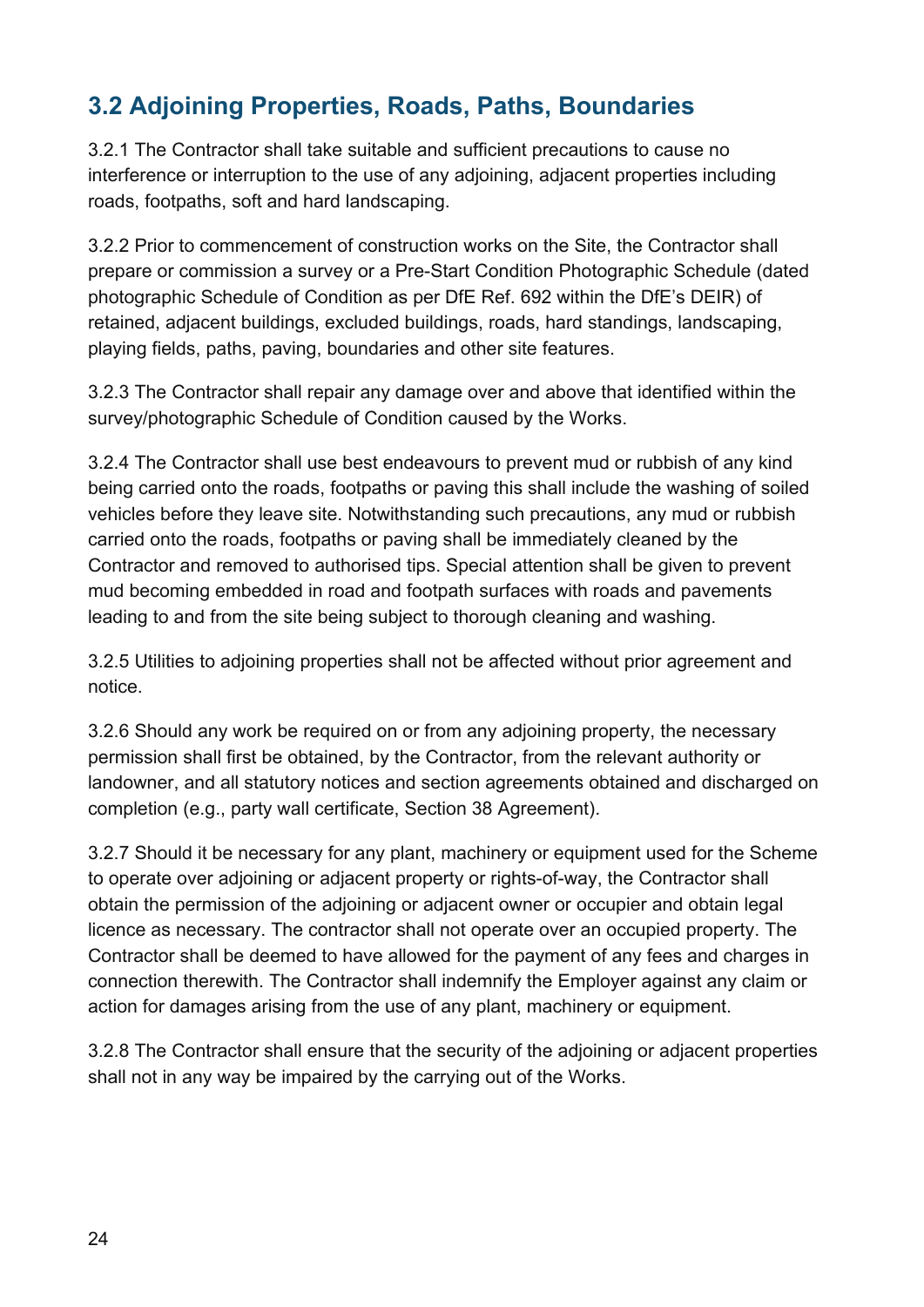## <span id="page-24-0"></span>**3.3 Temporary Fencing and Hoardings**

3.3.1 Temporary fencing, hoardings and access gates of good quality shall be provided to maintain site security to a minimum height of 2.4 metres. This shall be solid timber hoarding and temporary fencing as detailed in the Framework Pricing Schedule. Alternatives such as solid metal hoarding will be considered but not at the expense of site security and subject to agreement with the Employer. All site fencing shall be subject to a temporary works design.

3.3.2 Temporary fencing may need to be enhanced in areas of increased trespass risk either from the public or the School/College areas.

3.3.3 Fencing shall be provided with debris netting to ensure that site debris and other items do not leave the site.

3.3.4 Wire/wire mesh panels shall not be used unless there is an operational reasons subject to agreement with the Employer; such as site adjacent highway service excavation activity requiring a daily transient boundary.

3.3.5 Lighting shall be installed to temporary fencing and hoardings to maintain safe lighting requirements.

3.3.6 The Contractor shall make provision for maintaining temporary fencing, hoardings and associated lighting, and any alterations and adaptions necessitated by the carrying out of the Works. This shall include a regular inspection and maintenance regime that ensures safety and security.

3.3.7 Temporary fencing standards shall not be lessened as the project comes to conclusion. Security arrangements between site and school/college/public areas shall be maintained.

3.3.8 Temporary fencing and site hoardings shall only be taken down and removed from site after the school's permanent anti-climb fencing and gates have been installed. Site security shall not be compromised during this process.

## <span id="page-24-1"></span>**3.4 Site Security**

3.4.1 Adequate temporary security fences and hoardings shall be erected and maintained around the Works to prevent unauthorised persons from gaining access to the Works at all times, especially pupils/students/building users.

3.4.2 The Contractor shall be deemed to have included all costs associated with the maintenance of the lighting installations within the Site, including all temporary power supply requirements, particularly during periods of interruption to the mains power supply.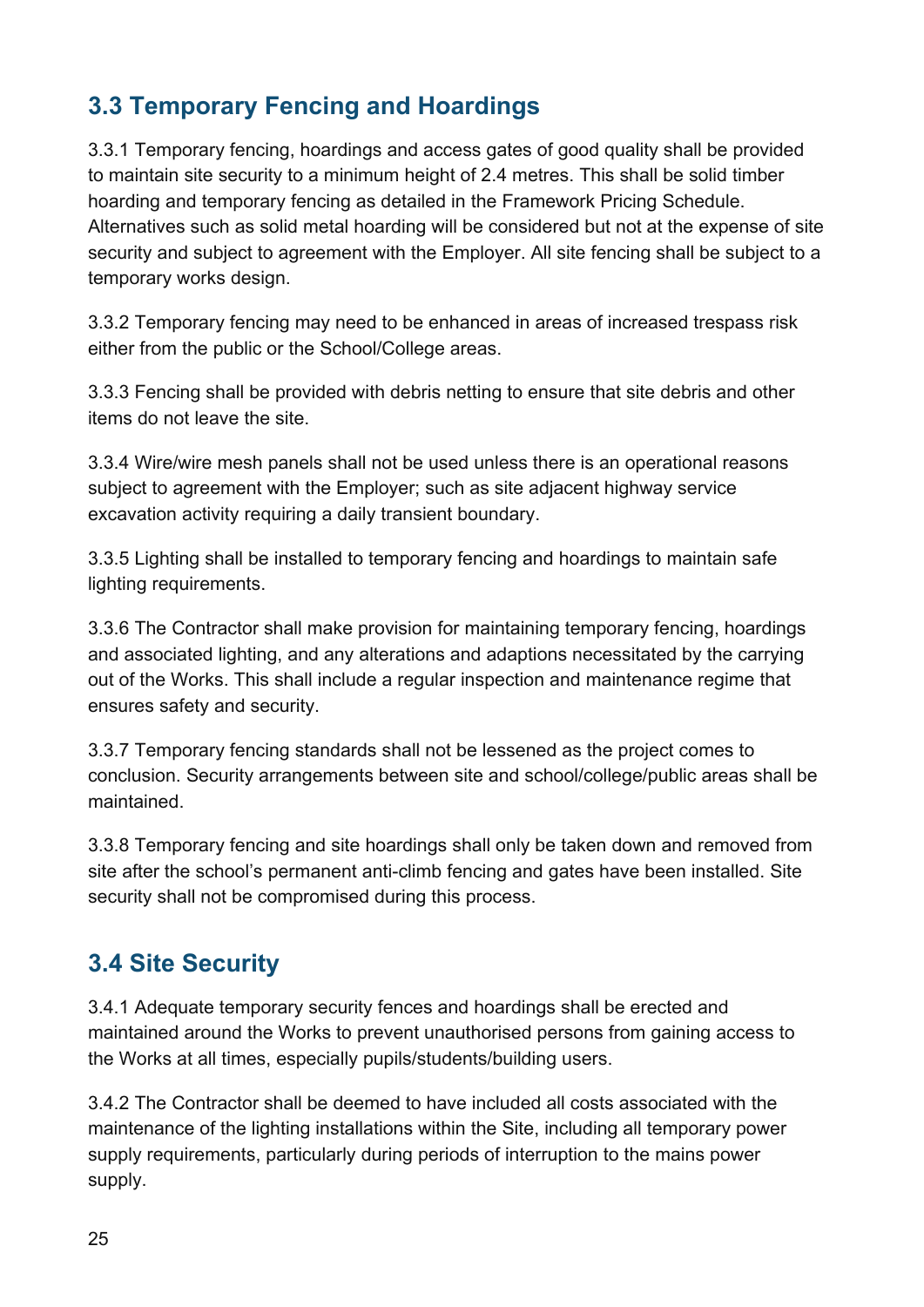3.4.3 The Contractor shall safeguard the Works, materials and plant against damage and theft, including all necessary surveillance and lighting for the security of the Works etc. and the protection of the public, the Employer and the School/College.

3.4.4 All materials shall be kept in safe compounds so as not to allow access for vandalism. Materials storage facilities shall be reviewed by the Employer's Representative(s) and shall include as a minimum:

- a) a designated storage area for plant, materials, waste, flammable materials, gases and hazardous substances,
- b) materials shall be protected from damage due to inclement weather
- c) clearly defined pedestrian routes (storage areas shall not obstruct access routes or interfere with emergency escape routes),
- d) guard rails for any materials stored at height.

3.4.5 Storage areas shall be kept tidy, and materials deliveries shall be planned to keep the amount of material on site to a minimum.

## <span id="page-25-0"></span>**3.5 Temporary Screens and Walls**

3.5.1 The Contractor shall provide, maintain (including taking down and re-erecting from time to time as necessary), clear away and make good all necessary temporary screens and walls etc., required for the proper execution of the Works. Temporary screens and walls are subject to temporary works design and installation.

## <span id="page-25-1"></span>**3.6 Temporary Roofs**

3.6.1 The Contractor shall provide, maintain (including taking down and re-erecting from time to time as necessary), clear away and make good all necessary temporary roofs etc., required for the proper execution of the Works. Temporary roofs are subject to temporary works design and installation.

# <span id="page-25-2"></span>**3.7 Scaffolding**

3.7.1 If the Contractor strikes scaffolding before ascertaining whether it is required by any statutory authority or the Employer's Representative, they shall be responsible for reerecting the scaffolding or other appropriate and safe form of access (as agreed with the Employer) at their own expense.

3.7.2 Scaffolding shall be subject to safe design. Scaffold erectors shall follow safe working requirements which includes the use of fall arrest systems and working from places of safety.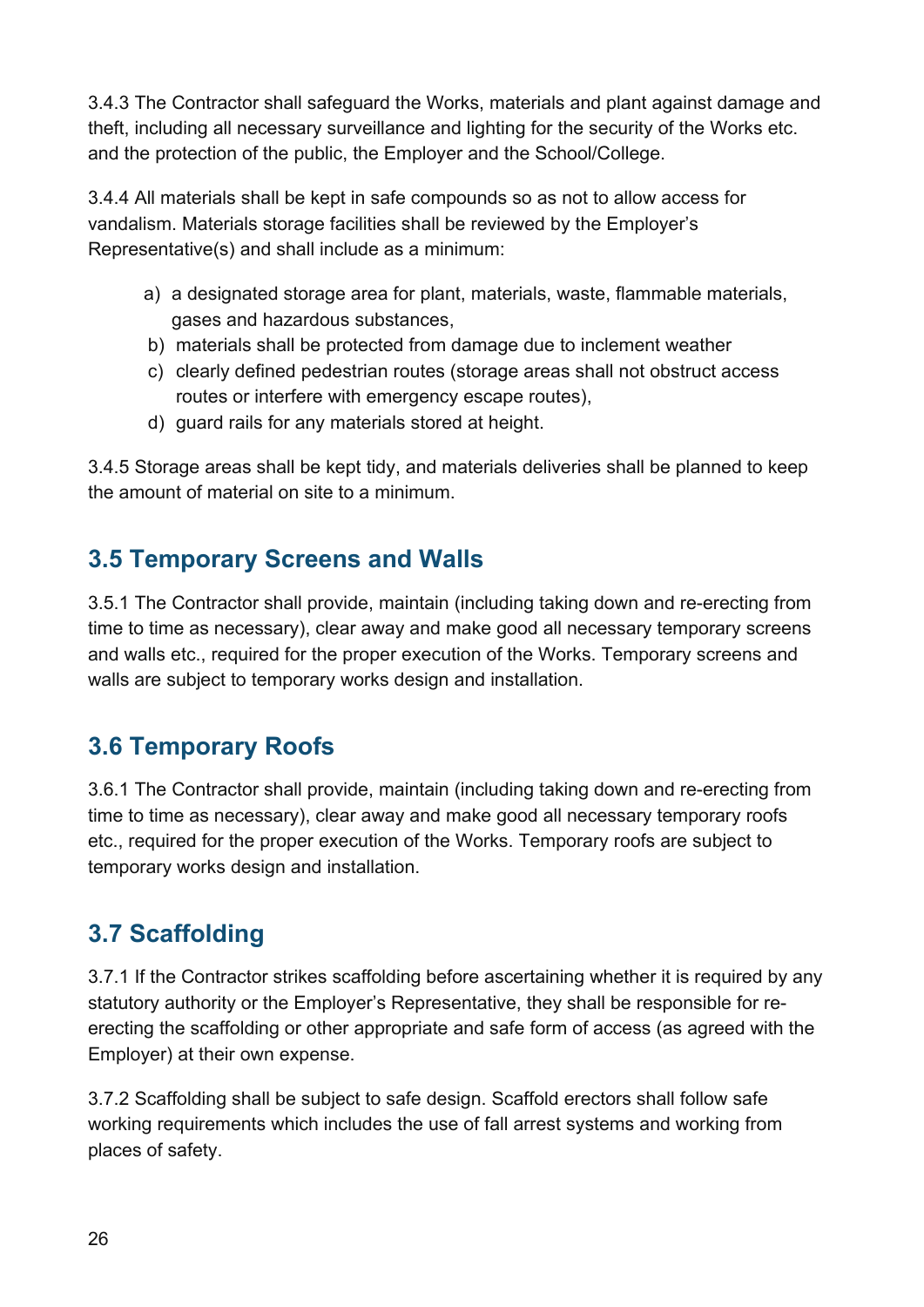3.7.3 Scaffolding shall be inspected by competent persons. Particular attention shall be paid to ensure edge protection measures close all gaps. Work platforms shall have no gaps. Trip hazards shall be removed and falling objects prevented through the use of toe boards and brick guards with no gaps.

3.7.4 Access to scaffolding and between platforms shall be through robust ladder or stair arrangements protected by ladder gates or trap doors. Ladder and platform runs shall be short to avoid excessive climbs. Ladders and stairs shall be made of metal, tied in and be of good condition.

## <span id="page-26-0"></span>**3.8 Temperature and Humidity**

3.8.1 All works as they progress shall be protected from the weather and from other work activities.

3.8.2 The Contractor shall be responsible for providing all permanent and/or temporary climatic conditions to ensure satisfactory and efficient progress of the Works. This includes humidity control, lighting and air conditioning as required.

3.8.3 The Contractor shall dry out the Works, maintain an adequate temperature and control the humidity levels in all parts of the Works as necessary to facilitate the progress and satisfactory completion of the Works including work of sub-contractors and persons directly engaged by the Employer.

3.8.4 The drying out and humidity of the Works and the application of heat shall be controlled to prevent any excessive movement, blistering or failure of adhesion and to prevent any damage due to trapped moisture or other causes. A control system shall be provided for whatever method of drying is adopted to limit the temperature and humidity range and provide all necessary monitoring equipment.

3.8.5 The Contractor shall be deemed to have allowed for all costs in connection with drying out and controlling the temperature and humidity of the Works.

3.8.6 The Contractor shall not be permitted to use the permanent heating/air conditioning system for drying out and controlling the temperature and humidity of the Works without prior approval from the Employer.

3.8.7 The Contractor shall provide suitable and sufficient temporary work area lighting throughout the construction phase. This shall include all task lighting to avoid any operative working in low light conditions. The use of the permanent lighting installation will not be permitted unless previously agreed in writing by the Employer in which event new replacement luminaires shall be provided by the Contractor at their expense, prior to practical completion.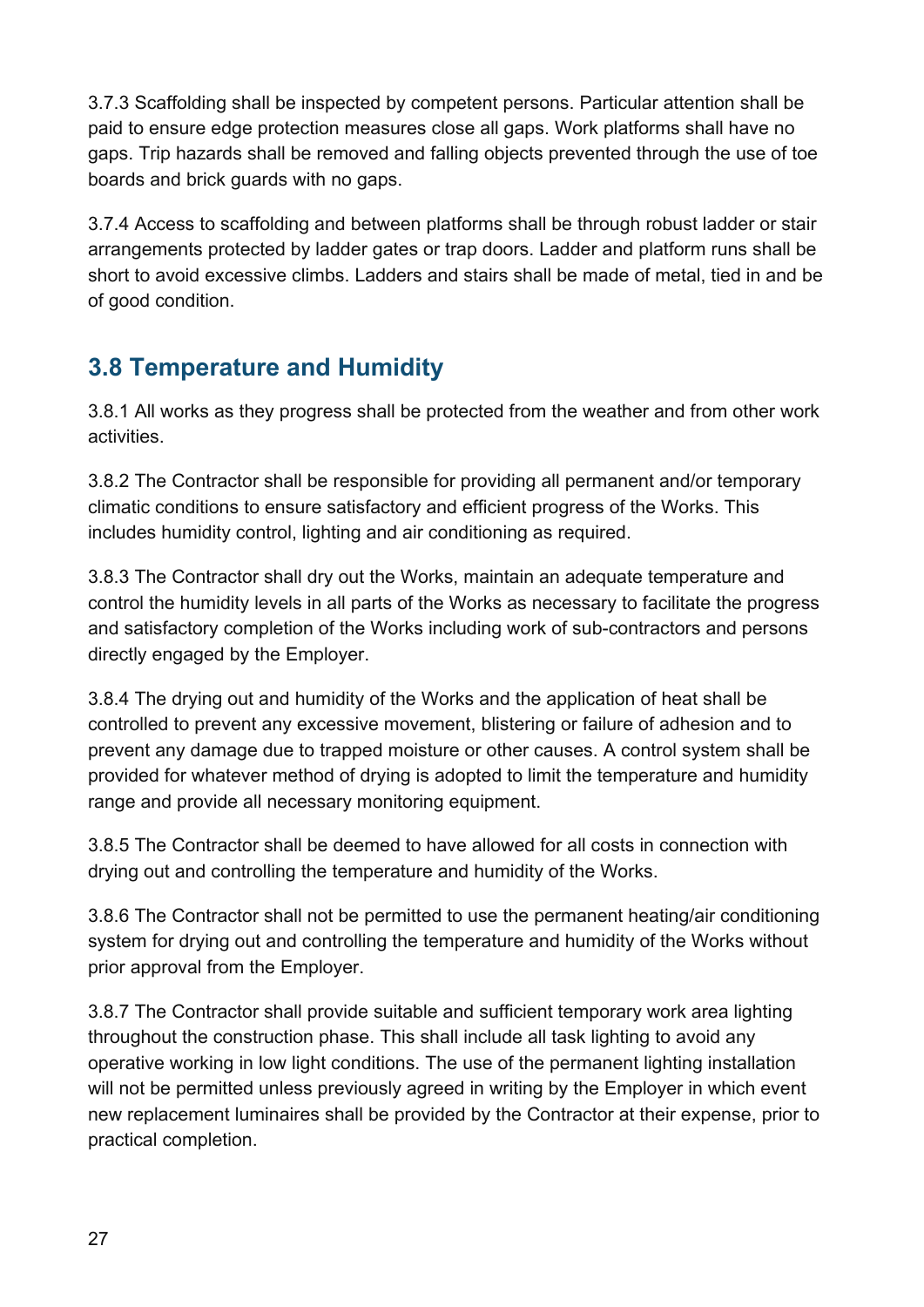3.8.8 Save for any necessary testing and commissioning, the Contractor shall not rely upon new services provisions to provide heating or lighting for the Works.

## <span id="page-27-0"></span>**3.9 Temporary Telephones & Communications**

3.9.1 Use of the Contractor's own telephone equipment/system and internet or Wi-Fi facilities may be required by the Employer and Employer's Representative(s). The Contractor shall allow such use.

## <span id="page-27-1"></span>**3.10 Identity Cards**

3.10.1 The Contractor shall provide identity cards for all its operatives (including subcontractors). Such operatives shall wear identity cards at all times when on the Site or working on the Scheme.

3.10.2 The Contractor shall comply with the Disclosure and Barring Scheme requirements in the Scheme Contract in respect of any potential staff or persons (including sub-contractors of any tier) who will be carrying out any Sensitive Works (including the making good of any defects) before those persons attend the Site.

3.10.3 The Contractor shall ensure that no member of the site team has direct or indirect contact with school/college pupils/students. This includes taking photos or videos.

## <span id="page-27-2"></span>**3.11 Site Name Board**

3.11.1 The Contractor shall provide at the Site, a name board for the duration of the Works of sufficient size to display the Scheme name and description, the Employer's, and the Contractor's names and to enable the erection of professional name boards for all the consultants involved, including those consultants employed by the Employer. The Contractor shall be responsible for including any logo or other signage required by the DfE or other funding bodies.

3.11.2 The design and position of the site sign board shall be agreed with the Employer's Representative and approved in writing by the Employer.

3.11.3 The Contractor shall not erect or exhibit or permit or suffer to be erected or exhibited on any part of the Site any signs or trade boards save those previously approved in writing by the Employer (such approval shall not be unreasonably withheld).

3.11.4 Professional name boards shall be removable upon completion of the Works for return to relevant companies.

3.11.5 Site access contact for the site team during the day and emergency contact out of hours should be clearly displayed.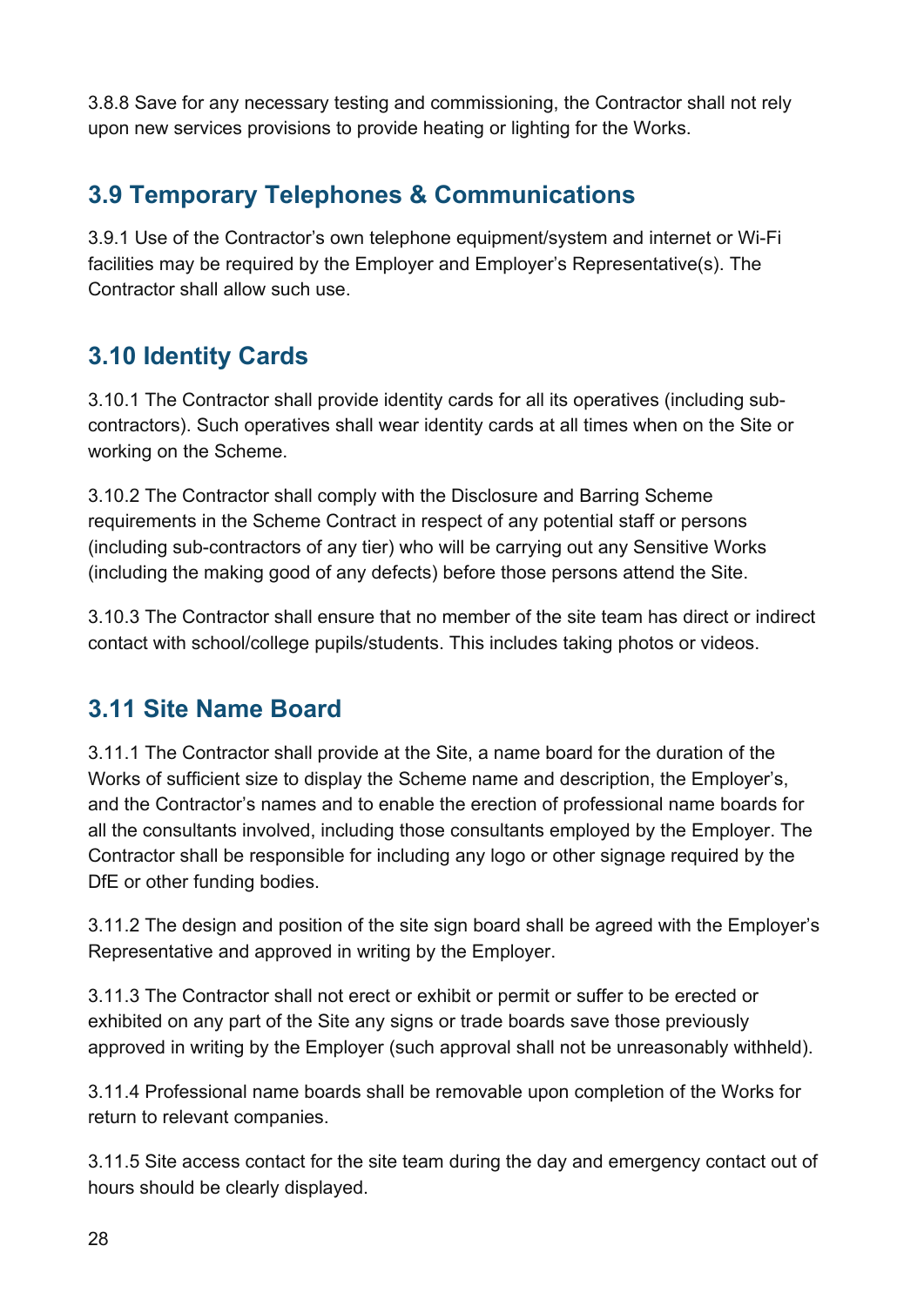## <span id="page-28-0"></span>**3.12 Fire Access**

3.12.1 The Contractor shall ascertain the required access routes for the fire brigade and those routes are to be kept open and maintained throughout the duration of the Works including nights and weekends.

3.12.2 In all schemes, emergency exit routes from existing buildings shall be maintained at all times. The Contractor shall liaise with the Employer's Representative and the school when defining or changing such exit routes.

3.12.3 All current or alternative emergency assembly areas should be maintained for the number of persons that require them. The Contractor shall liaise with the Employer's Representative and the school when changing assembly areas.

#### <span id="page-28-1"></span>**3.13 Fire Precautions**

3.13.1 The Contractor shall comply with the HSE's 'Fire safety in construction. Guidance for clients, designers and those managing and carrying out construction works involving significant fire risks' (HSG168). The Contractor shall appoint a site fire safety coordinator and implement any site fire strategy before commencing work as required.

3.13.2 The Contractor shall take all reasonable precautions to prevent the outbreak and spread of fire and shall provide and maintain suitable and adequate firefighting equipment at points adjacent to the Works and unfixed materials and shall observe strict fire prevention measures throughout the duration of the Works, which includes robust management of waste and waste storage areas.

3.13.3 Potential hazards shall be discussed, and fire precautions shall be agreed with an appropriate Fire Officer from the Fire Brigade and the Employer's Representative prior to commencement of work.

3.13.4 The Contractor shall facilitate any visits the Fire Officer may make, to inspect the Site and buildings and to ensure that fire precautions are adequate. The Contractor shall comply with any reasonable request made by the Fire Officer in this connection.

3.13.5 No smoking outside of designated areas shall be allowed on the Site.

3.13.6 All fire exits and escape route shall be kept clear of obstructions.

3.13.7 All escape routes internally and externally to the construction site should be clearly defined and signed.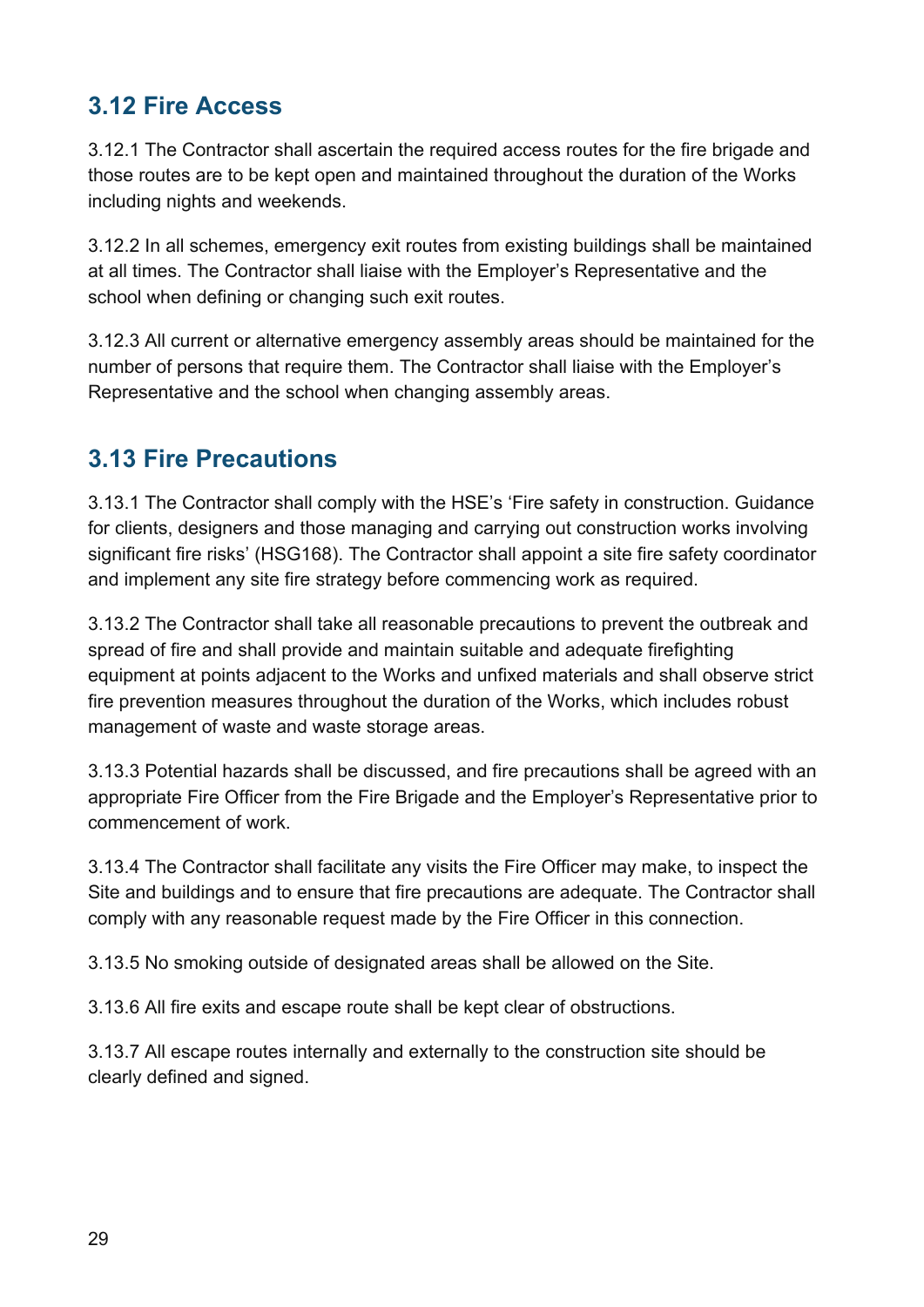## <span id="page-29-0"></span>**3.14 Route Signage and Site Delineation**

3.14.1 The site should be clearly separated from the school/college using fencing to the same standard as detailed previously. This separation also applies to vehicles and pedestrians and should also be clearly signed.

## <span id="page-29-1"></span>**3.15 Work Beyond the Boundary of the Site**

3.15.1 Where work is executed beyond the boundary of the Site or in the public highway, the Contractor shall be responsible for ensuring the safety of all persons and vehicles and complying with Chapter 8 of the traffic signs manual. No person should work on the public highway without recognised highway working competence.

3.15.2 The Contractor is responsible for:

- a) Ensuring the highway is not obstructed or worked upon without the consent of the relevant authority;
- b) Giving all notices to the relevant authorities, paying associated fees and charges and carrying out the work to their satisfaction; and
- c) Removing temporary works in connection upon completion.

## <span id="page-29-2"></span>**3.16 Working Hours**

3.16.1 Working hours are normally 8.00am to 6.00pm, Monday to Friday. No work shall be executed outside these times unless in exceptional circumstances and then only with the written approval of the Employer's Representative. Planning restrictions may also apply.

3.16.2 Where the Contractor intends to work outside agreed 'normal working hours' a minimum of two working days' notice and detailed reasons are required to be given to the Employer's Representative for consideration. If work outside of normal hours is agreed noise, vibration, dust and other areas of nuisance risk should be managed to a high standard to prevent the creation of nuisance to neighbouring properties.

3.16.3 The Contractor's shall comply with requirements of the Local Authority including the Control of Pollution Act and the Environmental Protection Act.

## <span id="page-29-3"></span>**3.17 Demolition Works**

3.17.1 The Employer will not permit any demolition work to be carried out on Saturdays, Sundays, statutory bank holidays or during specific times designated by the School/College, such as examinations, without specific prior approval by the Employer's Representative.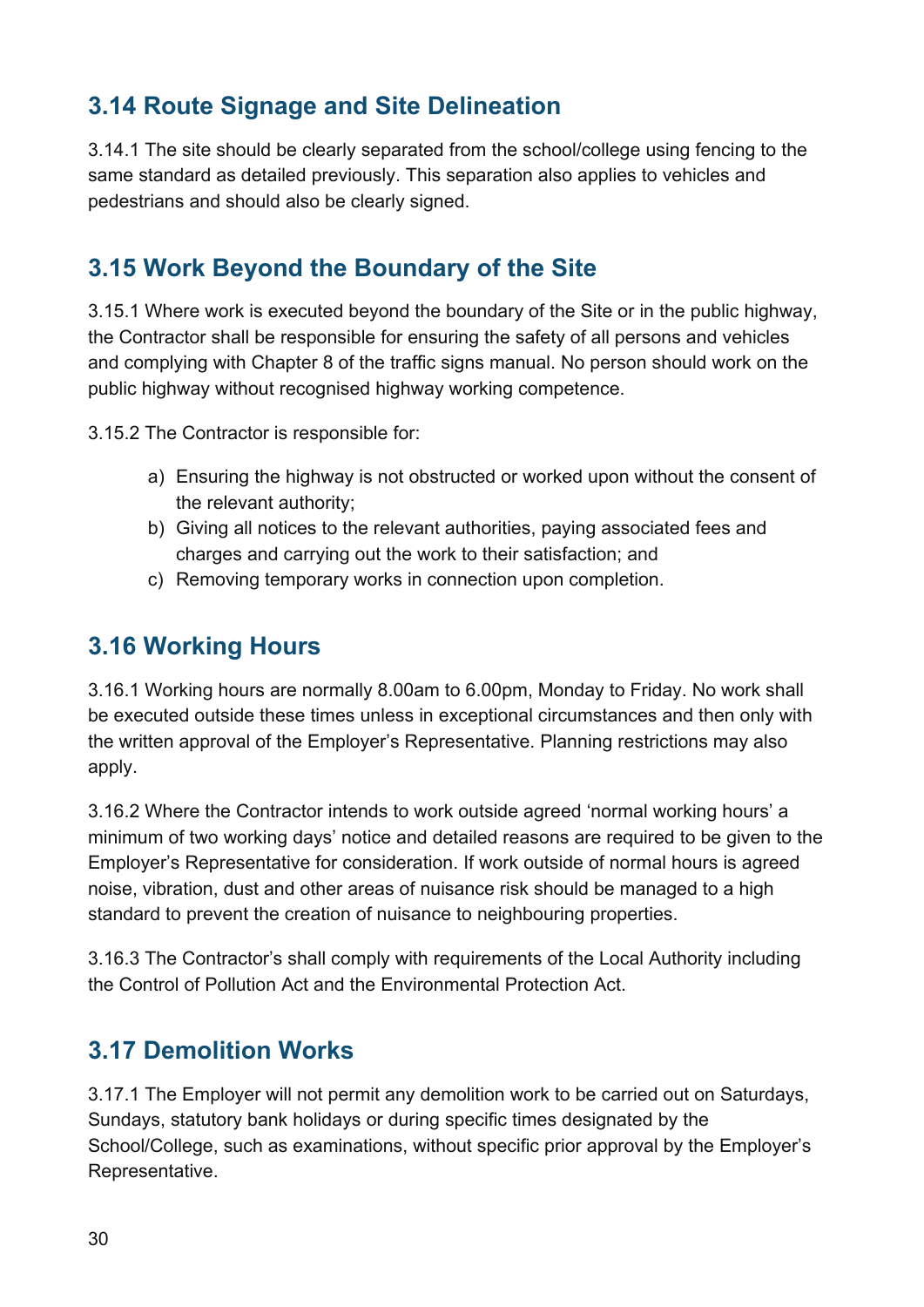3.17.2 The Contractor's shall comply with requirements of the Local Authority including the Control of Pollution Act and the Environmental Protection Act.

3.17.3 All demolition works shall be subject to enhanced health and safety arrangements to ensure the safety of people and property affected by the demolition. These arrangements shall include controlling noise, vibration, dust and debris effectively.

3.17.4 All demolition works shall be within an area of exclusion that prevents unauthorised access to site personnel as well as external trespassers.

## <span id="page-30-0"></span>**3.18 Trees, Hedges, Shrubs and Lawns**

3.18.1 All trees, hedges, shrubs and lawns should be inspected and condition noted prior to works commencing.

3.18.2 The Contractor shall adequately protect and preserve all trees, hedges, shrubs and lawns on the Site, except those to be removed. If damage or removal of species occurs that is not in accordance with the Employer's Requirements, then the Contractor is required to treat or replace such species. The Contractor shall not unnecessarily disturb trees or planted areas either by the disposal of surplus spoil or excavation of topsoil.

3.18.3 Trees that prevent safe site management such as the circulation of vehicles or other plant should be identified and made safe. No work to the trees should take place without the consent of the Employer's Representative.

3.18.4 All trees within the site boundary shall be inspected and made safe before handover. Trees that are located close to buildings or in public areas shall not be in a condition which could lead to a safety incident such as a falling branch or preventing safe access and circulation due to excessively long lower branches.

## <span id="page-30-1"></span>**3.19 Utilities**

3.19.1 All excavations shall be managed to avoid contact and damage of underground utilities. As a minimum, the Contractor to follow the guidance as detailed in HSG47 'Avoiding danger from underground services'.

3.19.2 It is anticipated that there may be services on the Site which are not correctly identified on existing records. Where such services are encountered the Contractor shall notify the Employer, and any necessary diversion of such services shall be the responsibility of the Contractor without adjustment to the Contract Sum.

3.19.3 The Contractor shall be responsible for all costs associated with alterations to or additional provision of any services made necessary by the Works whether specifically identified or not unless prohibited by law.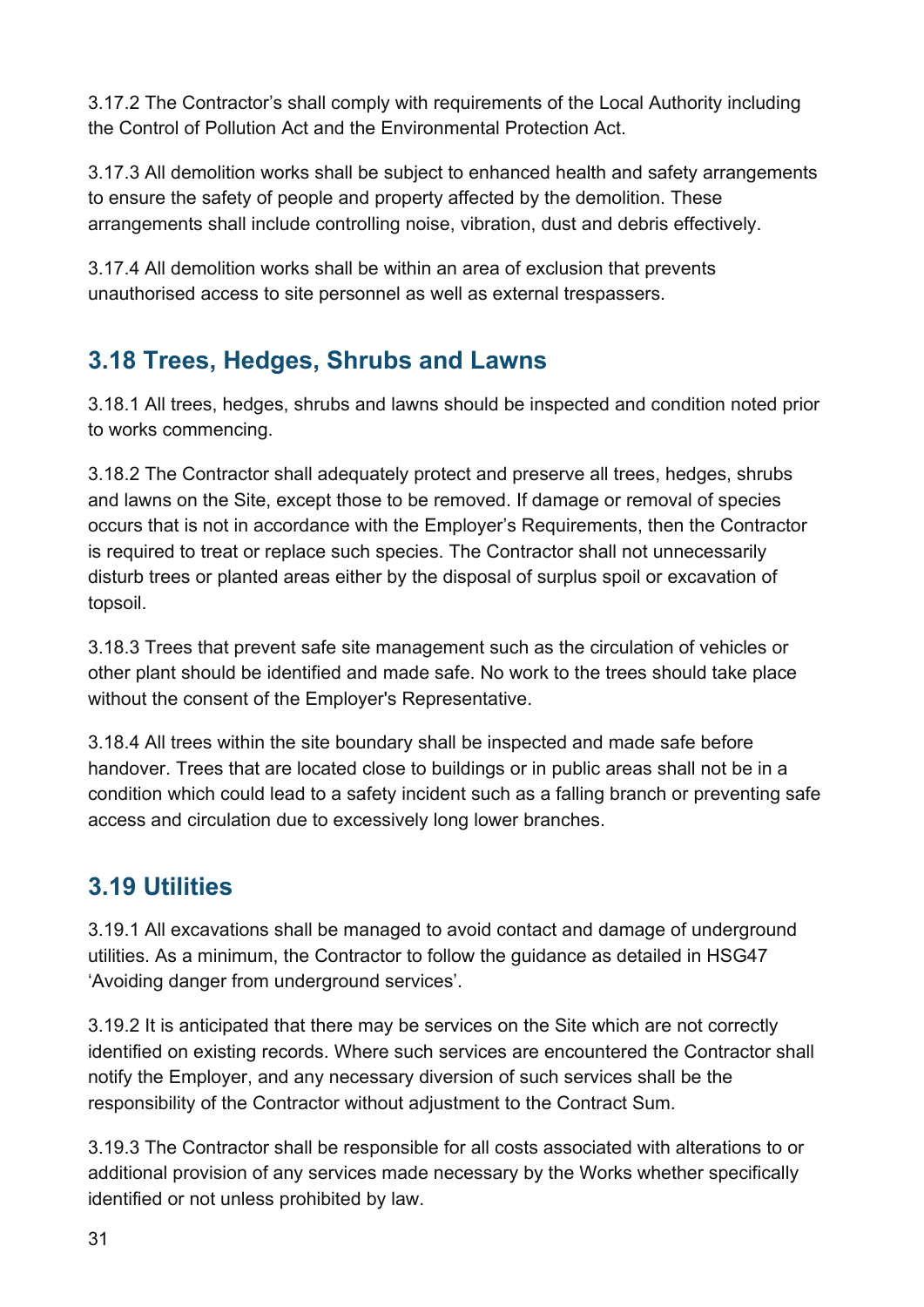3.19.4 The Contractor shall undertake all necessary surveys to identify any existing drainage systems and services to be retained, which are to be fully maintained during the progress of the Works and the Contractor shall take all necessary steps to prevent any interruption to such. Any existing drainage systems retained but not used shall be recorded on the drawings. The Contractor shall issue a Drainage CCTV Survey Report (refer to DfE Ref. 056 within the DfE's DEIR).

3.19.5 The Contractor shall adequately protect, uphold, maintain and prevent damage to all existing services above and below ground. In respect of drainage systems, the Contractor shall carry out Underground Drainage Cleaning and CCTV Condition Survey (refer to DfE Ref. 057 within the DfE's DEIR).

3.19.6 The Contractor shall be responsible for identifying the location of all existing Services on site and take all reasonable steps to ascertain the accuracy of any information provided by others including carrying out any surveys.

3.19.7 Continuity of Existing Services:

- a) The Contractor shall ensure that all power, energy and water supplies used during the Works are separately metered where utilising School/College supplies unless separate supplies are procured by the Contractor. The Contractor shall provide meter readings to the relevant representative of the School/College and Employer's Representative at the commencement and completion of each phase of the Works.
- b) The Contractor shall reimburse the School/College for all power and water utilised. For the avoidance of doubt this shall include a proportion of all heating bills relating to work areas until the Works are handed back to the School/College.
- c) The Contractor shall indemnify the School/College and all stakeholders of any loss resulting from the accidental interruption of Services due to negligence or poor practice.

## <span id="page-31-0"></span>**3.20 Work by Statutory Authorities**

3.20.1 The coordination, order, programming and sign-off of any work(s) to be executed by local authorities and statutory undertakers shall be the responsibility of the Contractor.

## <span id="page-31-1"></span>**3.21 Phasing and Construction**

3.21.1 All works should be designed and constructed, as a minimum, to satisfy the requirements of Construction (Design and Management) Regulations 2015 and other relevant legislative requirements and guidance. This includes following the guidance as detailed in HSG150 'Health and safety in construction'.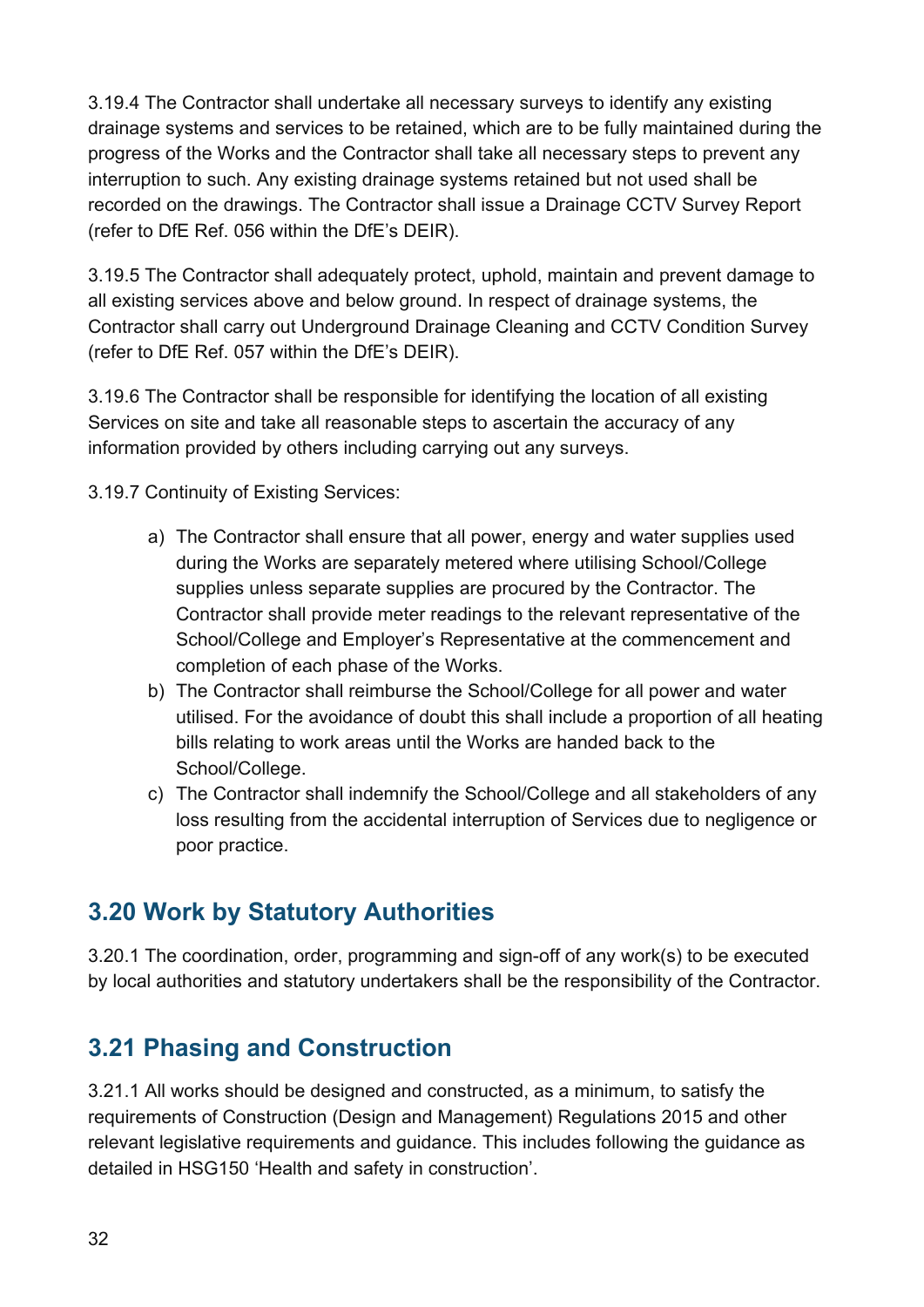3.21.2 The Contractor shall follow the CDM Principle of Prevention and comply with the requirement to avoid risks through the design process. The Contractor shall not introduce risks that had or should have been eliminated at the design stage.

3.21.3 The Works shall be planned to ensure safety, to minimise environmental impact and to avoid disruption to School/College operations.

3.21.4 The Works shall be designed and constructed to optimise low environmental impact materials.

3.21.5 In order to meet the UK Government's timber procurement policy, timber materials shall be:

- a) independently verifiable legal and sustainable timber or FLEGT-licensed or equivalent timber,
- b) recycled timber, or
- c) a combination of the above independently verifiable legal and sustainable timber/FLEGT-licensed or equivalent timber, and recycled timber.

3.21.6 Waste and Resources Action Programme (WRAP) practices shall be implemented following DEFRA's waste hierarchy principles of a commitment to halve waste to landfill.

3.21.7 New and Refurbished Buildings shall be designed so that they can be safely constructed.

3.21.8 Removal or containment of hazardous materials shall be managed safely.

3.21.9 There shall be minimal disruption to a School/College, particularly during refurbishment and where New Buildings are being built on the Site of an existing School/College.

3.21.10 A period of time shall be pre-agreed for the placement and installation of FF&E and ICT, taking account of any FF&E delivery issues identified the SSB/CSB.

3.21.11 The School/College shall be able to occupy any premises in the Works at least two weeks before the start of a new term. To allow occupation, the premises shall be safe by the standards of an operational school and not a construction site.

3.21.11 The proposed timing of any landscaping shall ensure that sports pitches and hard surfaced games courts are available before, or as soon as possible after, the handover of completed Buildings.

3.21.12 Work to any Renewed, Replaced or Repaired element shall include the removal and disposal of any redundant existing material and temporary scaffolding and protection where necessary.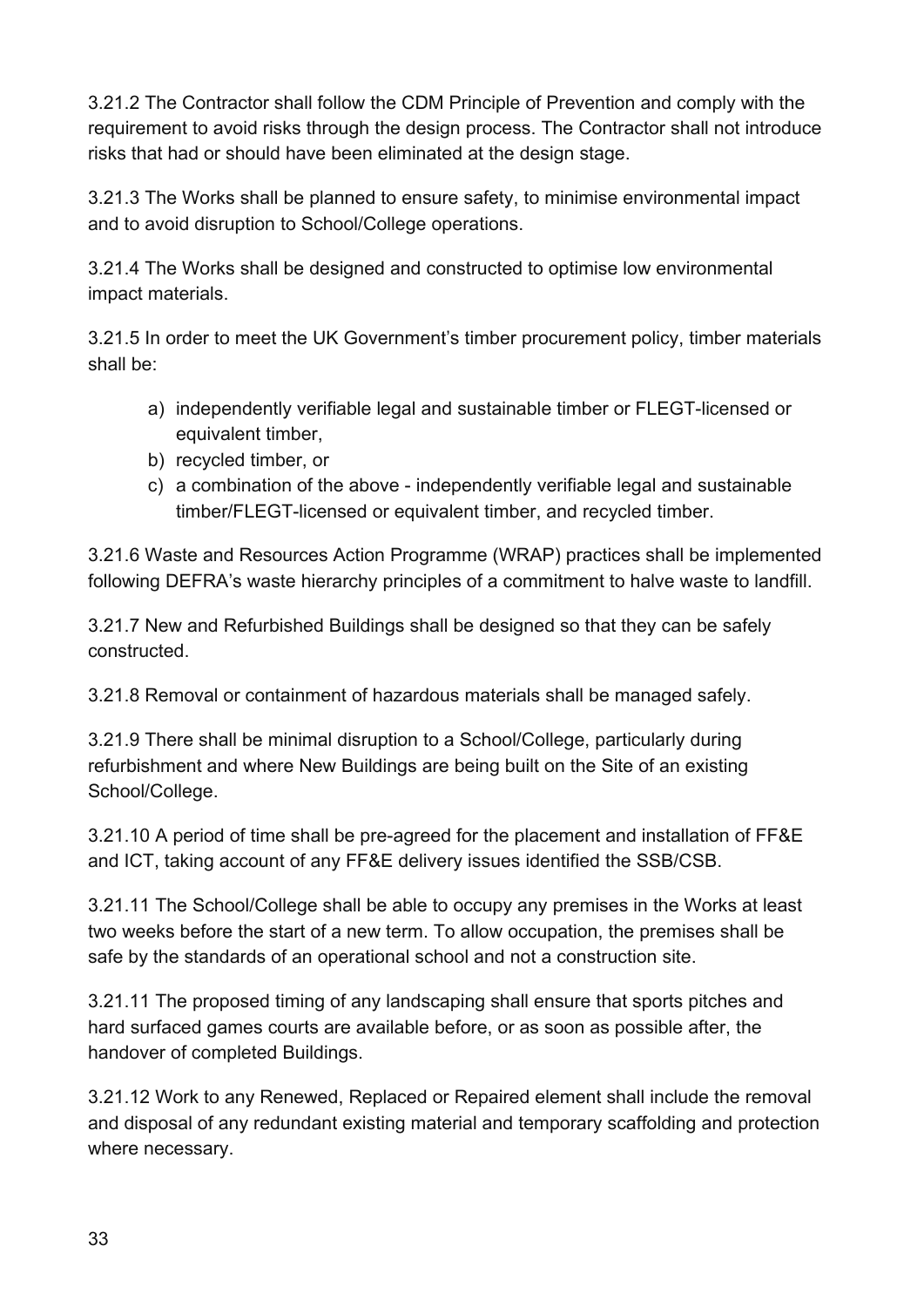3.21.13 The Contractor shall be a member of the Considerate Constructors Scheme (or equivalent) or evidence delivery of the equivalent standards throughout the construction phase of the project. In its Contractor's Proposals evidence that its policies and procedures are comparable to those required of the Considerate Constructors Scheme.

## <span id="page-33-0"></span>**3.22 Quality Assurance of the Works**

3.22.1 The Contractor shall establish quality assurance procedures that enable the Employer's monitoring of the design in collaboration with the Employer's Representative(s). This process is required entirely for review purposes and shall not constitute a commenting procedure on the Contractor's design.

3.22.2 The Contractor shall establish quality assurance procedures to enable the Employer's monitoring of the Works in collaboration with the Employer's Representative(s).

3.22.3 The Contractors quality control system shall enable the Employer and Employer's Representative to review the following:

- a) design and construction drawings and documentation of all types and at all stages,
- b) any instructed changes to agreed designs and/or specifications,
- c) all construction, installation and commissioning works, including offsite fabrications,
- d) the Contractor's Scheme Control Systems and Procedures, insofar as they relate to compliance with the Scheme Contract,
- e) any testing or commissioning of structure, systems or equipment,
- f) compliance with the agreed Programme, and
- g) compliance with the Employer's Requirements.

3.22.4 The Contractor shall use competent construction and quality personnel to closely monitor and manage all phases of the build to ensure good quality and workmanship standards are delivered.

3.22.5 The Contractor shall identify and resolve poor quality and workmanship issues at the time of or soon after occurrence. Issues shall not be allowed to accumulate during the build phase.

3.22.6 The Contractor shall develop a Quality Plan encompassing all quality assurance procedures and issued electronically to the Employer and Employer's Representative(s) for agreement (refer to DfE Ref. 037 within the DfE's DEIR).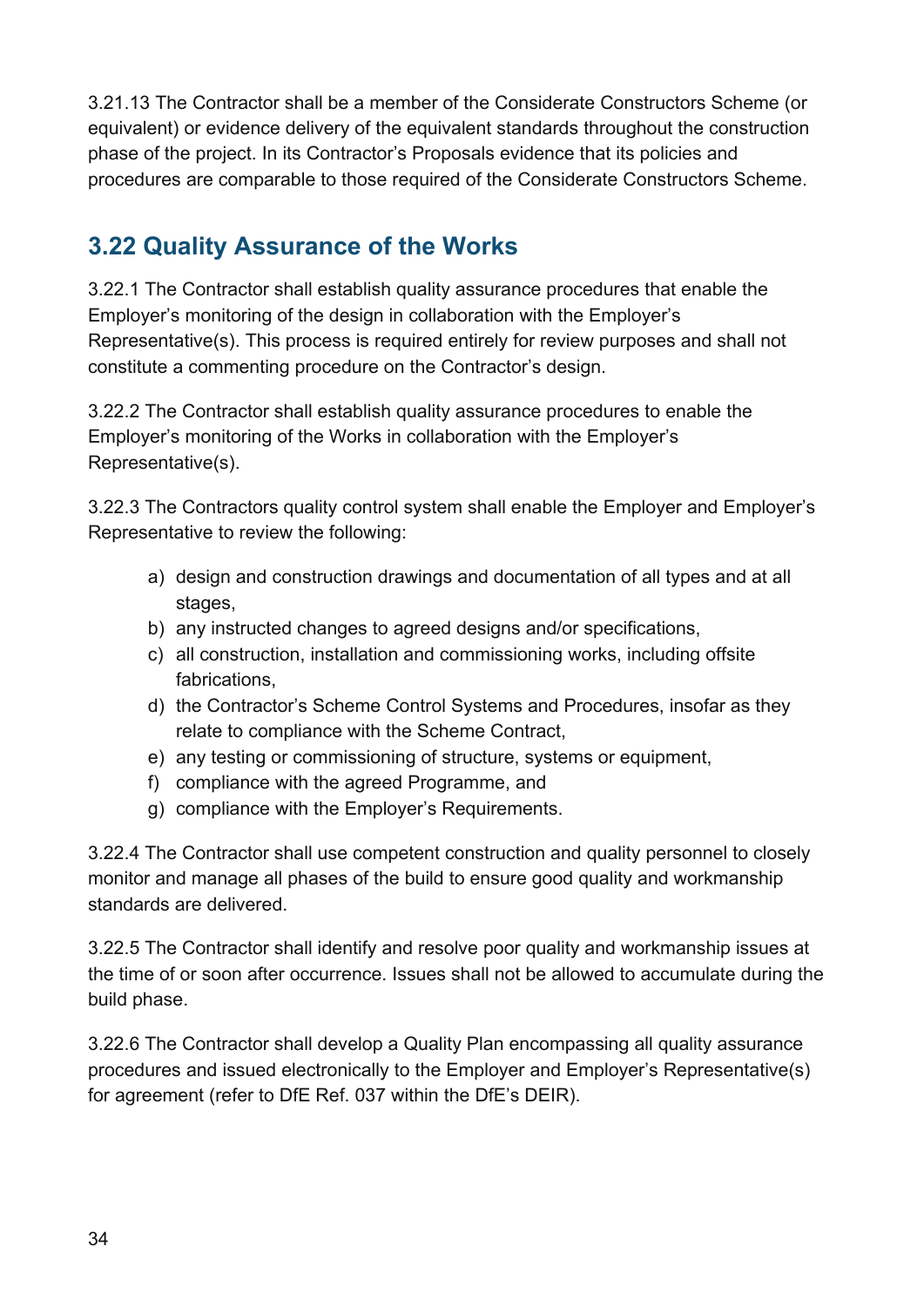## <span id="page-34-0"></span>**3.23 Coordination, Monitoring and Supervision of the Works**

3.23.1 The Contractor shall fully manage the design, procurement and construction of the Works.

3.23.2 The Contractor shall be responsible for the coordination, management and administration of the Works, including all sub-contracts. The Contractor shall agree, manage and monitor micro programmes with each sub-contractor, supplier and statutory authority and obtain and supply information as necessary for coordination of the work.

3.23.3 In the event that the Employer requests his own sub-contractor (the term subcontractor for this clause shall mean any third party with a vested interest in the scheme e.g., school staff, ICT etc.) to carry out works prior to practical completion, the Contractor shall afford these parties all necessary access and attendances. The Employer shall seek to notify the Contractor of such events at invitation to tender stage, or as early as is possible. The Contactor retains responsibility for coordinating the Works, including the induction of these personnel. Condition records shall be taken before access has been granted, any damage caused to areas of new work shall only be made good under instruction from the Employer or Employer's Representative once before and after condition records have been reviewed.

3.23.4 The Contractor shall be responsible for notifying and coordinating all statutory authorities as and when required on Site. The coordination shall include providing the statutory authorities with sufficient information regarding line, level etc., to enable them to provide and lay mains, cables etc., to suit the progress of the Works, irrespective of whether payments are made direct to the statutory authorities by the Employer.

3.23.5 The Contractor shall be responsible for coordinating the sequencing and setting out of the work on Site, having regard to any conflicts which may arise as a consequence of the interpretation of drawings by operatives.

3.23.6 The Contractor shall make regular visits to the premises of all his sub-contractors to inspect the quality of the work and to check on progress and delivery in relation to the Programme.

3.23.7 The Contractor shall provide the access, facilities and necessary equipment for inspection of the Works by the Employer and Employer's Representative at any time up to and including issue of the Notice of Completion of Making Good or any other notice of completion as the Scheme Contract requires. This shall include the Contractor facilitating access for inspection at offsite building/component manufacturing facilities, subcontractor manufacturing facilities, and supplier facilities etc.

3.23.8 The Contractor shall notify the School/College in advance of the date on which lifts, fire protection, mechanical, electrical, security installations (and the like) will be ready and available for inspection by their insurers. The Contractor shall also liaise with all parties, including the Employer's Representative, to establish a suitable date for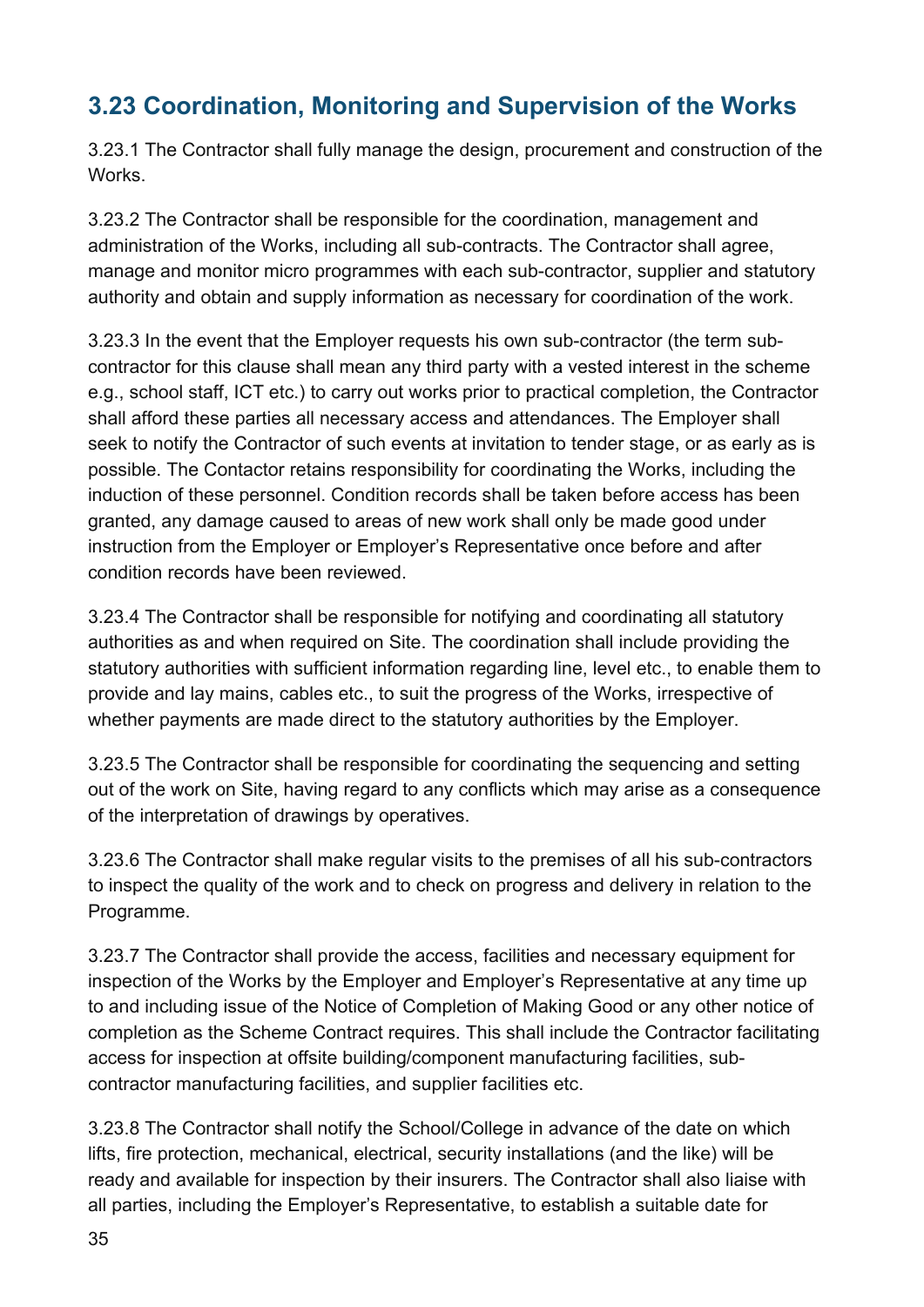inspections within the programme without causing a delay to handover. The Contractor shall provide access to the facilities and necessary equipment for such inspections.

3.23.9 The Contractor shall give reasonable notice to the Employer's Representative before covering up work.

## <span id="page-35-0"></span>**3.24 Planned Maintenance Programme (PMP)**

3.24.1 A 5-Year Planned Maintenance Plan (refer to DfE Ref. 612 within the DfE's DEIR) and Planned Maintenance Programme (refer to DfE Ref. 613 within the DfE's DEIR) shall be provided. For all relevant works:

- a) safety and security measures shall be provided for internal and external maintenance purposes including boarding, fixed ladders and handrails within roof spaces,
- b) measures shall be incorporated to prevent birds roosting or nesting on or in the structure, especially around building entrances and rainwater goods,
- c) there shall be no visible signs of entry to weather caused by a breakdown in the building fabric or its installations, and
- d) there shall be no discomfort to occupants due to weather penetration (any water penetration shall be measured by electrical conductivity tests).

3.24.2 The design of all parts of the Works shall facilitate future maintenance in particular by:

- a) using Good Industry Practice,
- b) using industry standard construction methods likely to be in use for the foreseeable future,
- c) providing ease of access for maintenance,
- d) complying fully with the Employer's Requirements, and
- e) complying fully with CDM Regulations.

3.24.3 The Planned Maintenance Programme for a Special School or Alternative Provision shall take particular account of the need to minimise disruption and discomfort to vulnerable pupils/students and young people.

## <span id="page-35-1"></span>**3.25 Protection of the Public and the Environment**

#### <span id="page-35-2"></span>**3.25.1 Overview**

3.25.1.1 The Contractor shall take all steps to protect the public against harm due to demolition works. These steps shall include the provision and adaptation, maintenance and removal as required of all necessary temporary fences, barriers, hoardings, guardrails, screens and the like.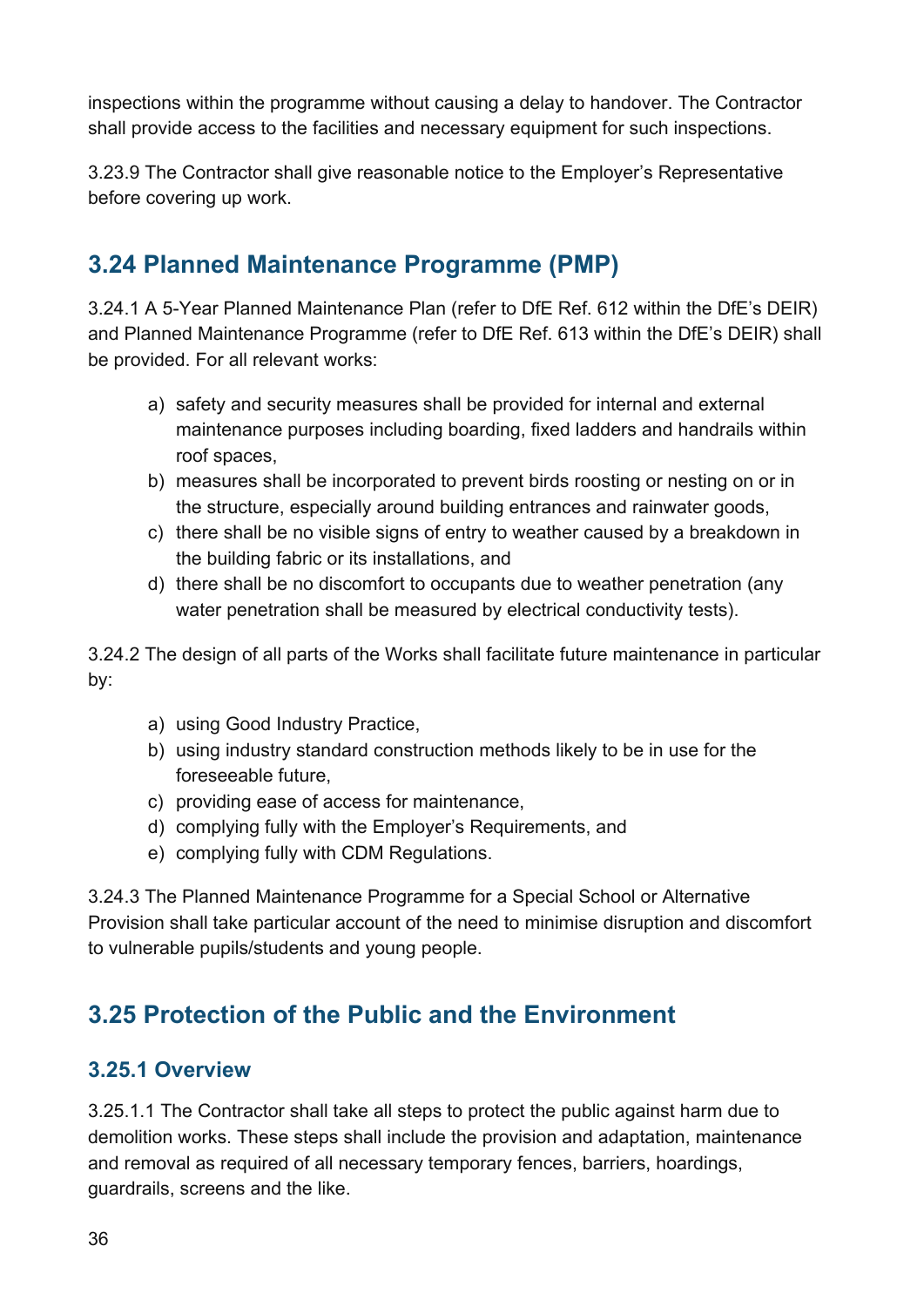3.25.1.2 The Contractor shall take steps to prevent all nuisances such as (not exhaustive) dust, smoke, debris, silt, artificial lighting, stockpiles, temporary works and the like from causing unnecessary inconveniences or becoming a nuisance.

3.25.1.3 The burning of materials on site is prohibited.

#### <span id="page-36-0"></span>**3.25.2 Control of Noise and Pollution**

3.25.2.1 The Contractor's attention is drawn to Statutory Requirements regarding the control of noise and pollution in relation to any demolition and construction works and to the need to obtain all necessary prior consents from the relevant authorities. All work shall be carried out in accordance with the agreed programme to minimise disruption to educational services.

3.25.2.2 Noisy works shall generally be avoided during lessons and absolutely during examination periods. Where unavoidable noise is required to take place during the School/College day at an operational School/College, the Contractor shall give at least 24 hours' notice of the time and duration of the impending disturbance to the Employer's and School/College's Representatives.

3.25.2.3 The Contractor shall at all times prevent any public or private nuisance (including, without limitation, any such nuisance caused by noxious fumes, noisy working operations or the deposit of any material or debris on the public highway) or other interference with the rights of any adjoining or neighbouring landowner, tenant or occupier or any statutory undertaker arising out of the carrying out of the Works and shall assist the Employer in defending any action or proceedings which may be instituted in relation thereto.

3.25.2.4 The Contractor shall be responsible for and shall indemnify the Employer from and against all expenses, liabilities, losses, claims and proceedings whatsoever resulting from any such nuisance or interference.

3.25.2.5 The Contractor shall take all necessary precautions to prevent nuisance from smoke, dust, rubbish, vermin and other causes.

3.25.2.6 The Contractor shall be deemed to have priced for compliance with the requirements of local authorities and the Health and Safety Executive (HSE) with regard to control of noise, pollution and all other statutory obligations.

3.25.2.7 The Contractor's particular attention is drawn to the rights of restrictive action which exist by virtue of the Environmental Protection Act 1990 and of Sections 60, 61 and 68 of the Control of Pollution Act 1974 and shall comply with statutory notices, conditions or limitations that may be imposed on them or on the Employer by any local authority.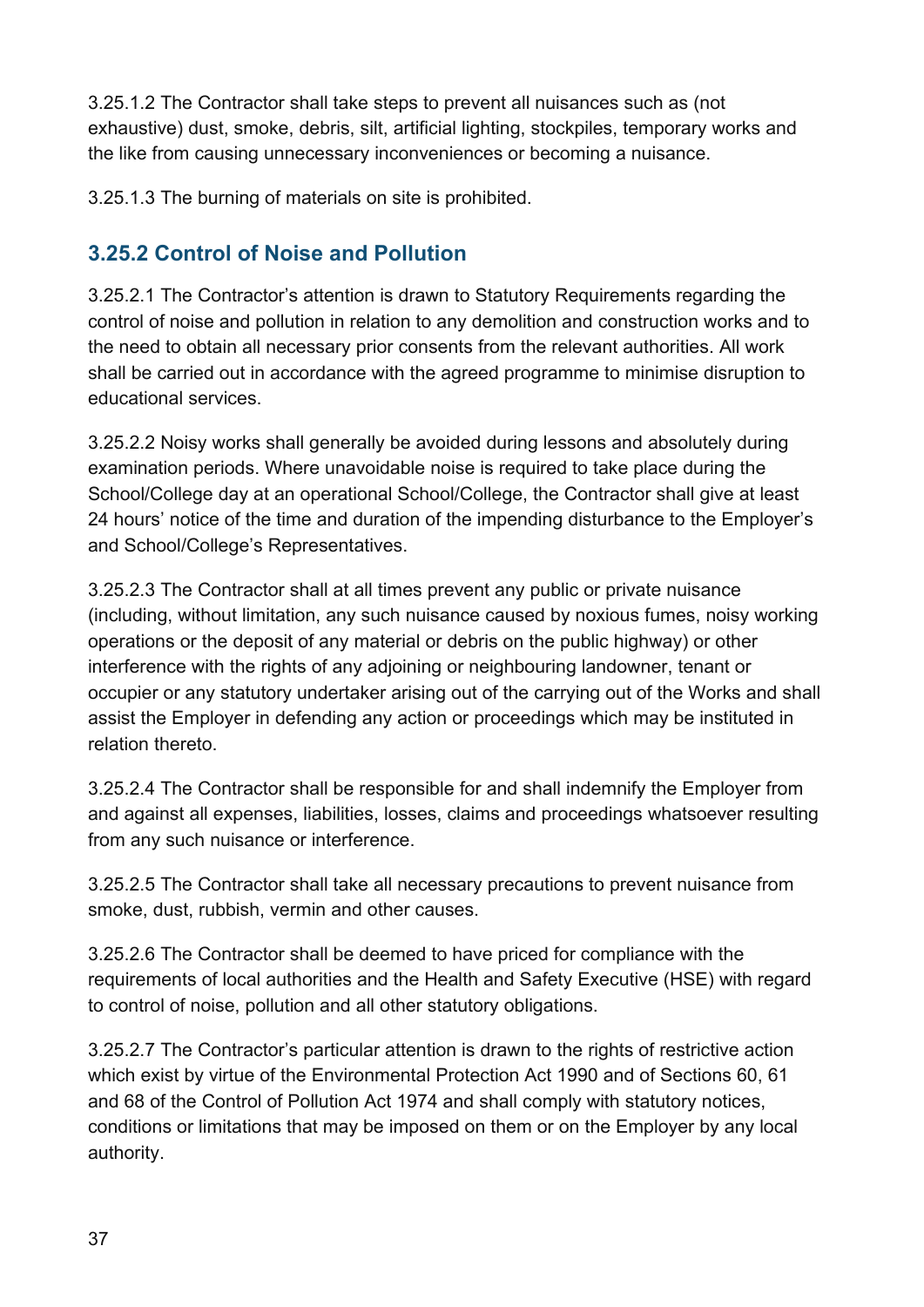3.25.2.8 The Contractor shall make all applications and obtain all such consents as are required under the said Acts.

3.25.2.9 Without prejudice to his duty to comply with the Control of Pollution Act 1974, the Contractor shall allow for complying with BS 5228 'Code of practice for noise and vibration control on construction and open sites', including the recommendations on community relations, planning and supervision.

3.25.2.10 The Contractor shall immediately inform the Employer's Representative in writing of any contravention of the said Act or British Standard. The Employer's Representative may subsequently issue such instructions as may be required to abate, avoid or halt any further contravention and the Contractor shall comply with such instructions at their own cost.

3.25.2.11 The Contractor shall not be entitled to reimbursement by the Employer of any costs, damages, loss or expense which have been occasioned or caused by compliance with any such notice, consent, limit, condition or instruction as aforementioned. The Contractor shall not be entitled to any extension of time for delays caused by such compliance.

3.25.2.12 The use of explosives will not be permitted unless expressly agreed in writing with the Employer's Representative and Employer.

3.25.2.13 All plant, tools and vehicles shall be fitted with effective silencers of a type recommended by the manufacturers of the plant, tools and vehicles.

3.25.2.14 The Contractor shall not permit radios or other audio equipment to be used on Site in ways or at times which may cause nuisance or distraction.

3.25.2.15 The Contractor shall take all necessary measures to ensure that no oil, grease or deleterious, dangerous, poisonous, explosive or radioactive matter are discharged from the Site into any rivers, ditches, watercourses or drains on the Site and/or any adjoining property.

3.25.2.16 The Contractor shall not permit the blockage of any rivers, ditches, watercourses or drains by reason of anything done or omitted to have been done on the Site or any land upon which the Works are being undertaken.

3.25.2.17 The Contractor shall comply, at its own expense, with any requirements of the Environment Agency or any other relevant authority so far as such requirements relate to or affect the Works.

3.25.2.18 The Contractor shall note that in many cases the neighbouring properties to the Site are likely to be residential properties, and without prejudice to its liabilities and responsibilities in the Scheme Contract, the Contractor shall take full responsibility for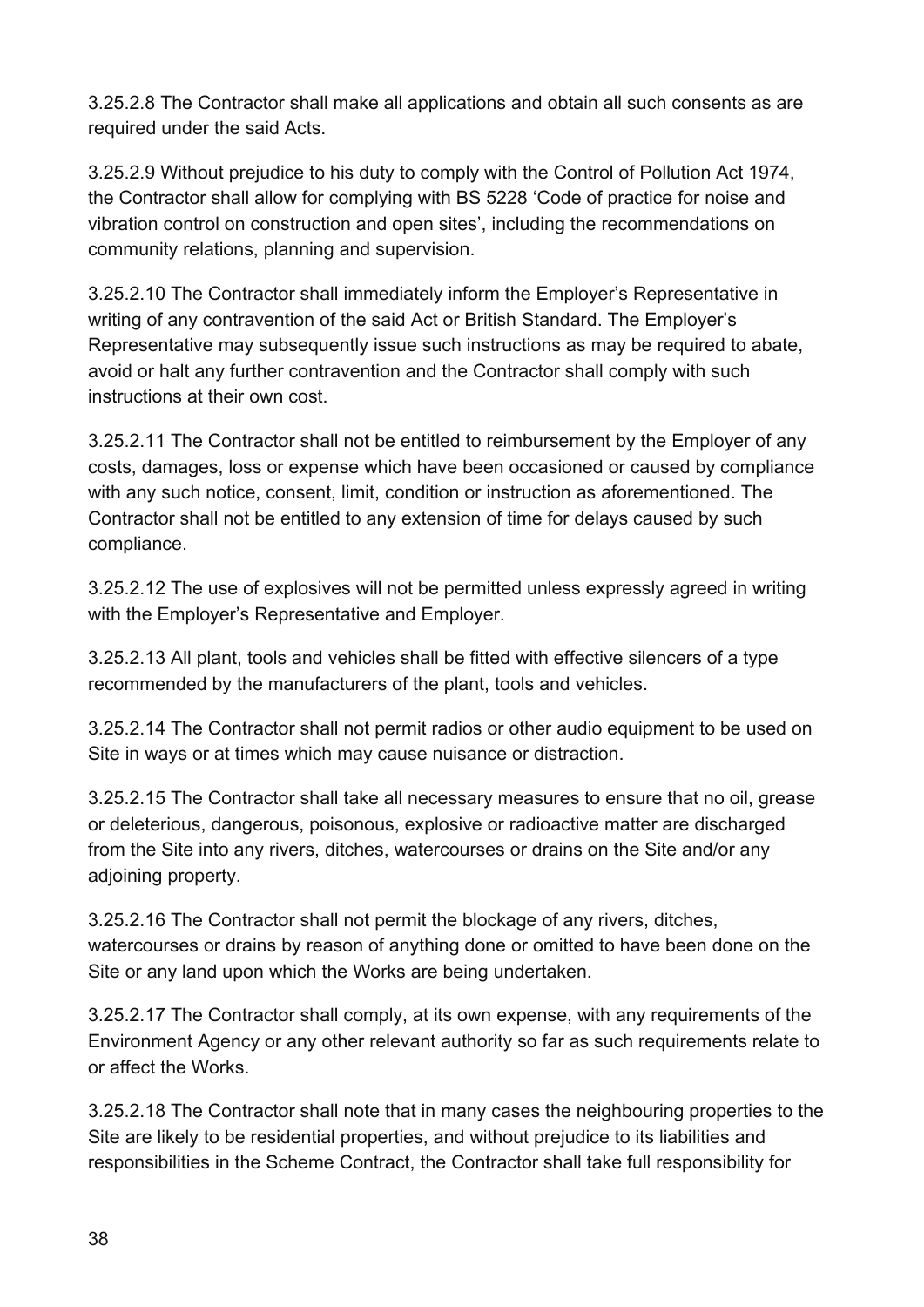any complaints or claims resulting from any failure to control dust, nose or vibration on the Site.

3.25.2.19 The Contractor shall provide and remove on completion such screens, dustsheets etc., as it considers necessary to minimise the nuisance caused by the distribution of dust including the prevention of damage to the School/College's equipment etc.

3.25.2.20 The Contractor shall not, without the consent of the Employer, sell or dispose of any earth, clay, sand, gravel, chalk or other material from the Site or any land upon which the Works are being undertaken or permit the same to be removed, except insofar as is necessary for the proper execution of the Works.

3.25.2.21 All precious or valuable metals or items identified that are required to be removed from site during the course of the Works shall first be notified to the Employer and shall be listed in the form of a Credit Schedule (refer to DfE Ref. 691 within the DfE's DEIR) prior to their removal from site. The Contract Sum shall then be adjusted accordingly.

3.25.2.22 The Contractor shall, at his cost, transport all surplus materials arising from the Works and arrange for the tipping of the same at such places as may lawfully be used for tipping. The Contractor shall (until such time as such material is lawfully tipped) ensure that such materials will not cause or give rise to pollution of the environment as defined by Section 29(3) Environmental Protection Act 1990 as may be amended, extended or re-enacted from time to time or any future legislation that may be introduced into Parliament in respect of the same.

3.25.2.23 The Contractor shall take all necessary measures to prevent damage, loss, injury or nuisance caused by:

- a) mud, dirt stones or other materials used or generated whilst carrying out demolition. This includes, but is not limited to, ensuring that no fuel or lubricant, mud, dirt, stones or other material is spilled or deposited on the highway whether or not it is open to traffic,
- b) smoke or dust generated whilst carrying out the demolition works, and
- c) bonfires, which will not be permitted.

3.25.2.24 The Contractor shall take the necessary measures to ensure that all vehicles leaving the Site are adequately cleaned to prevent the deposit of waste materials and debris on any adjoining property and/or the existing buildings and if any such material or debris is so deposited the Contractor shall forthwith employ such measures as shall be necessary to remove the material and debris and to clean and reinstate any adjoining property and/or existing buildings to the reasonable satisfaction of the owners or occupiers of any adjoining property and/or existing buildings as the case may be.

3.25.2.25 The Contractor shall prevent fire or explosion caused by any means.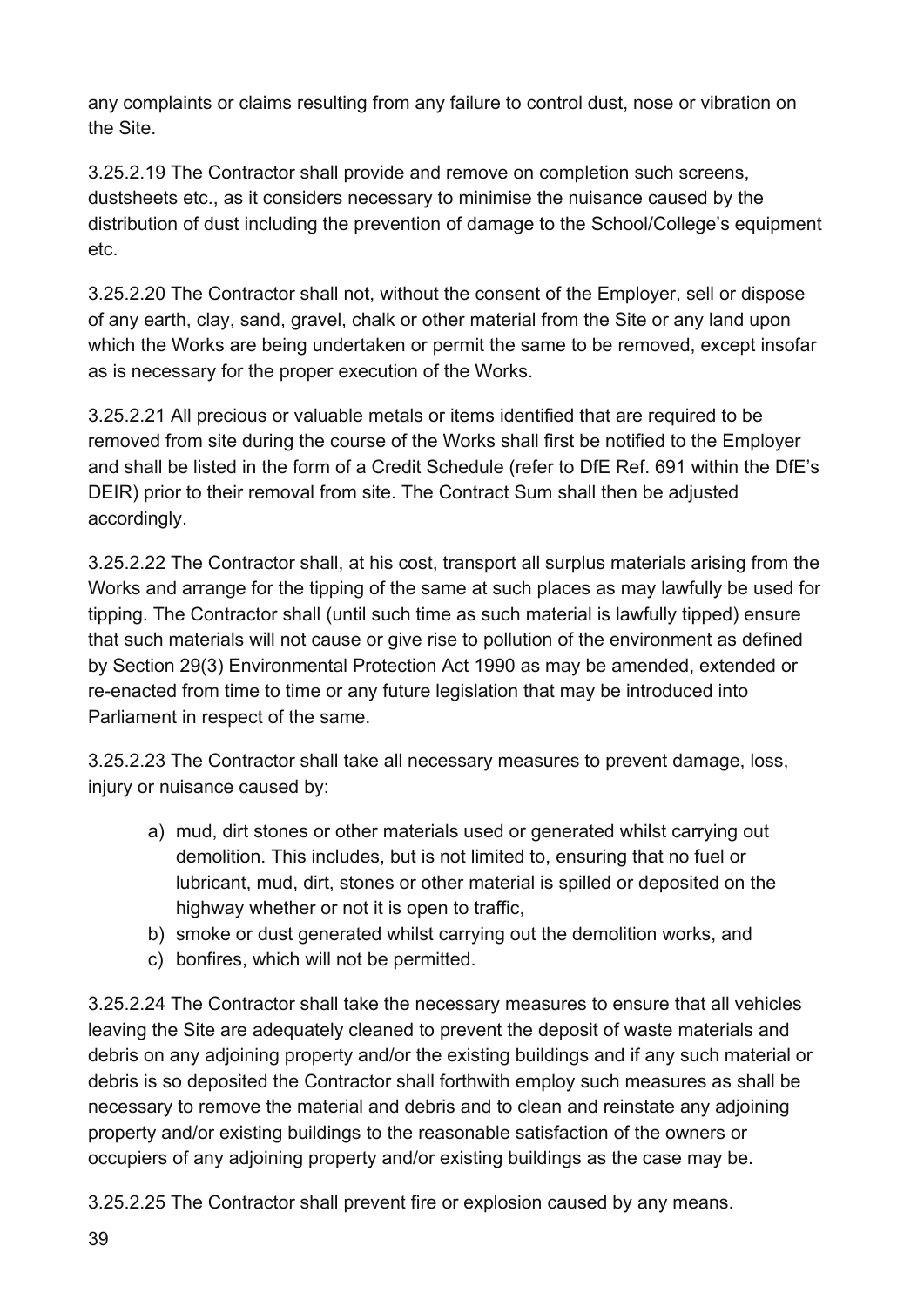3.25.2.26 The Contractor shall prevent nuisance from dust by appropriate methods of working, by the use of water as appropriate, by screening, enclosure or extraction using appropriate equipment. The Contractor shall ensure that all sensitive equipment owned by the School/College is protected from dust during the Works.

3.25.2.27 The Contractor shall take adequate precautions to protect pupils/students, staff, the general public and site operatives from dangerous fumes and dust arising from all works.

#### <span id="page-39-0"></span>**3.25.3 Materials Efficiency and Reducing Waste During Construction**

3.25.3.1 The Contractor is required to help achieve a sustainable development and to reduce waste during construction according to the requirements as set out in Section 1.7 of the GDB.

## <span id="page-39-1"></span>**3.26 Health and Safety**

#### <span id="page-39-2"></span>**3.26.1 Overarching Requirements**

3.26.1.1 In relation to all demolition and construction work, the Contractor shall take all necessary steps in accordance with Statutory Requirements to ensure that the Health and Safety of all occupants of the Site, individuals invited onto the Site, occupants of the existing School/College and occupants of adjoining properties is not adversely impacted by the undertaking of the Works.

3.26.1.2 The Contractor's attention is drawn to Statutory Requirements regarding the Health and Safety of all personnel engaged on or visiting the Site and to members of the public and to the need to obtain all necessary prior consents from the relevant authorities.

3.26.1.3 Where existing sites continue to be occupied by pupils/students during the construction work, the Contractor shall take particular care to safeguard them.

3.26.1.4 The Contractor shall provide welfare facilities immediately from the start of the project and not remove these facilities until the very end of the project to ensure those setting up and closing down the Site have suitable and sufficient provision as well as those working during the construction phase. Further guidance can be found in HSE Construction Information Sheet 59 [Provision of welfare facilities during construction work](https://www.hse.gov.uk/pubns/cis59.pdf)  [\(hse.gov.uk\)](https://www.hse.gov.uk/pubns/cis59.pdf) and [Construction: Welfare - Managing occupational health risks in](https://www.hse.gov.uk/construction/healthrisks/welfare/index.htm)  [construction \(hse.gov.uk\).](https://www.hse.gov.uk/construction/healthrisks/welfare/index.htm)

3.26.1.5 The Contractor shall ensure that assessments are made such that all significant risks likely to arise throughout the construction phase are anticipated and that appropriate steps are taken to eliminate, reduce or control the risk in accordance with Statutory Requirements/legislation.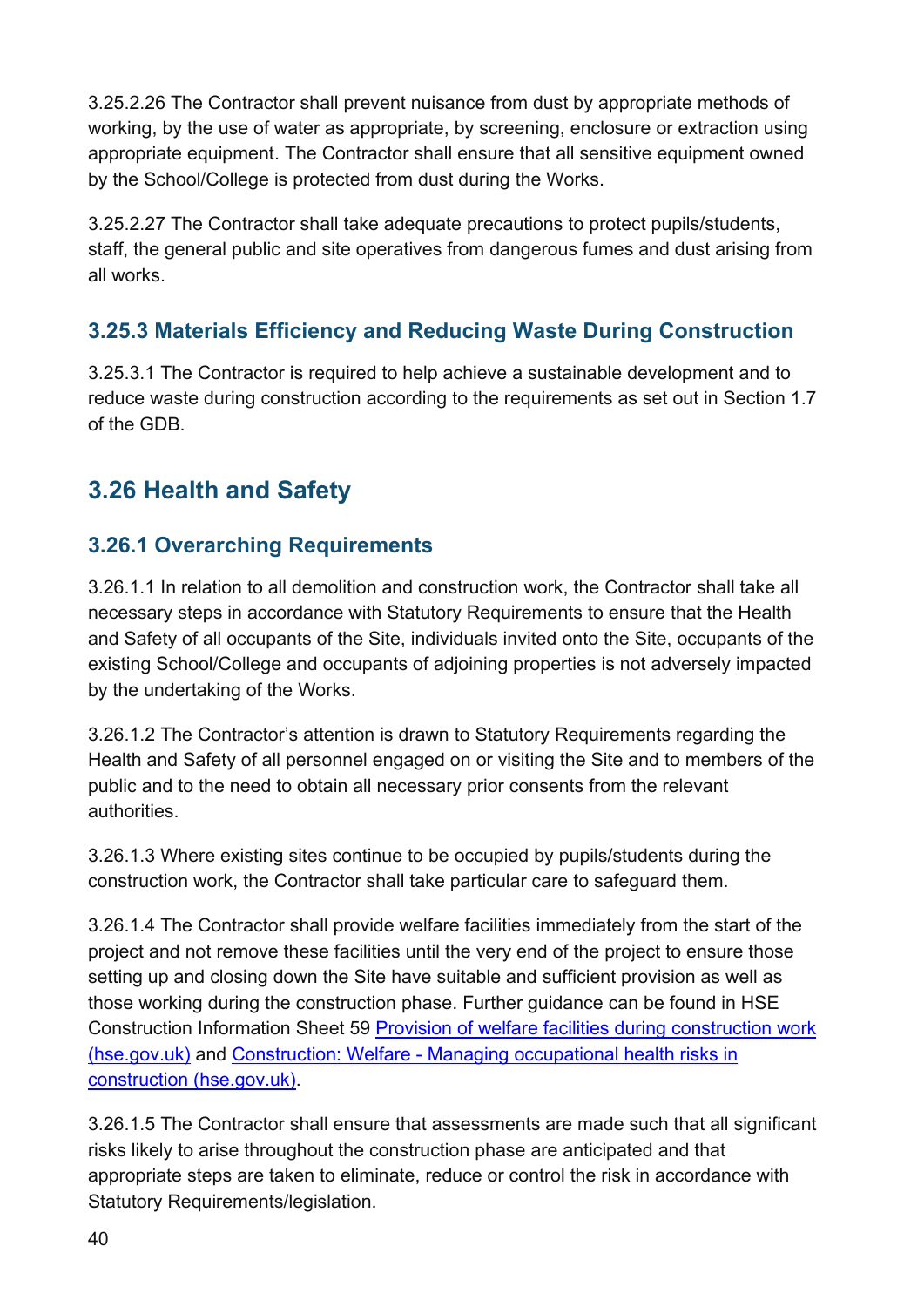3.26.1.6 The Contractor shall make specific site rules dealing with the wearing of PPE, drinking, eating, smoking and general housekeeping discipline on Site.

3.26.1.7 The Contractor shall prepare an emergency plan as a part of the Construction Phase Plan (refer to DfE Ref. 210 within the DfE's DEIR) for the Site which shall include details of how fires will be dealt with throughout the construction phase. The Contractor shall share these plans with the Employer, Employer's Representative, and the School/College.

3.26.1.8 The Contractor shall undertake inductions for the emergency plan with the School/College and all affected parties, where the plan might affect the safety of people and pupils/students in retained buildings in close proximity to the Works.

#### <span id="page-40-0"></span>**3.26.2 Safety of Pupils, Staff and the Public**

3.26.2.1 The Contractor shall take all precautions necessary to ensure the safety of pupils, staff and the public. The Contractor shall ensure that plant and equipment is not left unattended and is secured during periods when the Site is vacant/unoccupied.

3.26.2.2 Access to scaffolding and entry points to the Works and its buildings shall be prevented to unauthorised personnel. In particular, the Contractor shall ensure that access to the Works, whether this be via scaffolding, ladders, gates or temporary doors, are not left unattended, when open, such that pupils/students and other parties can gain access.

#### <span id="page-40-1"></span>**3.26.3 Temporary Accommodation**

3.26.3.1 The Contractor shall not without the written consent of the Employer's Representative erect or permit to be erected on the site any temporary structure except site accommodation.

3.26.3.2 The provision of temporary school/college accommodation, whether as additional accommodation or being required during construction or refurbishment of the School/College buildings, shall ensure the School/College is able to deliver the curriculum to all its pupils/students, and to meet its administrative, pastoral and other needs throughout the Works. The Contractor shall be responsible for providing this accommodation including, but not limited to, obtaining all consents, the supply and erection of the school/college facilities, including all necessary ICT and utilities connections and the removal and Site reinstatement following completion of the Works.

3.26.3.3 All temporary accommodation (including existing temporary accommodation on a Site which is to be re-used) will be required to meet the following performance requirements:

a) to meet all current legislation and regulations,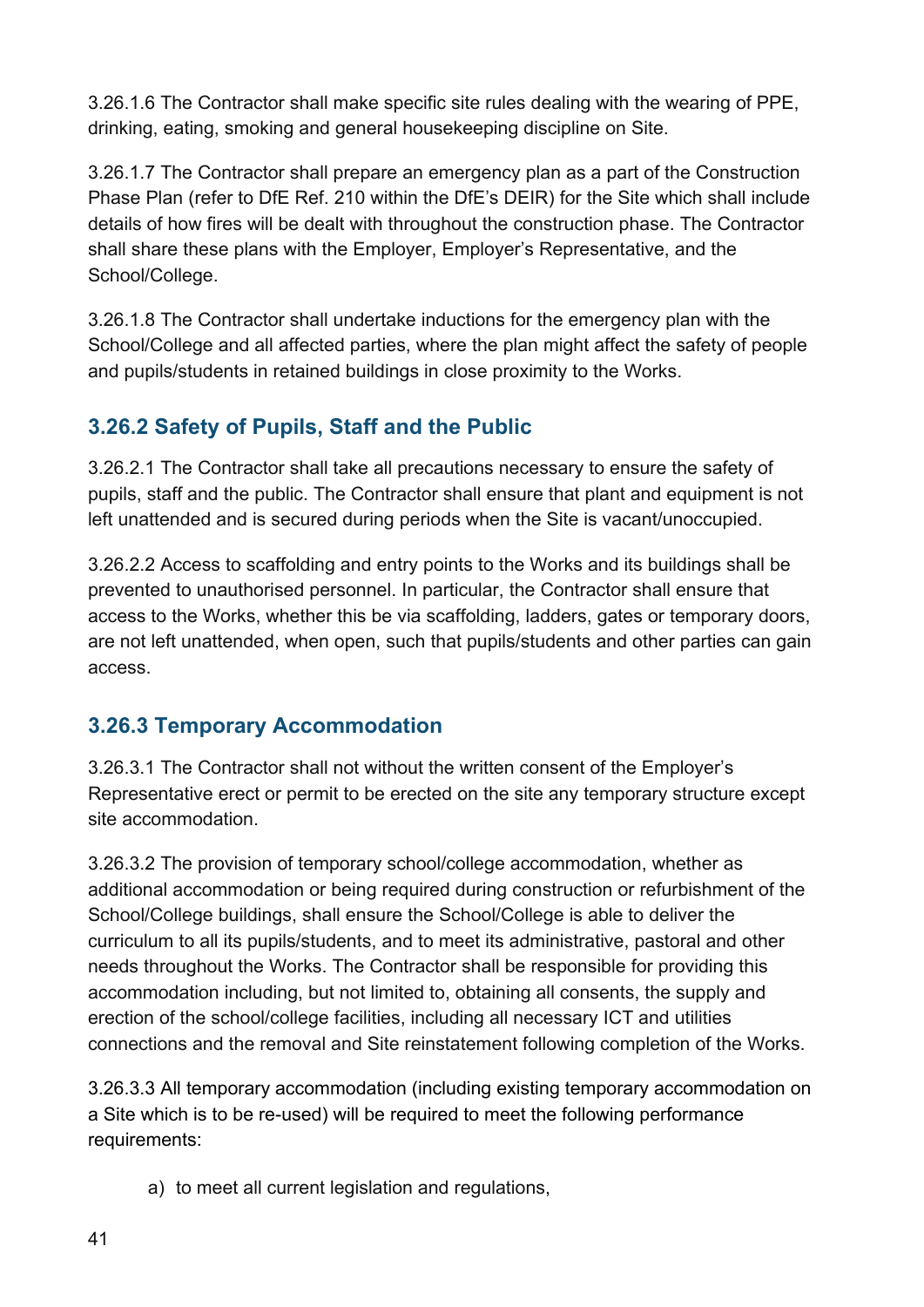- b) take into account, and where mandatory, comply with all European and British Standards, Codes of Practice etc,
- c) to be sensitive to the local environment including neighbours,
- d) to provide an internal and external environment that is, safe and secure for all its users, and
- e) to contribute to the overall smooth operation of the School/College during the **Works**

3.26.3.4 The Contractor shall design any temporary accommodation such that a disabled pupil or pupil with SEN is not placed at a disadvantage in terms of access to teaching, learning and social spaces.

3.26.3.5 The Contractor shall ensure that the environmental design and the temporary accommodation fabric are appropriate to the needs of disabled pupils or those with SEN.

3.26.3.6 It is expected that all temporary accommodation and its component parts shall all

have a minimum life expectancy of 150% of the time it is contracted to be on site, to ensure

some residual life in case of contract delay or extension.

3.26.3.7 The Contractor shall design any temporary accommodation to create an environment conducive to effective teaching and which supports behaviour and pastoral care through the provision of:

- a) some internal transparency between the central circulation and teaching spaces so that users are visible to others in that suite. This can be in the form of glazed screens to the side of doors or fully glazed doors,
- b) entrance and circulation areas that allow space for safe and comfortable movement,
- c) offices and staff workrooms that are located and designed to support passive supervision, and
- d) toilets that are positioned for easy access and to facilitate passive supervision.

3.26.3.8 The Contractor shall provide and maintain including heating, lighting and cleaning and taking down and re-erecting from time to time as necessary their own temporary accommodation and for accommodating site meetings during the progress of the Works.

3.26.3.9 On completion, the Contractor shall clear away temporary buildings, all debris, surplus materials, rubbish and reinstate external areas.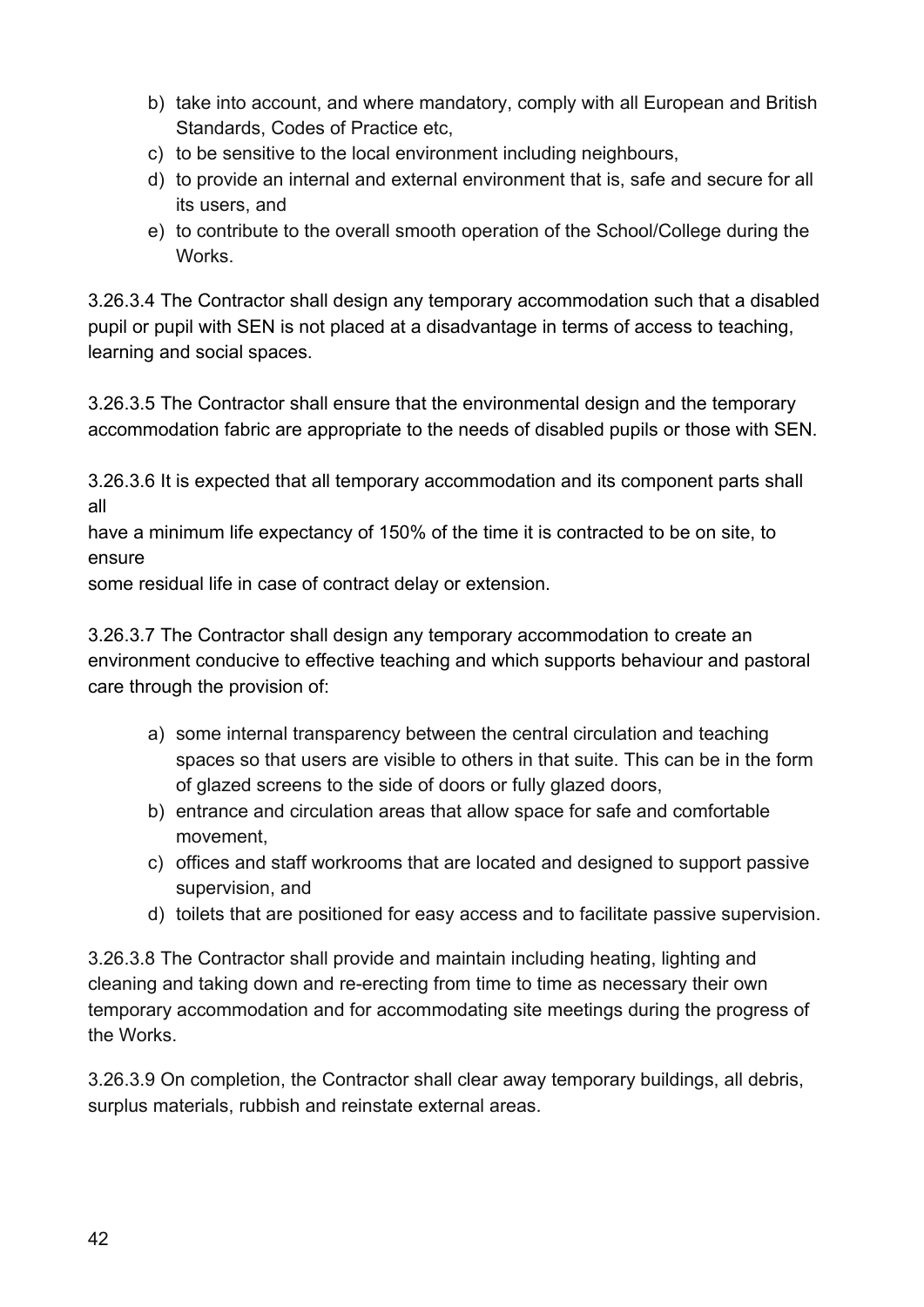#### <span id="page-42-0"></span>**3.26.4 Protective Clothing**

3.26.4.1 The Contractor shall provide and maintain protective clothing, footwear and headwear as required by relevant Health and Safety legislation for all personnel engaged on or visiting the Site and for the sole use by persons acting on behalf of the Employer.

#### <span id="page-42-1"></span>**3.26.5 Site Hazards**

3.26.5.1 All reasonable precautions shall be taken to avoid infestation of the Works by all pests, including but not limited to, insects, birds and vermin.

3.26.5.2 When drains are being constructed, precautions shall be taken to avoid the entry of rodents, including providing temporary stoppers to pipe ends and setting manhole covers in position as the work proceeds. Pipes and cables passing through the foundations and walls shall be properly built with appropriate seals whilst allowing for movement.

3.26.5.3 Prior to the commencement of demolition work, the Contractor shall ensure that measures for dust suppression are in place.

3.26.5.4 Should the use of water for dust suppression result in a drop in pressure to other users in the vicinity, then the Contractor shall programme the Works to prevent this or provide an alternative means of supply.

#### <span id="page-42-2"></span>**3.26.6 Other Site Contaminants**

3.26.6.1 The Contractor shall report to the Employer's Representative the presence and levels of site contaminants found during the Works. The Contractor shall be responsible for the design of the remedial measures required and shall advise the Employer's Representative of these measures in accordance with legislation.

3.26.6.2 The Contractor's attention is drawn to Building Regulations Approved Document C: 'Containment' section and the BRE's report entitled 'The Construction of New Buildings on Gas Contaminated Land'. Both documents provide details on the control and excavation of gaseous contaminants and the necessary action on Site.

## <span id="page-42-3"></span>**3.27 Asbestos**

3.27.1 In carrying out its obligations under a Scheme Contract, the Contractor is required to comply with the Control of Asbestos at Work Regulations, together with its associated Approved Code of Practice. In so doing, the Contractor shall become and fulfil the "duty holder" role and responsibilities for managing asbestos for the Site.

3.27.2 No materials or products containing asbestos shall be used in the Works and during the operational phase.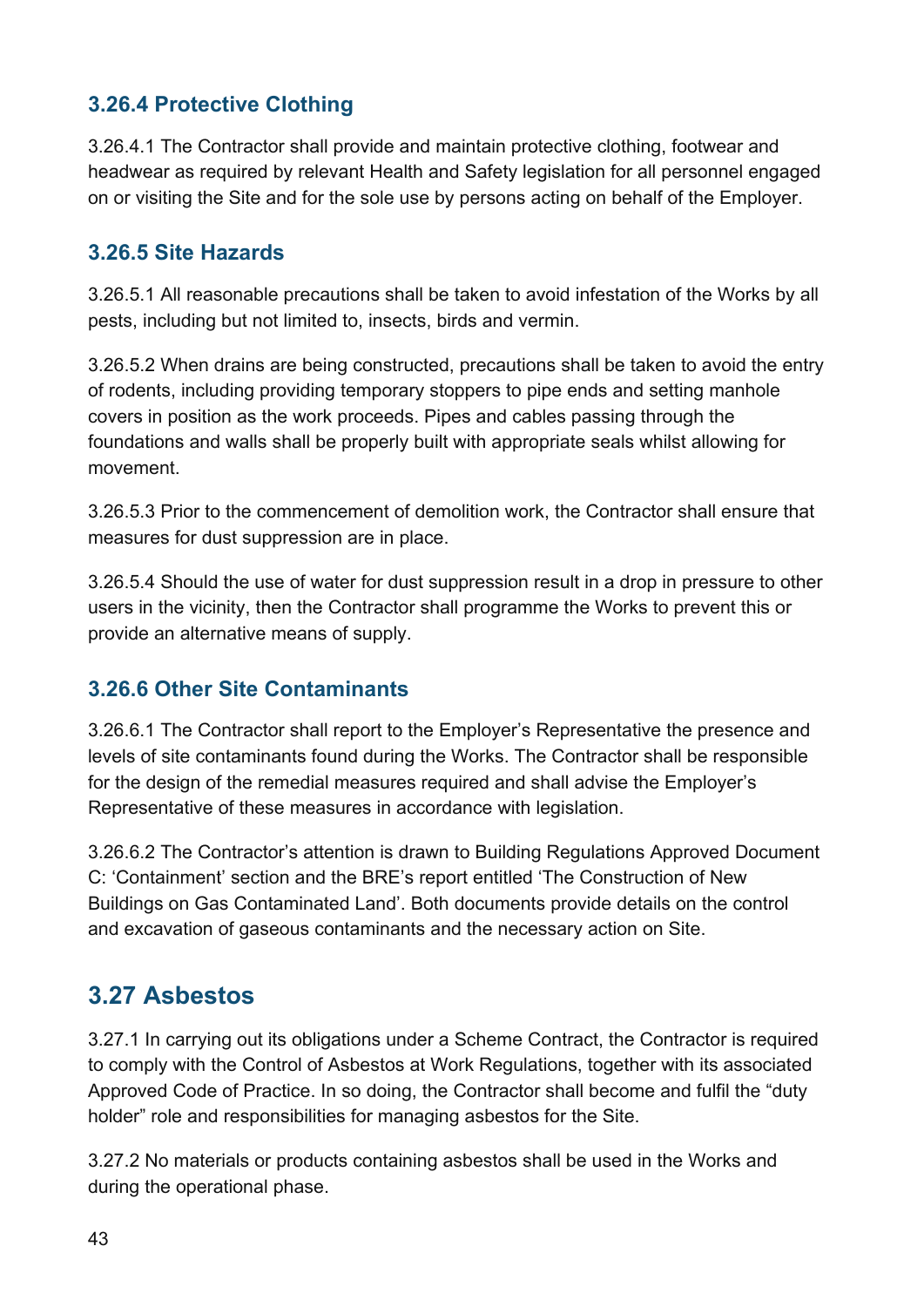3.27.3 The Contractor shall be responsible for visiting the Site to ascertain the means of access, nature, content, condition and extent of any asbestos containing materials (ACMs) including any rubble, surface or buried, resulting from previously demolished buildings.

3.27.4 The Contractor shall carry out all necessary removal or remedial works and shall make provision for undertaking the Works and operations in accordance with its specification and all current and foreseeable legislation and associated practical guidance, leaving the Site safe.

3.27.5 When the Contractor undertakes any work to existing buildings/services, it is essential that it proceeds with caution, taking care to establish whether or not there is a hazard arising from the presence of asbestos. The Contractor shall report to the Employer's Representative any suspected asbestos containing material discovered during demolition/refurbishment work. The Contractor shall avoid disturbing such materials and inform the Employer's Representative of the methods proposed for safe removal or encapsulation in accordance with legislation.

3.27.6 In the event of any suspected spread of asbestos, the affected area shall be evacuated immediately and sealed. The Contractor shall instigate emergency procedures to protect site personnel. This should be followed by advising the Employer's Representative, the School/College and the HSE.

3.27.7 In addition to the Control of Asbestos at Work Regulations and associated Approved Codes of Practice (ACOPs), the Contractor shall be responsible for ensuring compliance with all other relevant Statutory Requirements.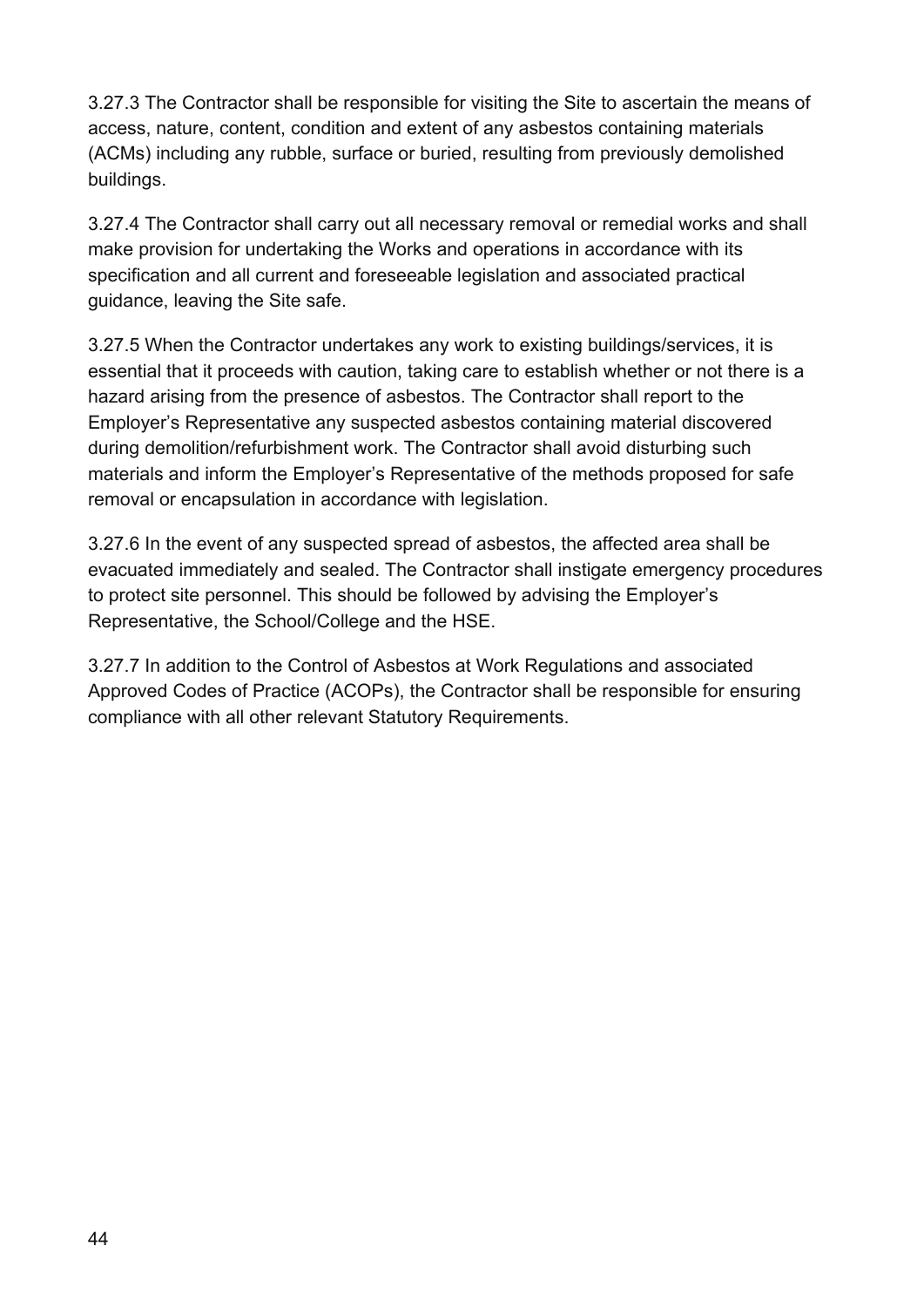# <span id="page-44-0"></span>**4.0 Handover and Completion**

## <span id="page-44-1"></span>**4.1 Practical Completion Activities**

4.1.1 Prior to Practical Completion, the Employer's Representative and Contractor shall review details (roles, responsibilities, input requirements and timescales) for all activities required to achieve Practical Completion. The responsibility of the completion process shall be assigned to a designated person.

4.1.2 The Employer's Representative shall refer to the Handover Completion Checklist (and DfE Ref. 550 within the DfE's DEIR) and amend to suit the Project striking out irrelevant activities and adding in aspects particular to the Project.

4.1.3 The Contractor shall prepare a Building Readiness Programme (refer to DfE Ref. 526 within the DfE's DEIR), 6 months in advance of Practical Completion, to capture all activities in the run up to Practical Completion and through to the end of the Rectification Period.

4.1.4 The Building Readiness Programme and Handover Completion Checklist shall capture all activities in the run up to Practical Completion, including all testing and commissioning, witnessing and soak test, decant, contractor's clean and activities into the first year of operations including the Building Performance Evaluation (BPE) – the methodology for which is set out in Technical Annex 2K of the Employer's Requirements.

4.1.5 The status of each Completion Activity shall be tracked and recorded on the Handover Completion Checklist.

4.1.6 Prior to Practical Completion:

- a) Testing and commissioning shall be completed to ensure installed systems meet the design performance requirements.
- b) A 'soak test' shall be carried out of all the services and systems in their normal/auto operation mode, as if the Building were occupied and in use.
- c) Non-conformance raised during site inspections shall have been remedied in accordance with an agreed protocol.

4.1.7 The 'soak test' shall be programmed to occur after completion of all setting to work, commissioning and testing and is to prove reliability and correct calibrations over a continuous period of 7 days prior to Practical Completion.

4.1.8 The 'soak test' shall be carried out according to the requirements in the relevant Technical Annex:

- a) Technical Annex 2F, Section 13.2 (mechanical)
- b) Technical Annex 2G, Section 6.2 (electrical); Section 7.2 of the FE-OS version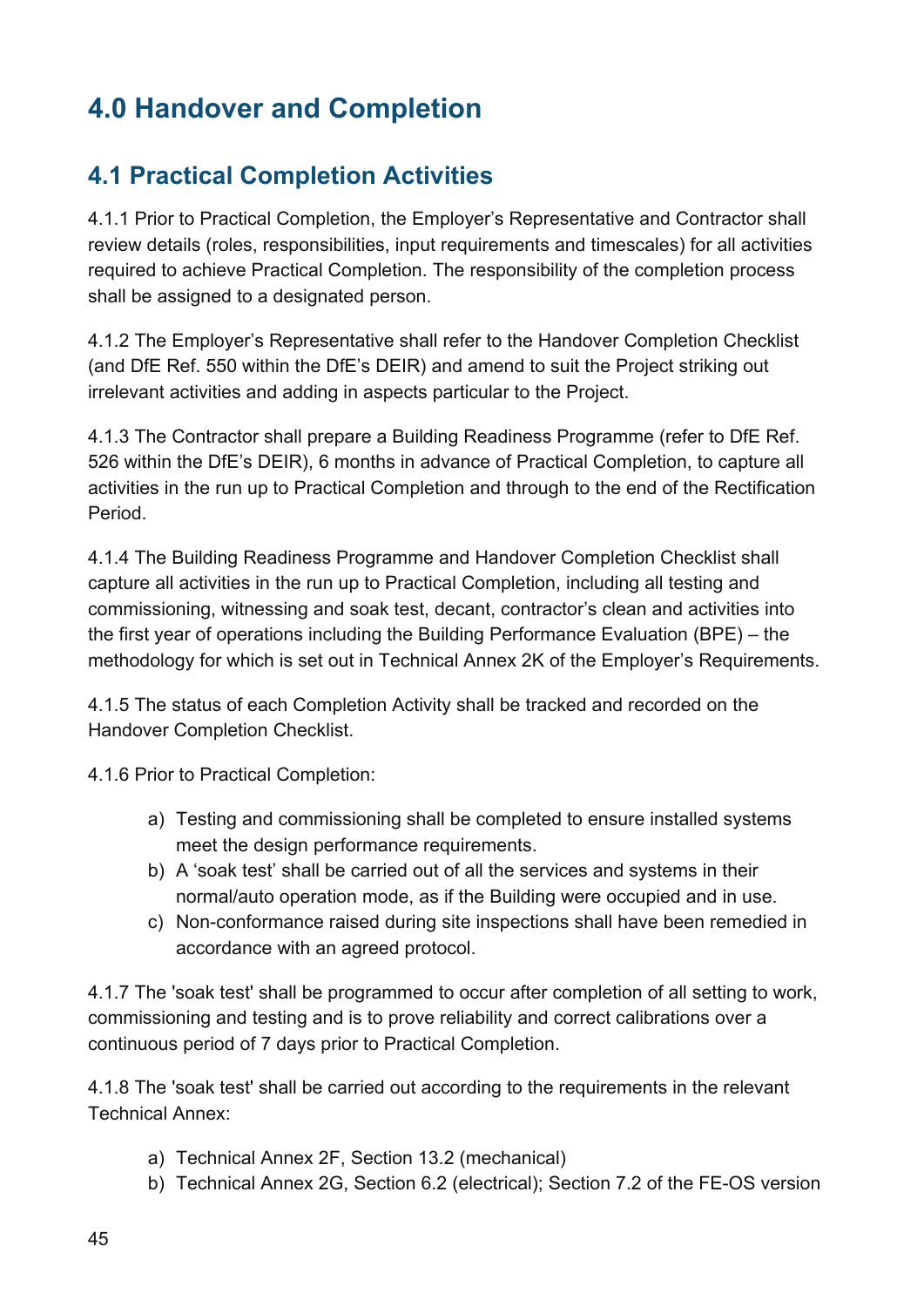c) Technical 2I, Section 4.2 (controls).

4.1.9 Decant shall be organised and in accordance with the requirements for FF&E and ICT as detailed in the Employer's Requirements.

4.1.10 A Snagging Report (refer to DfE Ref. 552 within the DfE's DEIR) shall be prepared, and remedial works managed to minimise snags at handover. Separate snagging reports shall be drawn up for FF&E (refer to DfE Ref. 719 within the DfE's DEIR) and ICT (refer to DfE Ref. 528 within the DfE's DEIR) respectively.

4.1.11 The Contractor shall demonstrate compliance with the Employer's Requirements by use of protocols detailed in the Contractor's Quality Assurance procedures capturing evidence of both coordinated design and its implementation into the construction of the School/College Building(s) with photographic evidence and/or third party accreditation.

4.1.12 Where, due to seasonal constraints, grassed areas have not been either sown or established at the time of Practical Completion, the Contractor shall be obliged to return to comply with the provisions set out in Section 4.4 below.

4.1.13 Insurance transfer has been agreed between all parties.

4.1.14 Fire performance/resistance of materials used in construction has been certified as meeting all relevant standards and legislation.

4.1.15 All collateral warranties required have been provided.

4.1.16 The Fire Officer and Building Control inspection and sign off has been concluded.

4.1.17 All planning conditions have been discharged by the planning authority.

4.1.18 Confirmation that any lift installation meets current Building Regulations and the requirements of The Equality Act.

4.1.19 General Items:

- a) Keys (refer to DfE Ref. 110 within the DfE's DEIR for Key Suiting Schedule): Keys, swipe cards, proximity cards and other access control devices provided as part of the Works have been labelled and formally handed over to the School/College or maintenance provider,
- b) Building naming and room numbering agreed,
- c) Asbestos Clearance Certificate (refer to DfE Ref. 386 within the DfE's DEIR) and updated Asbestos Management Plan (refer to DfE Ref. 646 within the DfE's DEIR),
- d) Acoustic testing to the requirement of BB93 (refer to DfE Refs. 384 and 454 within the DfE's DEIR),
- e) Fibre Cabling Test Certificate (refer to DfE Ref. 391 within the DfE's DEIR) to be issued, and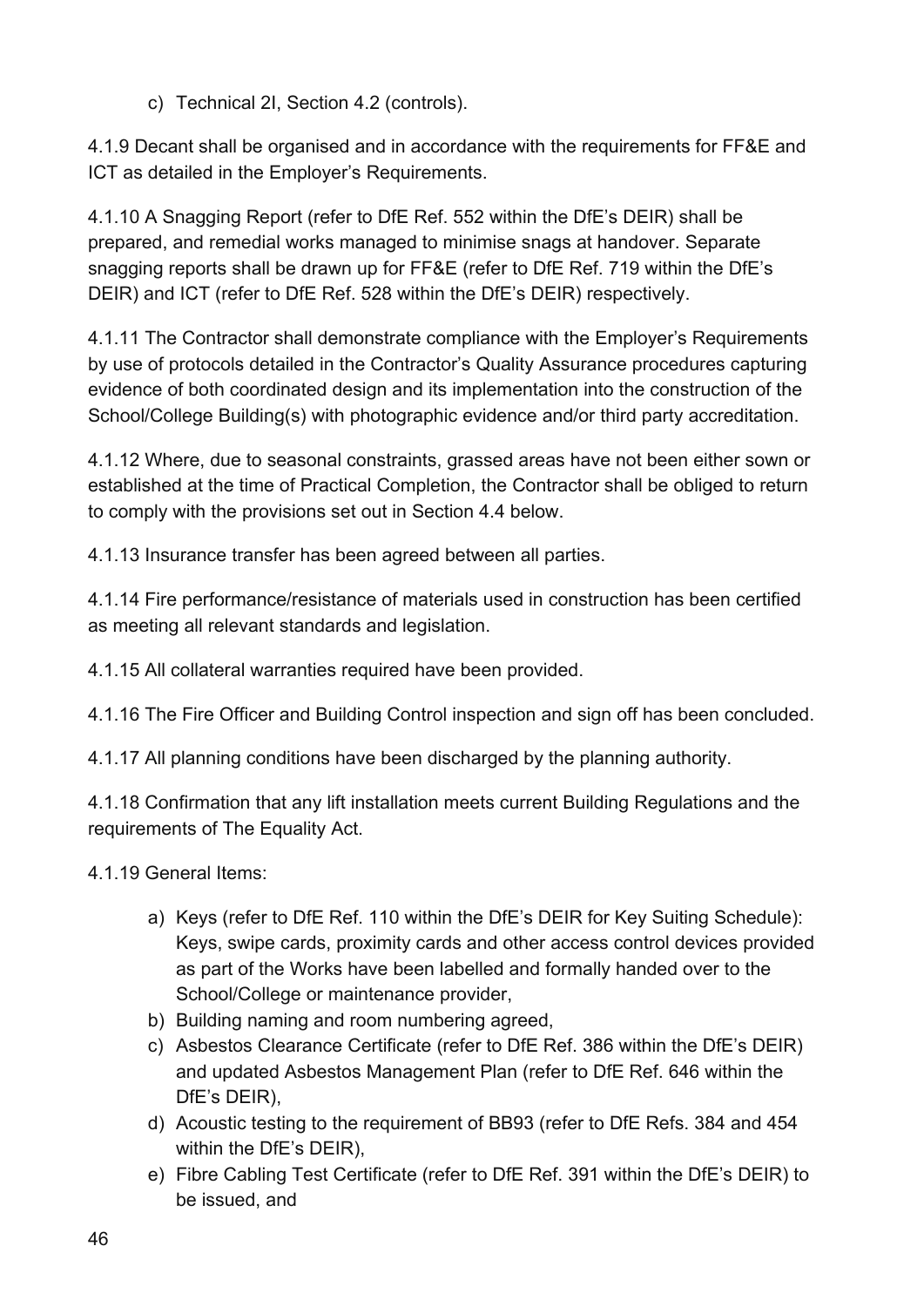f) Road Sewer Adoption Licence (refer to DfE Ref. 620 within the DfE's DEIR).

4.1.20 Meter Readings (as a minimum):

- a) Electricity, Water, Gas and any other metered charges,
- b) Project commencement and Project completion, and
- c) Existing and new supplies.

4.1.21 The Contractor shall have provided all necessary information to enable the occupation and use of each School/College Building comprising, or forming part of, the Scheme.

## <span id="page-46-0"></span>**4.2 Requirements for Practical Completion**

4.2.1 The Contractor shall provide written confirmation that the Works have been carried out and completed in accordance with the Employer's Requirements, the Contractor's Proposals, and all Consents.

4.2.2 The Contractor shall provide written confirmation that the Works have been designed, constructed, remodelled or refurbished in the forms and materials described and as approved in any Consents and in accordance with the Employer's Requirements and Contractor's Proposals.

4.2.3 New Buildings shall have been located on each of the Sites, together with external hard and soft play [and landscaped areas] $4$ , and with the sports and recreational facilities in accordance with the Employer's Requirements and Contractor's Proposals, and as approved in any Consents.

4.2.4 External fencing, gates, security equipment, vehicular and pedestrian access routes are complete as described in the Employer's Requirements and Contractor's Proposals, and as approved in any Consents.

4.2.5 Any buildings that are to be made weatherproof and watertight as part of the Scheme are weatherproof and watertight.

4.2.6 The Building services and drains comply with the Employer's Requirements in all material respects.

4.2.7 The School/College Building(s), and where relevant the Sites, are clean and tidy and all debris, surplus material and rubbish removed.

4.2.8 The Contractor has provided to the Employer all information required by the Contract relating to the Works including (but not limited to) operation and maintenance manuals to enable the occupation and unfettered beneficial use of the Works in

<span id="page-46-1"></span><sup>4</sup> Landscape works may be excluded if this work is required to be carried out during the next available planting season.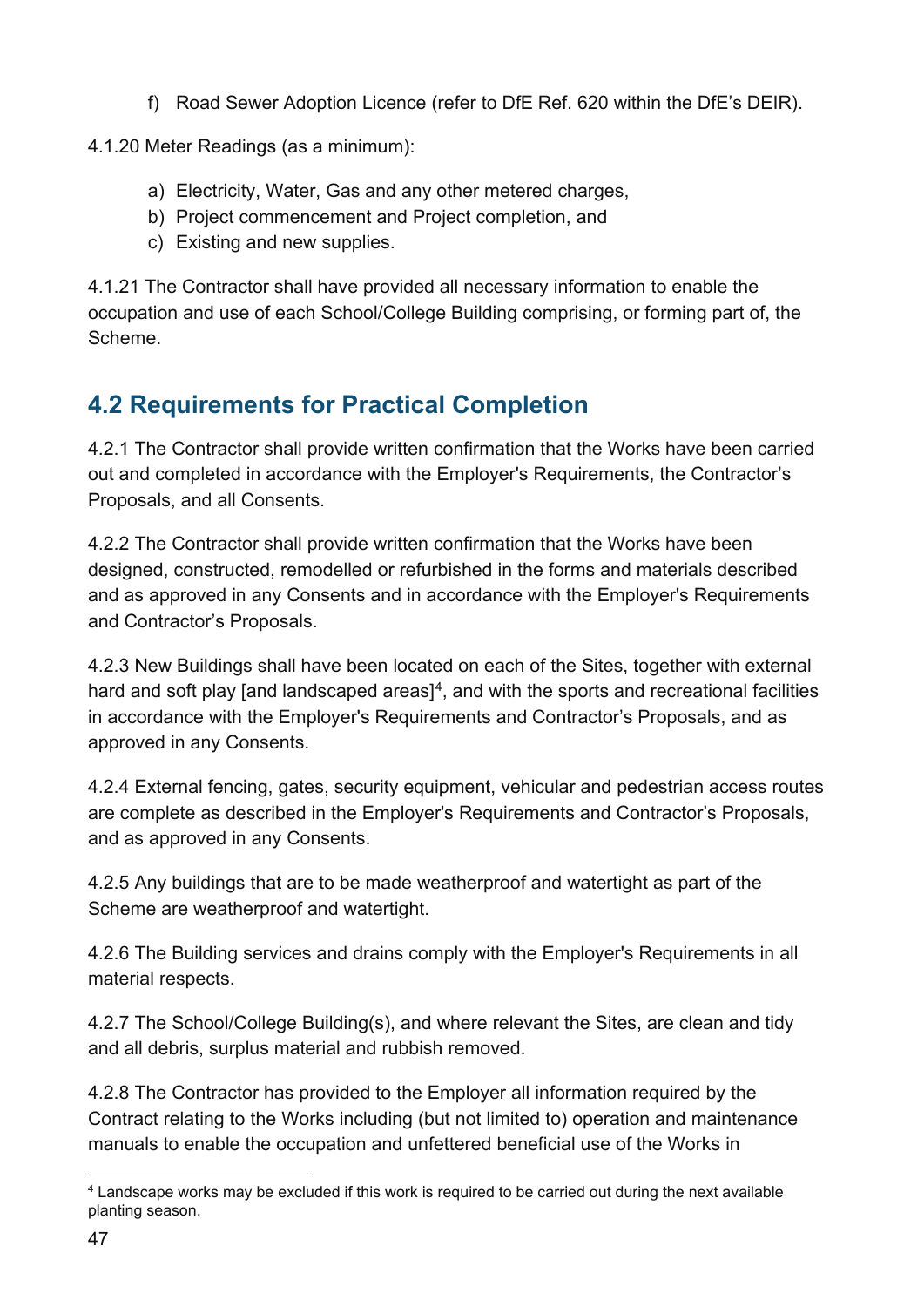accordance with the Scheme Contract and, all models and/or deliverables at the completion of construction to the level of information need as defined in the project specific DEIR (by reference to the BIM Protocol);

4.2.9 The Contractor shall have provided a 5-Year Planned Maintenance Programme (refer to DfE Ref. 613 within the DfE's DEIR) in relation to the Scheme or the parts of the Scheme in accordance with the Employer's Requirements.

4.2.10 All statutory certificates shall have been issued.

4.2.11 All testing, commissioning and witnessing are complete and all certification has been issued as detailed on the Handover Completion Checklist.

4.2.12 All mechanical and electrical installation work is complete and the plant and equipment are safe for use.

4.2.13 All collateral warranties shall have been provided in accordance with Articles 9, 10 and 11. [5](#page-47-1) 

4.2.14 Any tests for active ICT infrastructure shall have been met in accordance with the Employer's Requirements.

4.2.15 The decanting into the [New Buildings] [Refurbished Buildings] shall have been completed in accordance with the provisions of the Decant Protocol where applicable.

## <span id="page-47-0"></span>**4.3 Post Practical Completion Activities**

4.3.1 The requirements that follow support optimal operational function of the School/College in use. To ensure a successful Practical Completion and issue of the Notice of Completion of Making Good, some activities shall commence prior to Practical Completion and other activities are required to take place during the Rectification Period. The activities that follow shall be progressed and/or delivered during the Rectification Period:

- a) Soft Landings including:
	- i) Aftercare
	- ii) Operability and Training
	- iii) Closure of snagging items
	- iv) Defects reporting and monitoring
	- v) Lessons Learnt
- b) Seasonal Commissioning
- c) Building Performance Evaluation (BPE) including:
	- i) Energy Monitoring and Benchmarking

<span id="page-47-1"></span><sup>5</sup> Article 11 does not apply to JCT IC or JCT MW contracts.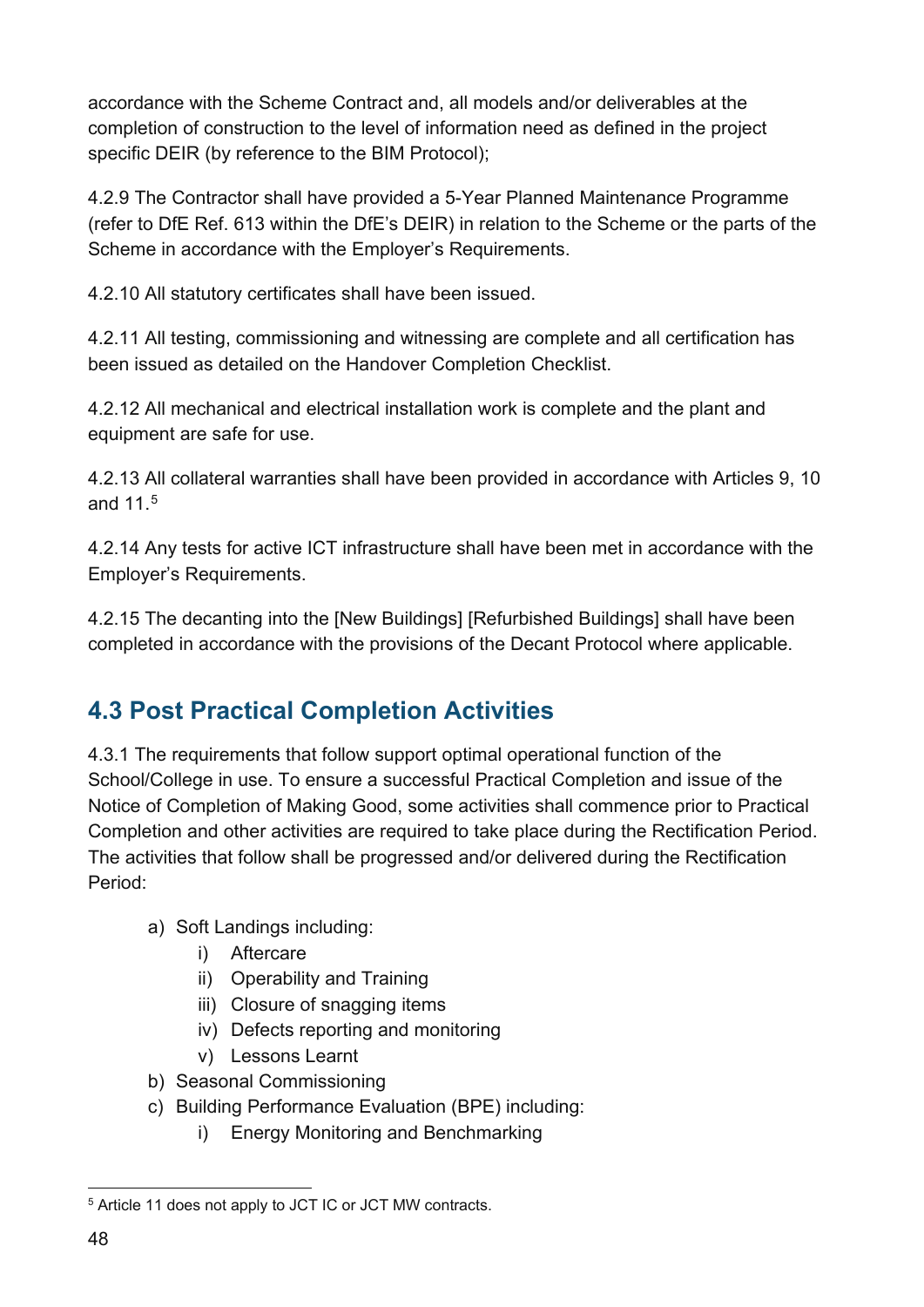ii) Carbon Reporting.

## <span id="page-48-0"></span>**4.4 Soft Landings**

#### <span id="page-48-1"></span>**4.4.1 Initial Aftercare**

4.4.1.1 Soft Landings shall be considered at the outset of a project through to Practical Completion and into the first year of operation/occupation.

4.4.1.2 Soft Landings activities shall be captured within a Building Readiness Programme (refer to DfE Ref. 526 within the DfE's DEIR) and carried out in accordance with the Soft Landings protocols.

4.4.1.3 The Contractor shall identify a Soft Landings representative.

4.4.1.4 The Soft Landings representative shall be present on site and available to the School/College one day a week for a period of six weeks after Practical Completion, for site reviews and meetings as support for the School/College and to enable issues to be addressed as soon as they arise.

4.4.1.5 The Employer's Representative shall liaise with the School/College to agree a suitable base for the Soft Landings' representative after Practical Completion.

4.4.1.6 The Contractor shall facilitate, chair and minute monthly Aftercare Review Meetings for a period of 12 months (refer to DfE Ref. 363 within the DfE's DEIR for Aftercare Review Meeting Minutes). The Employer's Representative shall set the agenda for these meetings and attend. School/College to attend as necessary based on need. The Employer shall attend on a minimum quarterly basis.

#### <span id="page-48-2"></span>**4.4.2 Operability & Training**

4.4.2.1 All New Buildings and any systems provided shall have services and controls that are straightforward and efficient to operate, and integrated where necessary into the whole School/College estate. This includes fire and security alarms, external lighting controls and access controls.

4.4.2.2 The School/College shall have sufficient information to enable all operators to understand how the relevant items and systems are designed to run effectively, efficiently and reduce running and maintenance costs.

4.4.2.3 The Contractor shall agree with the Employer a Handover Training Plan (refer to DfE Ref. 558 within the DfE's DEIR) during the design development phase and in accordance with Soft Landings protocols.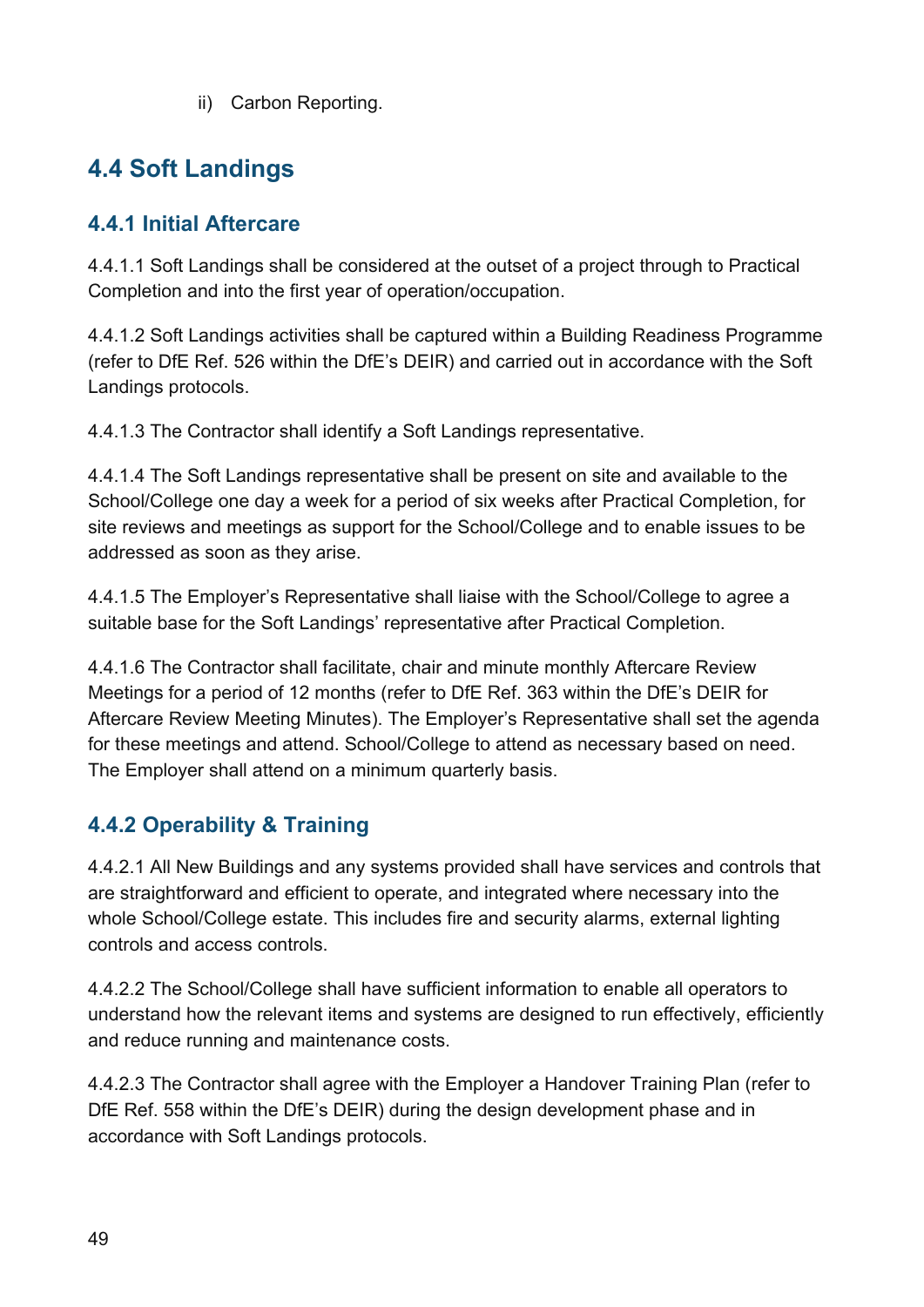4.4.2.4 Training activities shall be captured within a Building Readiness Programme (refer to DfE Ref. 526 within the DfE's DEIR) 6 months in advance of Practical Completion and in accordance with Soft Landing protocols.

4.4.2.5 The Contractor shall ensure that the following groups of School/College operators are provided, in a timely manner, with the appropriate level of information and training to satisfy their responsibilities:

- a) Technical i.e., facility management team with a detailed understanding of the building operation and maintenance including Building Management System (BMS).
- b) Operational i.e., users who need to understand certain operational systems but require a less technical application of knowledge including business managers.
- c) Functional i.e., teaching staff and students who need a basic operational understanding of how the Building works e.g., ventilation of teaching spaces, lighting controls in communal teaching spaces etc.

4.4.2.6 The Contractor shall agree with the Employer a Training Schedule (refer to DfE Ref. 561 within the DfE's DEIR), pre and post-handover, in accordance with Soft Landings protocols to:

- a) ensure the School/College's technical and operational team(s) have a thorough understanding of:
	- i) how the building systems work (including systems relating to fire safety),
	- ii) how to check and adjust building systems and controls,
	- iii) how to monitor and review the Building's environmental and energy performance in use, and
	- iv) how to record adjustments made in the Operation and Maintenance (O&M) Manual (refer to DfE Ref. 549 within the DfE's DEIR and Appendix A of the Project's Information Standard for the proposed O&M Manual structure).
- b) ensure that appropriate School/College staff have been trained on the operational understanding of how the Building works e.g., ventilation and lighting controls of individual teaching spaces, and communal teaching spaces, and
- c) agree an ongoing training programme as part of the Soft Landings process following Practical Completion, and in addition when seasonal variations of systems occur, as agreed with the Employer and the School/College.
- 4.4.2.7 The Contractor shall ensure the following is included in the Training Schedule:
	- a) training to be given,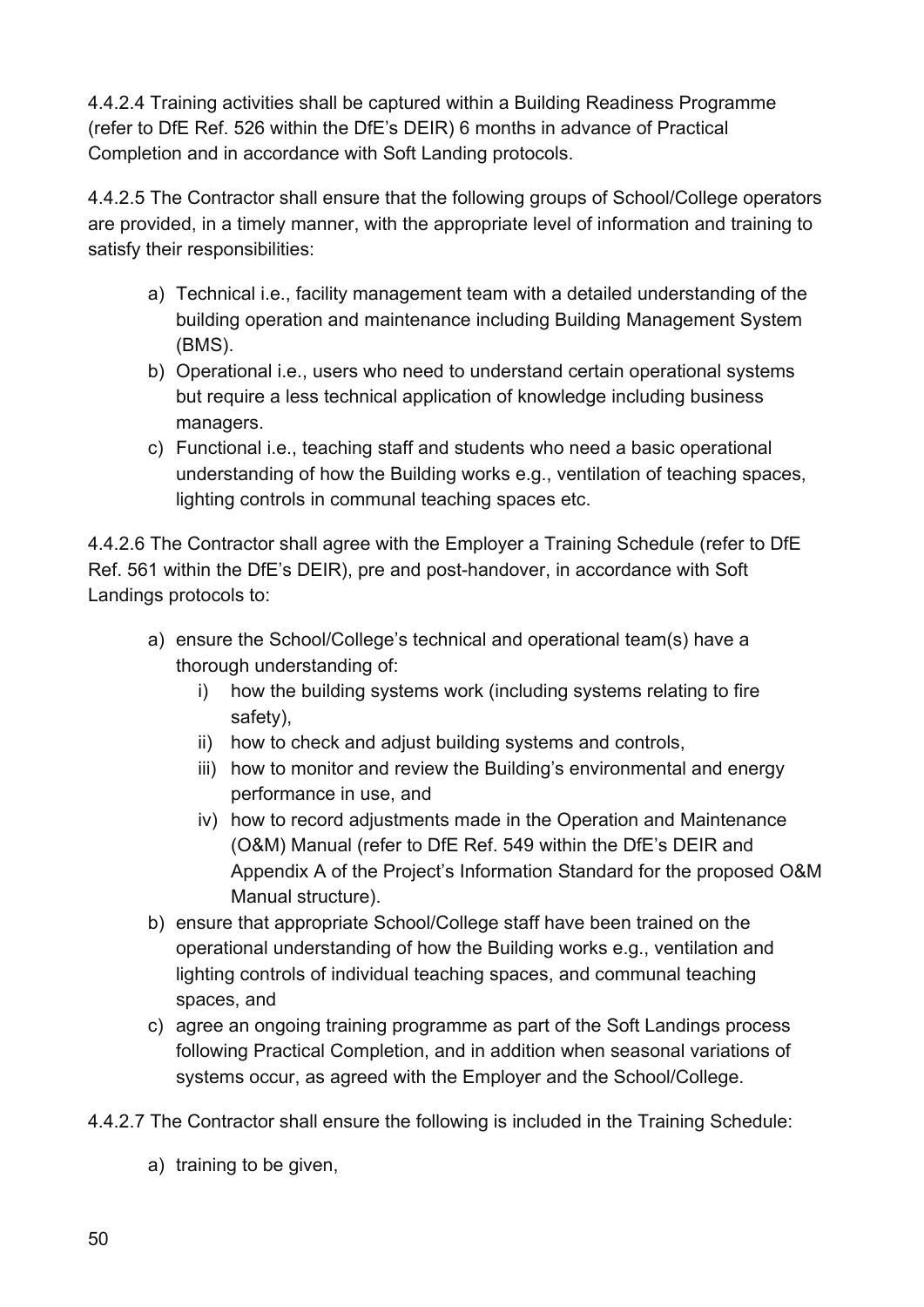- b) initial target audience identifying roles affected within the School/College environment,
- c) actual names of staff and operatives to be trained,
- d) planned dates,
- e) actual dates,
- f) a log of actual training given capturing the names and signatures of those trained (refer to Training Log DfE Ref. 560 within the DfE's DEIR).

4.4.2.8 In some instances, additional training will be required throughout the first year of operations, particularly in connection with system normalisation and seasonal commissioning e.g., BMS controls and adjustments, energy monitoring.

4.4.2.9 The Contractor shall maintain the Training Log and include it within Volume 1 of the O&M Manual.

#### <span id="page-50-0"></span>**4.4.3 Closure of snagging items (including grass growing)**

4.4.3.1 The Contractor shall agree with the Employer access arrangements for completion of all snagging in accordance with the Contract.

4.4.3.2 The Employer's Representative shall monitor the completion of snagging and confirm in writing when complete.

4.4.3.3 The ICT Advisor shall monitor the completion of the ICT snagging and confirm in writing when it is complete.

4.4.3.4 FF&E installation shall be checked for completeness against the Detailed Furniture Layouts, General Arrangement Building Sections and General Arrangement Floor Plans (refer to DfE Refs. 171, 181 and 198 respectively within the DfE's DEIR), and any damage recorded as part of the snagging process.

4.4.3.5 Where seasonal constraints have prevented grassed areas from being established, the following provisions shall apply and as noted in Table 1:

- a) The Contractor shall be obliged to return to site during the first growing season following the applicable Completion Date to cultivate, seed and adequately protect the grassed area(s).
- b) From the applicable Completion Date until the satisfactory completion of the grassed areas, the Parties shall have a responsibility for the maintenance of the grassed areas in accordance with the following:

| <b>Description/Item</b>                     | <b>Contractor</b><br><b>Responsibility</b> | <b>Employer</b><br><b>Responsibility</b> |
|---------------------------------------------|--------------------------------------------|------------------------------------------|
| Grass cutting and necessary<br>cultivation. | Yes                                        | n/a                                      |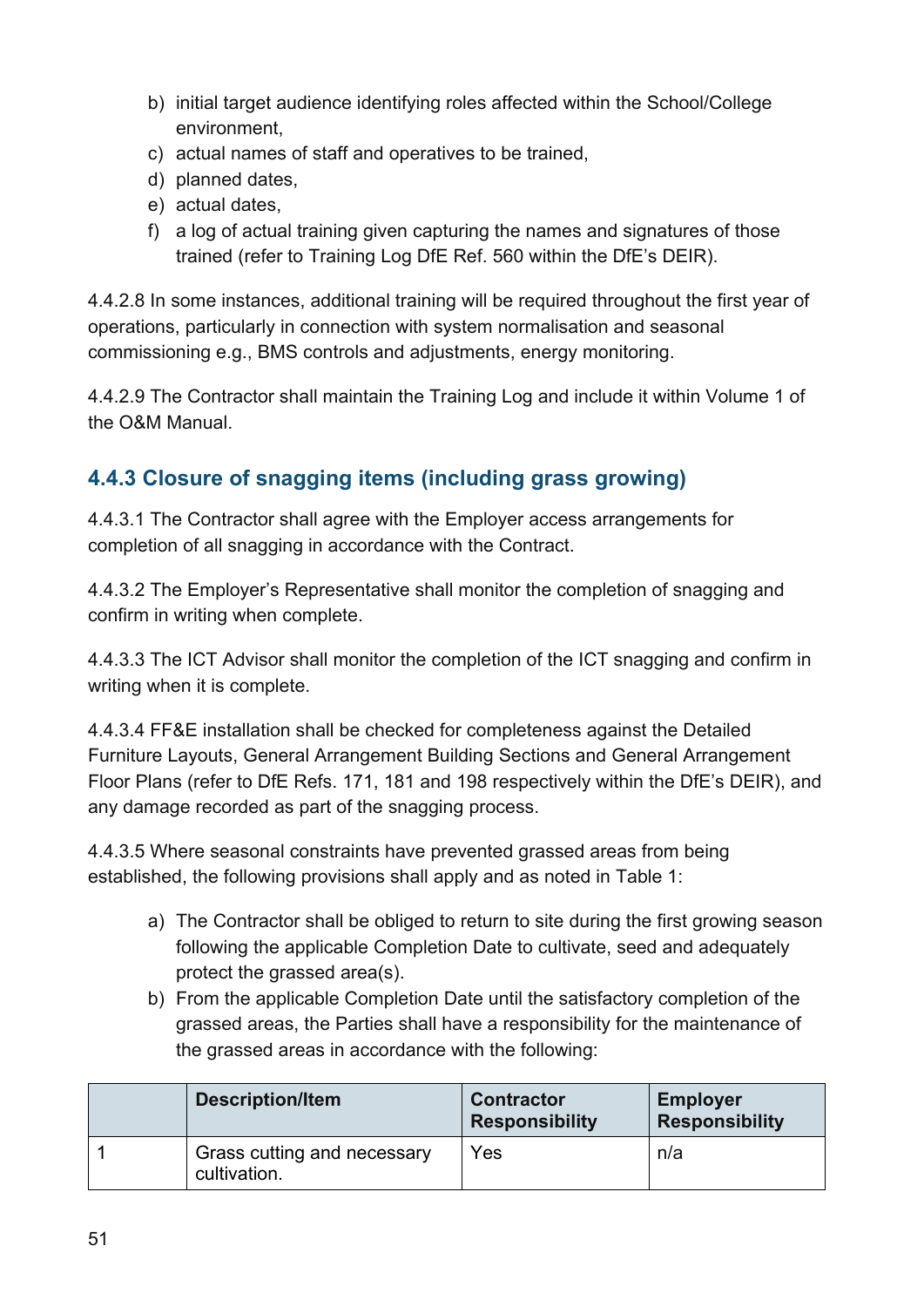| Ensuring no damage arising<br>from access by School/College<br>staff and pupils/students<br>and/or vandalism to the areas. | n/a | Yes |
|----------------------------------------------------------------------------------------------------------------------------|-----|-----|
| Install and maintain adequate<br>barrier/fencing or otherwise<br>as stated in the Employer's<br>Requirements.              | Yes | n/a |

#### <span id="page-51-1"></span>**Table 1 - Grassed areas requirements**

4.4.3.6 For the avoidance of doubt, any failure on the part of the Contractor to comply with its responsibilities as above shall constitute a defect.

## <span id="page-51-0"></span>**4.5 Defects & Non Conformance Reporting and Monitoring**

4.5.1 The Contractor shall adhere to the DfE defects and non conformance protocols, as set out in the Soft Landings procedures ensuring:

- a) The School/College are in receipt of key contact details (including out of hours/emergency telephone numbers).
- b) Defects and Non Conformances shall be recorded on a Non Conformance Register (refer to DfE Ref. 568 within the DfE's DEIR).
- c) Defects are rectified within an agreed timeframe.

4.5.2 All defects and non conformance matters shall be monitored at the monthly aftercare meetings during the Rectification Period.

4.5.3 The Contractor shall provide an updated Non Conformance Report (refer to DfE Ref. 618 within the DfE's DEIR) at each monthly aftercare meeting. The Report shall capture the issues, remedial and corrective measures undertaken. The Employer and Employer's Representative shall agree the status of each issue.

4.5.4 All defects and non conformance shall be remedied prior to the issue of the Notice of Completion of Making Good.

4.5.5 The response times referred to in Section 2 of the Scheme Contract shall be as follows:

- a) Water ingress or leak from internal services 8 working hours.
- b) Electrical and heating faults 8 working hours.
- c) Blocked drains 8 working hours.
- d) Ill-fitting doors/windows where security affected 8 working hours.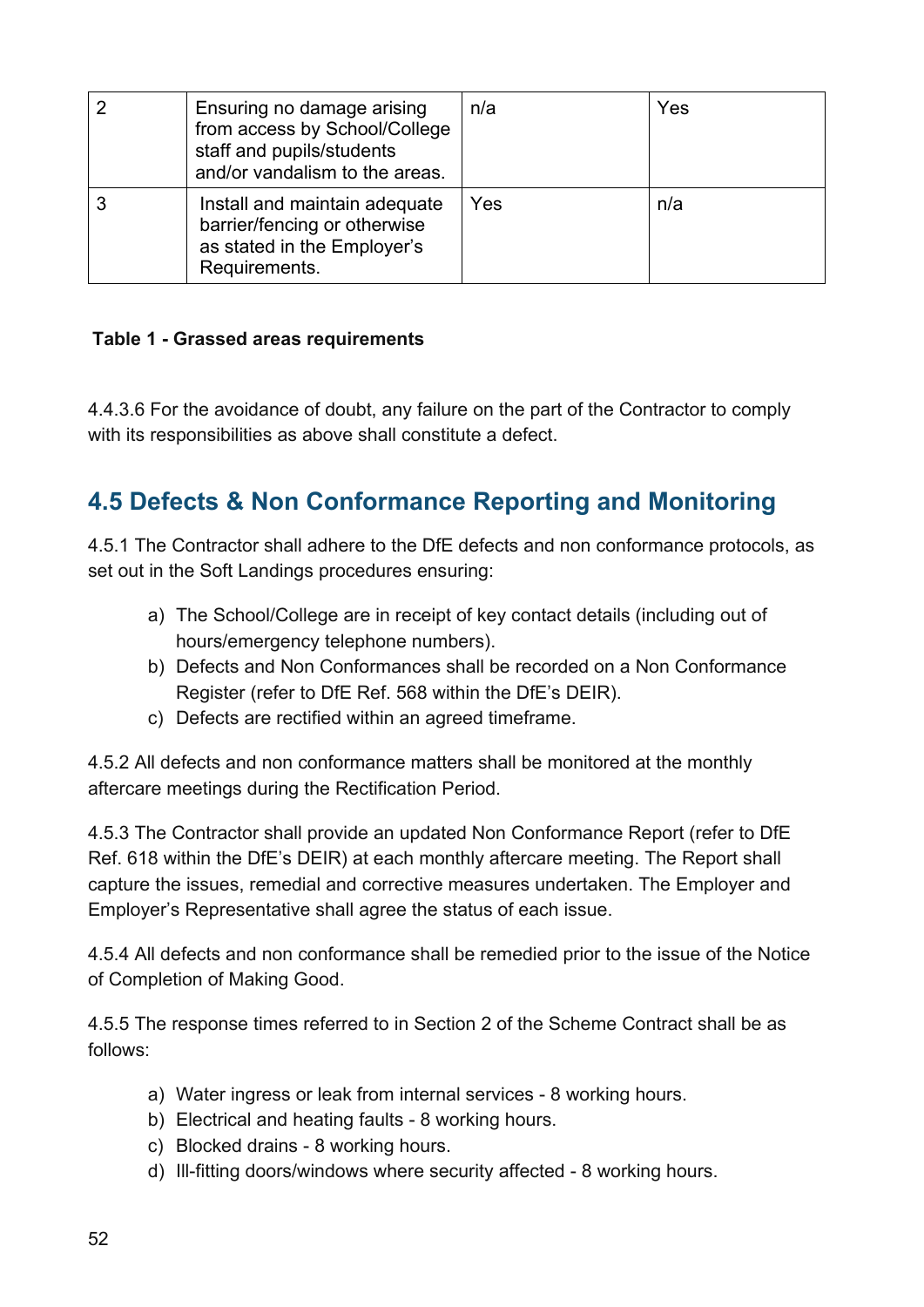e) All other defects which the Employer reasonably considers require attention before the end of the Rectification Period and which materially impact to the operation of the School/College - 7 days (unless in the opinion of the Employer these represent a possible danger, in which case, 8 working hours).

4.5.6 Provided always that, without prejudice to the generality of Section 2 of the Scheme Contract, should the Contractor be unable to comply with a relevant response time, or a defect requires an emergency response, then the defect can be made safe by the Employer or others on their behalf (including those working at the School/College) in line with the provisions of the Scheme Contract.

4.5.7 For the purpose of this Section (4.5), "working hours" shall mean any hour between 9am and 5pm on a day other than a Saturday, Sunday or Bank Holiday. In the event of an emergency, access will need to be agreed between the Employer and the Contractor (both acting reasonably).

## <span id="page-52-0"></span>**4.6 Lessons Learnt**

4.6.1 The Employer's Representative shall arrange, chair and manage lessons learnt workshops at the end of RIBA Stages 3-6 with the Contractor and their delivery team and capture all outcomes in a Lessons Learnt Log (refer to DfE Ref. 350 within the DfE's DEIR).

# <span id="page-52-1"></span>**4.7 Seasonal Commissioning**

4.7.1 Seasonal commissioning adjustments shall be conducted throughout the first year of the Building's operation following Practical Completion by the Contractor and as noted in Table 2. Seasonal commissioning adjustments are to be agreed and diarised in a Seasonal Commissioning Adjustment Programme (refer to DfE Ref. 345 within the DfE's DEIR) giving the Employer and School/College at least 1 weeks' notice of any activities. In particular:

- a) boiler plant/heat pumps and heating controls shall be reviewed and adjusted during the first winter period when outside conditions match the design temperature,
- b) ventilation and cooling plant shall be reviewed and adjusted when the Building is at full occupancy during the first summer period matching the peak design temperature,
- c) for the domestic cold water systems the end of line automatic flushing system seasonal adjustments shall be reviewed upon occupation of the Building and also at peak summer time temperatures,
- d) for electrical systems seasonal commissioning shall review the settings for automatic daylight controls at the autumnal and spring equinox, and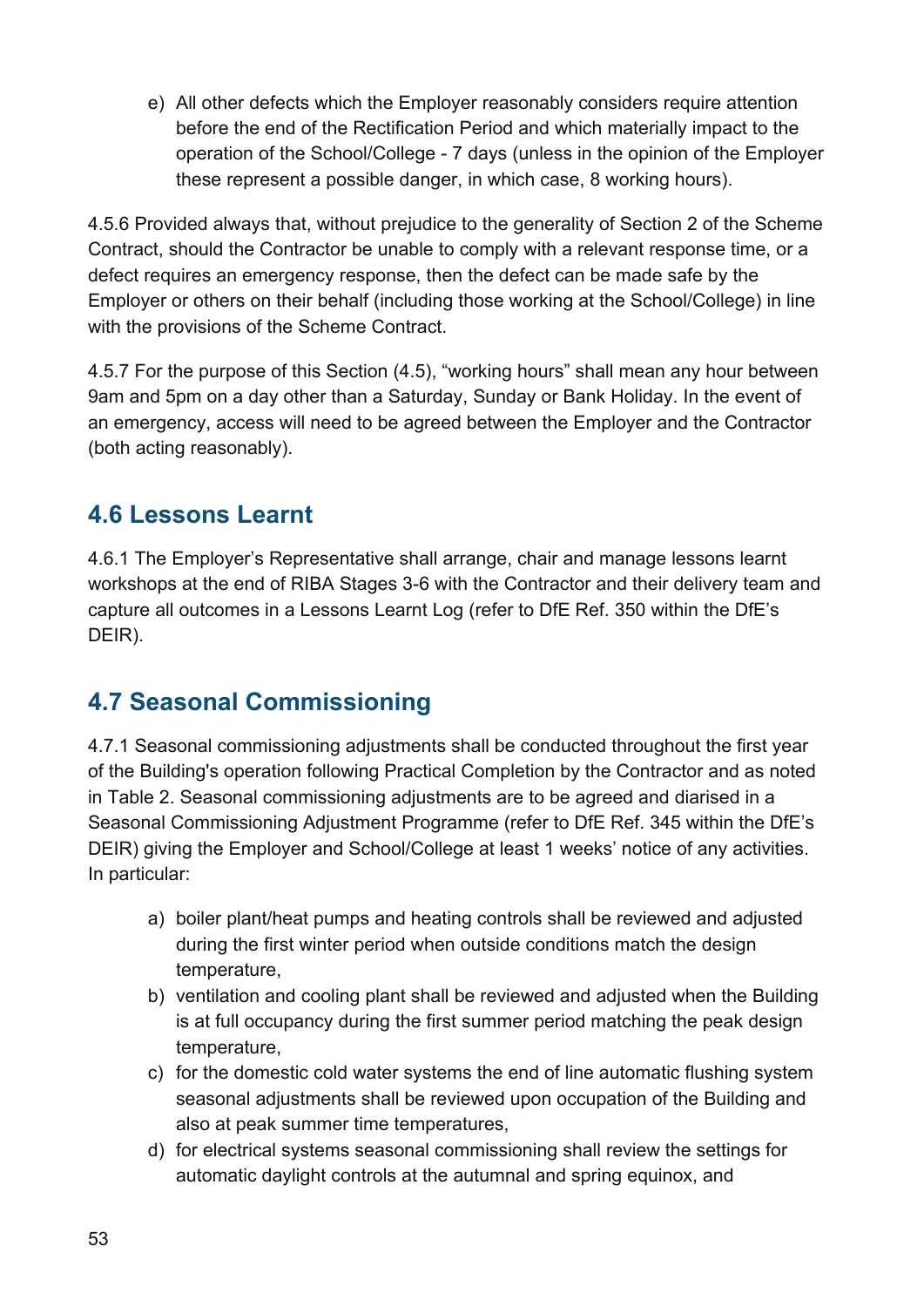e) power factor correction settings shall be reviewed once the Building is at full occupation (or at 12 months post Practical Completion) and all equipment/plant fully operational.

4.7.2 Where adjustments are made to any plant and control settings as a result of seasonal commissioning activities these shall be summarised and all adjustments recorded within the O&M Manual.

## <span id="page-53-0"></span>**4.8 Building Performance Evaluation (BPE), Energy and Carbon Monitoring**

#### <span id="page-53-1"></span>**4.8.1 Building Performance Evaluation (BPE)**

4.8.1.1 The purpose of the BPE is set out in the DfE's Generic Design Brief (GDB) Technical Annex 2K: Building Performance Evaluation Methodology. The Contractor shall support the School/College building users in achieving building performance through an agreed evaluation and reporting regime.

4.8.1.2 The Contractor shall support the School/College building users by setting up and carrying out BPE reviews and reporting at 3-6 months and 9-12 months post Practical Completion as noted in Table 2. This shall comprise:

- a) analysis of information on the project before the visit,
- b) two-part site visit and walk around/meeting with the School/College the Contractor (including MEP and controls specialist),
- c) photos of the School/College/Works reviewed,
- d) completion of an FM questionnaire,
- e) completion of a teaching staff questionnaire, and
- f) review of the BMS system and energy consumption data.

4.8.1.3 Follow up actions after the initial meeting shall comprise:

- a) analysis of the data collected for each School/College,
- b) compilation of a report on all findings, energy trends and observations from each School/College – aimed at the Employer and Employer's Representative,
- c) compilation of short summary report that will go back to the School/College, and
- d) overall report on the batch of School/College Buildings for the Employer, if part of a batch/wider campus project.

4.8.1.4 All reports shall follow the standard Employer's format for BPE reviews as detailed in DfE's Generic Design Brief (GDB) Technical Annex 2K: Building Performance Evaluation Methodology i.e., an Initial Performance Review Report followed by a Final Performance Review Report (refer to DfE Ref. 619 within the DfE's DEIR).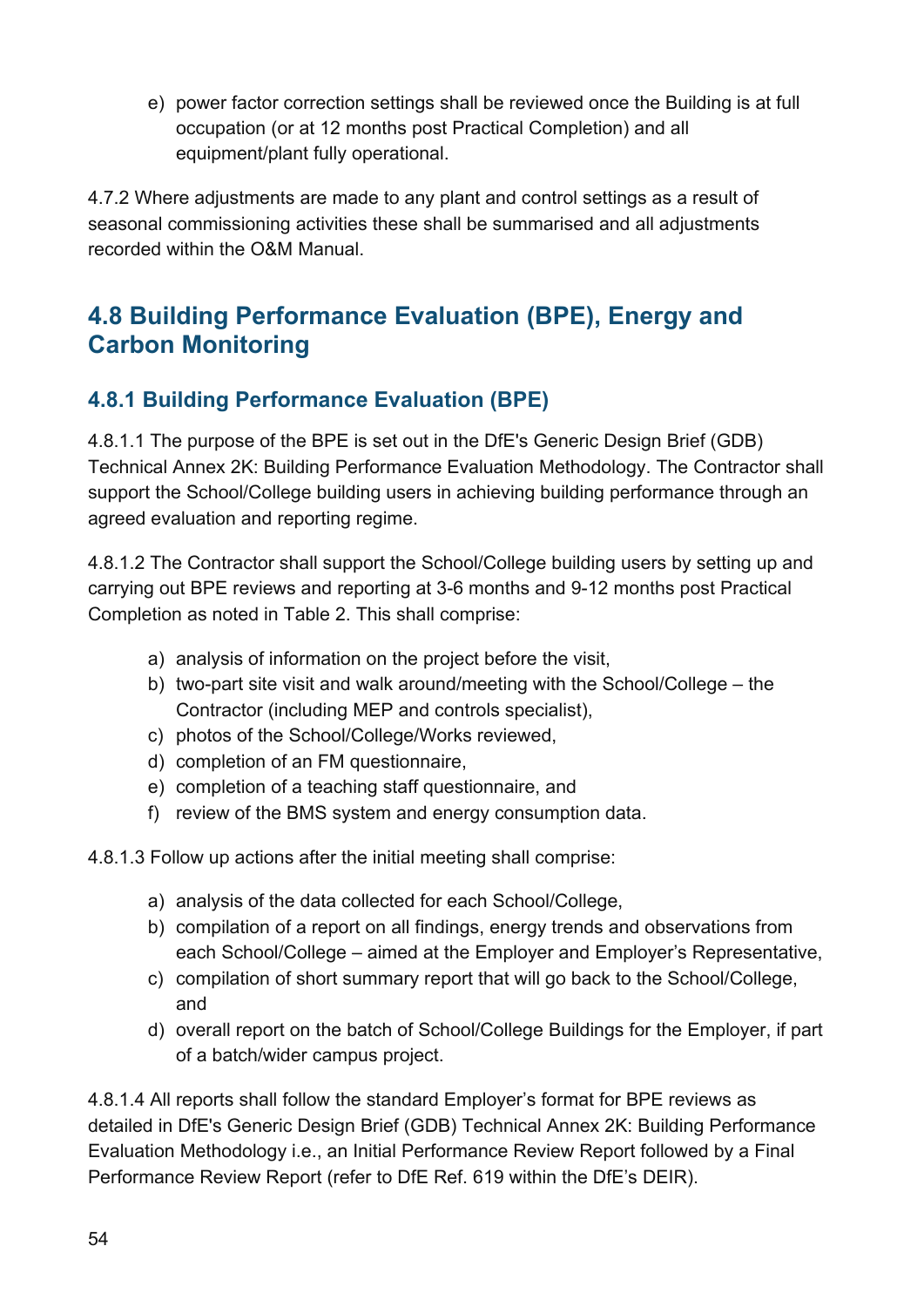#### <span id="page-54-0"></span>**4.8.2 Energy Monitoring & Bench Marking**

4.8.2.1 Reporting of Energy In Use consumption data and performance verification of systems shall be monitored against the benchmarks shown in Technical Annex 2H: Energy from the BMS or via iSERV/K2n (or approved equivalent) using data from submeter(s) fitted. All incoming utilities including electricity, gas, water and heat meters (fitted where district heating is used). Sub-metering requirements are captured in Technical Annex 2H of the Employer's Requirements.

#### <span id="page-54-1"></span>**4.8.3 Carbon Reporting**

4.8.3.1 Embodied Carbon in Construction (refer to DfE Ref. 617 within the DfE's DEIR) shall be reported at:

- a) Three months post-Practical Completion (Interim Report).
- b) At end of Rectification Period (Final Report).

4.8.3.2 Operational carbon reflecting 'in use' data during the Rectification Period (refer to DfE Ref. 617 within the DfE's DEIR) shall be reported at:

- a) Six months post-Practical Completion (Interim Report).
- b) At end of Rectification Period (Final Report).

4.8.3.3 At the end of the Rectification Period the above information shall be collated and captured into a 'Year 1' Net Zero Strategy Report (refer to DfE Ref. 617 within the DfE's DEIR).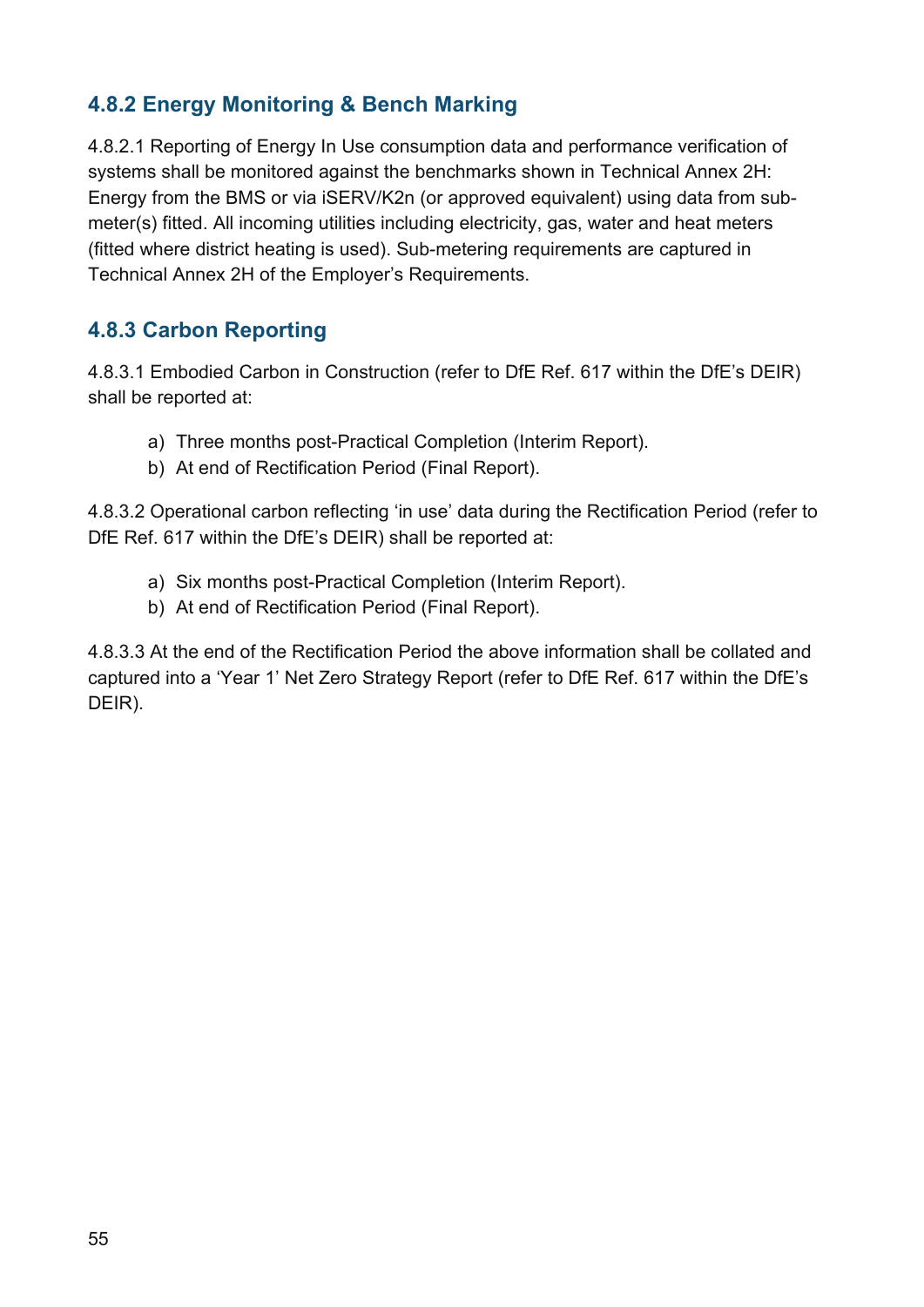| <b>Soft Landings</b><br><b>Requirement</b>                                                                                            | <b>Employer</b><br><b>Tasks</b>                                                                                                                                                                                                        | <b>Contractor</b><br><b>Tasks</b>                                                                                                                                                                                                                                      | <b>Other</b><br><b>Stakeholder</b><br><b>Tasks</b>                                                 | <b>Output</b>                                                                                                                                                                                                        |
|---------------------------------------------------------------------------------------------------------------------------------------|----------------------------------------------------------------------------------------------------------------------------------------------------------------------------------------------------------------------------------------|------------------------------------------------------------------------------------------------------------------------------------------------------------------------------------------------------------------------------------------------------------------------|----------------------------------------------------------------------------------------------------|----------------------------------------------------------------------------------------------------------------------------------------------------------------------------------------------------------------------|
| <b>Initial Soft</b><br><b>Landings</b><br><b>Assistance &amp;</b><br><b>Aftercare</b>                                                 | Employer's<br>Representative to<br>liaise with<br>School/College to<br>agree where<br>Contractors' Soft<br>Landing<br>representative<br>can base<br>themselves and<br>ensure<br>School/College<br>know to utilise<br>them              | Contractor to<br>ensure all defects<br>are recorded,<br>monitored and<br>completed<br>1 operative, 1<br>day per week for<br>initial 6-week<br>period                                                                                                                   | School/College<br>to<br>accommodate<br>Contractor's<br>representative<br>and utilise<br>assistance | <b>Defects</b><br><b>Register</b><br>updated and<br>maintained by<br>Employer's<br>Representative                                                                                                                    |
| <b>Training to</b><br>ensure the<br><b>Responsible</b><br><b>Body fully</b><br>understand how<br>to operate the<br><b>Building(s)</b> | Employer's<br>Representative to<br>liaise with<br>School/College<br>for attendance at<br>training                                                                                                                                      | In addition to<br>initial training for<br>all systems, 6<br>No. additional<br>days shall be<br>allowed for<br>replicated<br>training, as<br>required, based<br>on topics<br>identified in the<br>monthly meetings                                                      | Propose<br>training topics<br>at the monthly<br>meetings                                           | <b>Training</b><br><b>Schedule based</b><br>on the initial<br><b>Handover</b><br><b>Training Plan</b><br>culminating in a<br>Training Log-<br>all prepared/<br>maintained by<br>Contractor                           |
| <b>Monthly</b><br>Aftercare/<br><b>Enhanced</b><br><b>Rectification</b><br><b>Period Meeting</b>                                      | Employer's<br>Representative<br>sets the agenda<br>DfE PM/PD to<br>attend based on<br>need (minimum<br>quarterly)<br>Employer's<br>Representative<br>manages two<br>lessons learnt<br>workshops at 6<br>and 12 months<br>post handover | 1-day formal<br><b>Aftercare Review</b><br>Meeting per<br>month during first<br>12 months of<br>Rectification<br>Period<br>Contractor<br>required to<br>prepare<br>information<br>based on agenda<br>items,<br>prepare/issue<br>minutes and<br>track agreed<br>actions | School/College<br>to attend as<br>necessary<br>based on need                                       | Agenda (TA) +<br><b>Minutes</b><br>(Contractor)<br>including:<br>- Aftercare Issues<br>- Training<br>Update/Requirem<br>ents<br>- Defects/Non-<br>conformance<br>- Systems<br>Monitoring and<br>Utility<br>Usage/BPE |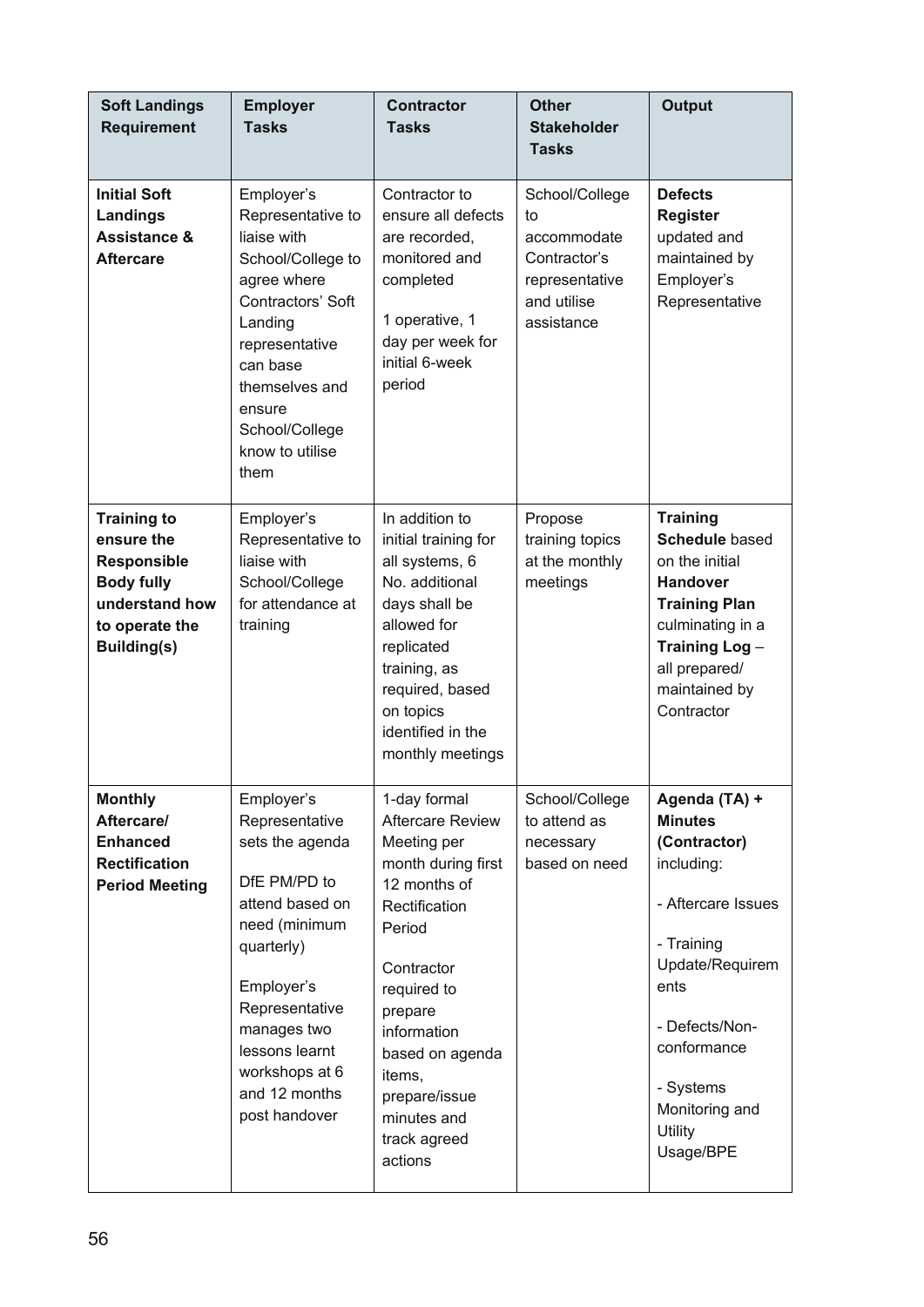|                                                            |                                                                                                                                               | Attendance from<br>specialist<br>Contractor<br>representatives'<br>dependent on<br>agenda items |                                                                                                                     | - Lessons Learnt<br>sessions at 6 and<br>12 months (TA)<br><b>Defects</b><br><b>Register</b><br>including<br>retrospective<br>derogations<br>covering non-<br>performance (TA)<br><b>Lessons Learnt</b><br>Log for DfE<br>knowledge<br>sharing (RIBA<br>Stages 3-6)<br><b>Reports and</b><br>Certificates as<br>per items below<br>(based on<br>agenda items) |
|------------------------------------------------------------|-----------------------------------------------------------------------------------------------------------------------------------------------|-------------------------------------------------------------------------------------------------|---------------------------------------------------------------------------------------------------------------------|---------------------------------------------------------------------------------------------------------------------------------------------------------------------------------------------------------------------------------------------------------------------------------------------------------------------------------------------------------------|
| <b>Seasonal</b><br>Commissioning                           | Employer's<br>Representative to<br>liaise with<br>School/College<br>regarding<br>accommodating<br>Contractor for<br>seasonal<br>commissioning | 1 day per quarter<br>to make seasonal<br>adjustments (to<br>be planned as<br>required)          | School/College<br>to<br>accommodate<br>Contractor's<br>representatives<br>and understand<br>seasonal<br>adjustments | Commissioning<br>activities agreed<br>and diarised on a<br>Seasonal<br>Commissioning<br>Adjustment<br>Programme,<br>reviewed at<br>monthly meetings<br>and recorded in<br>Lessons Learnt<br>Log<br>Commissioning<br>certificates at 3,<br>6, 9 & 12 months<br>reviewed and<br>placed in<br>Operational and<br>Maintenance<br>(O&M) Manual                     |
| <b>Building</b><br><b>Performance</b><br><b>Evaluation</b> | Employer's<br>Representative to<br>extract relevant<br>data, review and<br>share with                                                         | Work with<br>Employer's<br>Representative<br>and<br>School/College to<br>review 'in use'        | School/College<br>to engage with<br>the process                                                                     | <b>Two Building</b><br><b>Performance</b><br><b>Evaluation</b><br><b>Reports - Initial</b><br><b>Performance</b><br><b>Review and</b>                                                                                                                                                                                                                         |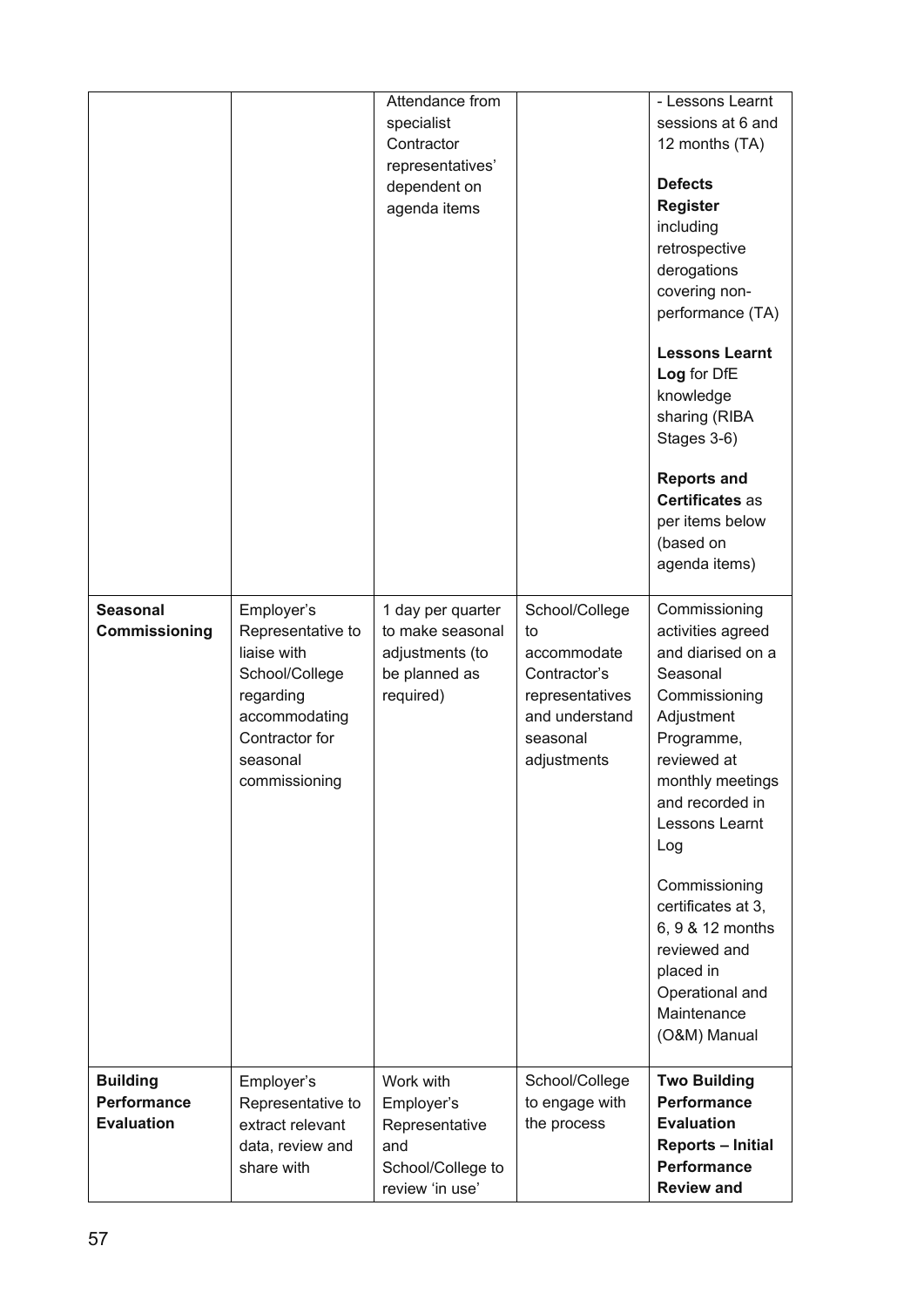| Frequency:       | Contractor for    | data and assist in | <b>Final</b>         |
|------------------|-------------------|--------------------|----------------------|
| $Energy -$       | comment           | preparation of     | Performance          |
| Quarterly        |                   | reports            | <b>Review</b> as per |
| Water $-$        | Employer's        |                    | Template set out     |
| Quarterly        | Representative to | Monitor and        | in Technical         |
| Carbon $-3, 6$ & | prepare reports   | Benchmark -        | Annex 2K             |
| 12 months        | for DfE           | verifying system   |                      |
| $BPE - 6 & 12$   | summarising       | performance via    |                      |
| months           | findings          | K2n/iSERV or       |                      |
|                  |                   | similar platform   |                      |
|                  | Cover in monthly  | providing daily    |                      |
|                  | aftercare         | readings           |                      |
|                  | meetings          |                    |                      |
|                  |                   | Upload total       |                      |
|                  |                   | water              |                      |
|                  |                   | consumption        |                      |
|                  |                   | data, via          |                      |
|                  |                   | K2n/iSERV or       |                      |
|                  |                   | similar, and/or to |                      |
|                  |                   | a public platform  |                      |
|                  |                   | for first 1-year   |                      |
|                  |                   | post-completion    |                      |
|                  |                   |                    |                      |

#### <span id="page-57-0"></span>**Table 2 - Handover and Completion Requirements**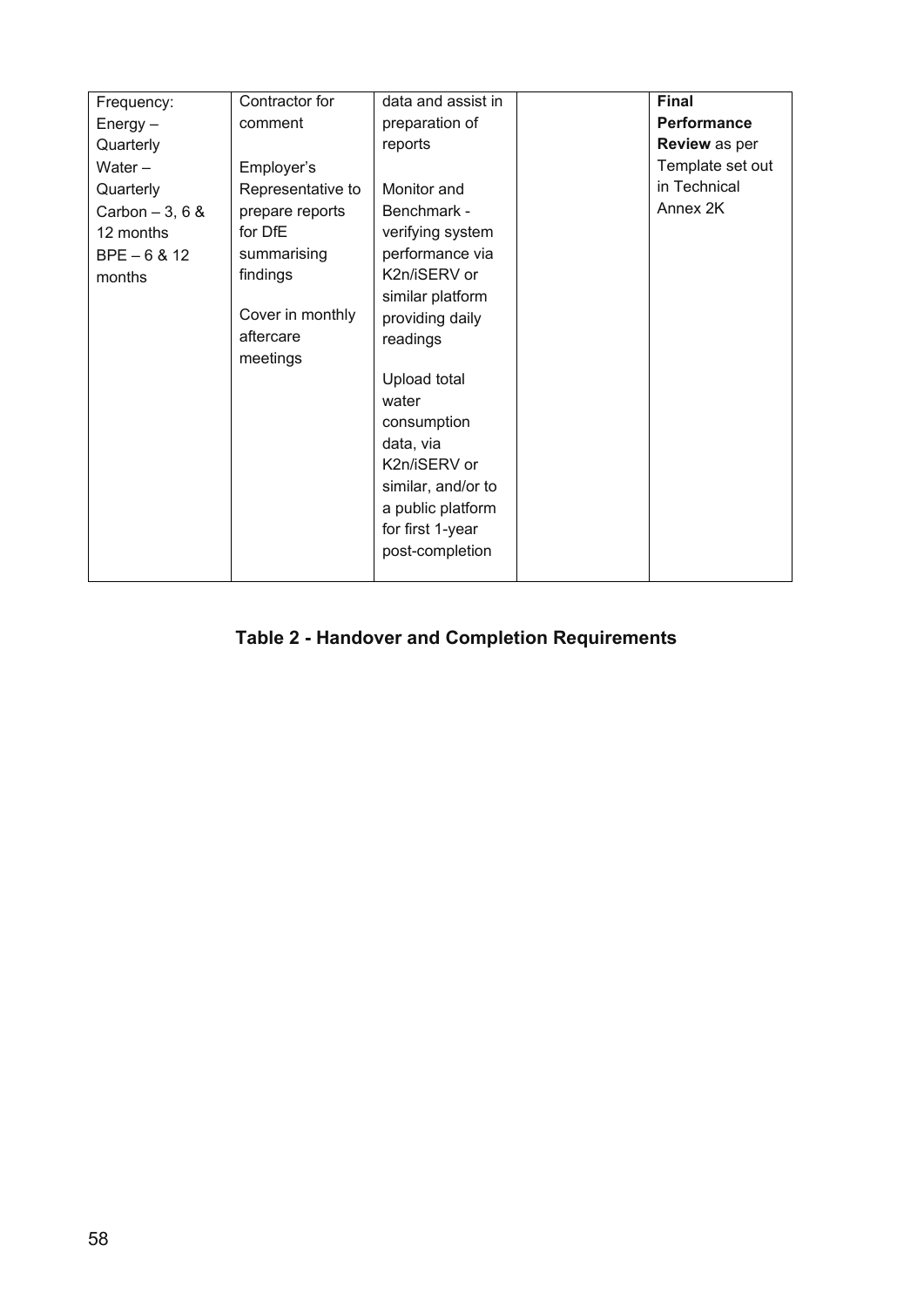# <span id="page-58-0"></span>**Annex 1 – Project's Information Protocol**

Refer to Annex 1 – Project's Information Protocol including Information Particulars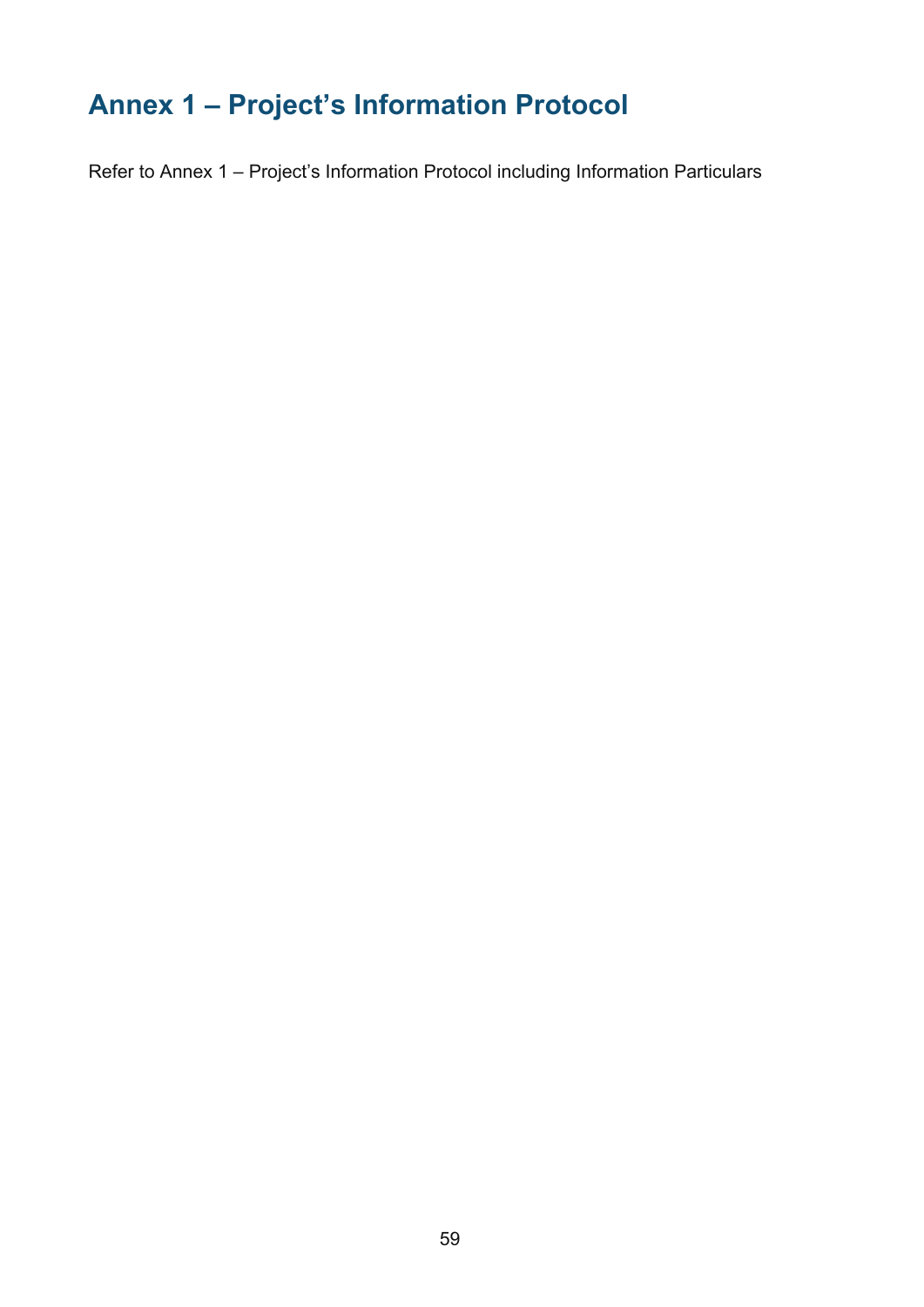# <span id="page-59-0"></span>**Annex 2 – DfE's Exchange Information Requirements**

Refer to Annex 2 – DfE's Exchange Information Requirements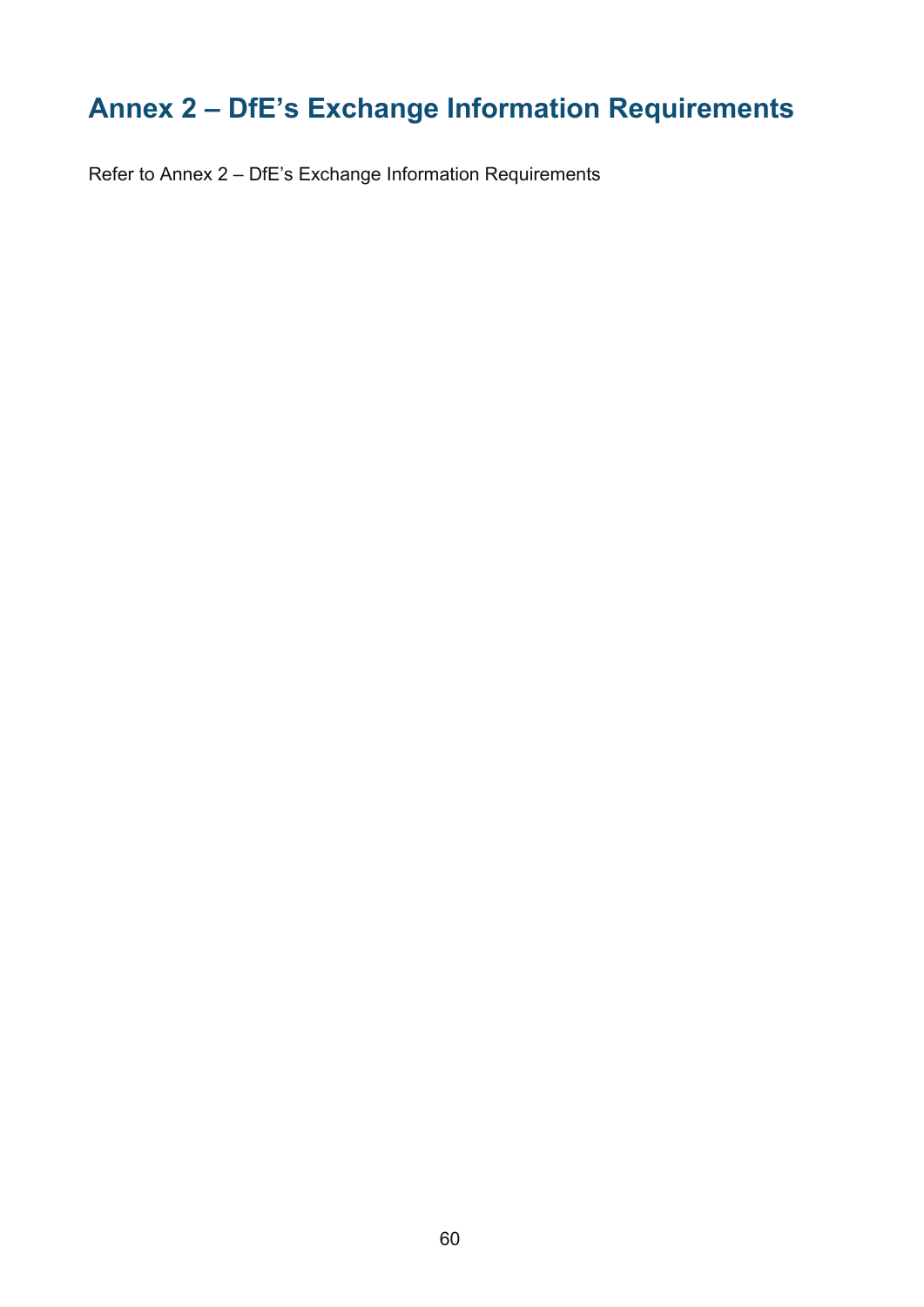# <span id="page-60-0"></span>**Annex 3 – DfE's Detailed Exchange Information Requirements**

Refer to Annex 3 – DfE's Detailed Exchange Information Requirements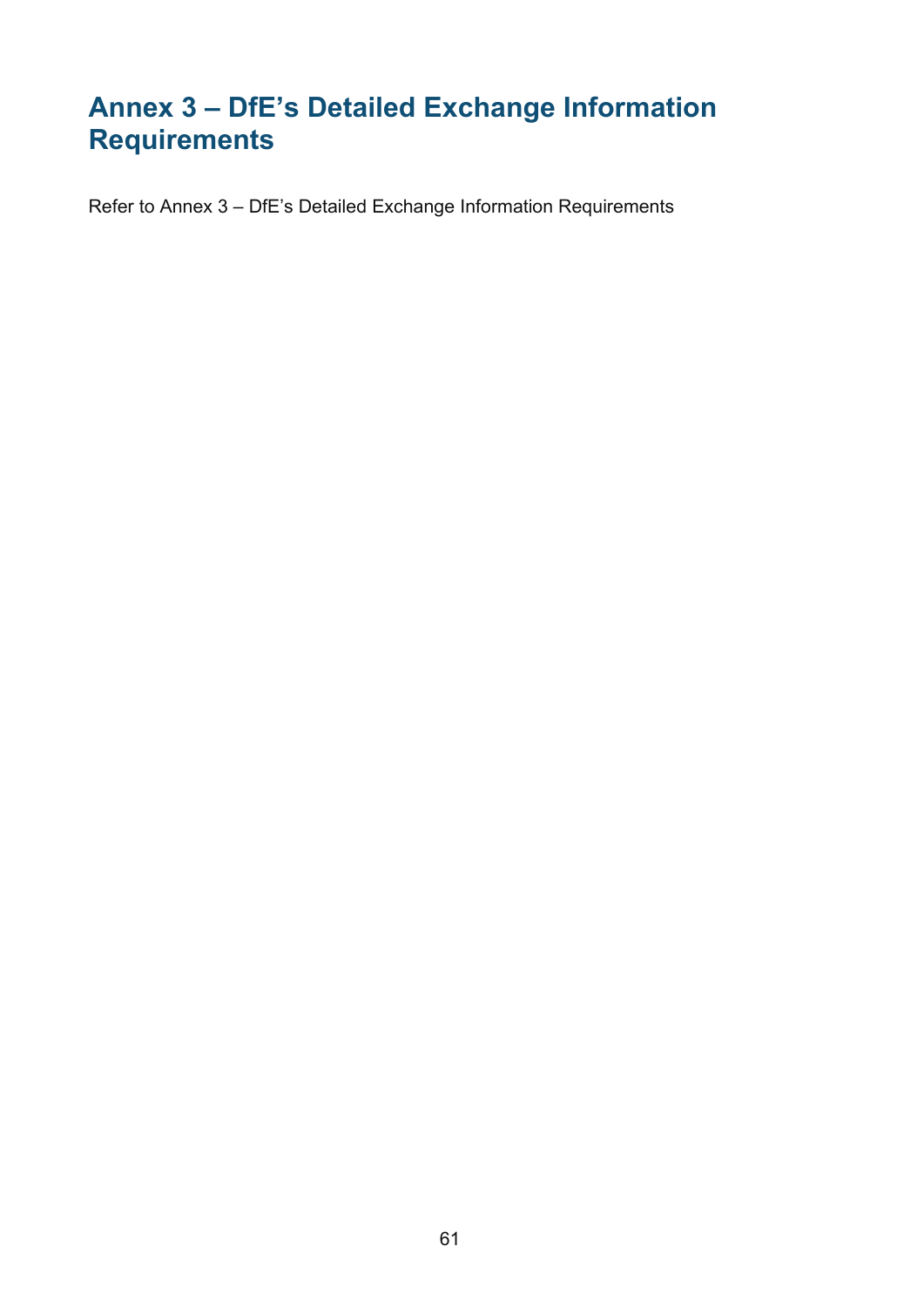# <span id="page-61-0"></span>**Annex 4 – Project's Information Production Methods And Procedures**

Refer to Annex 4 – Project's Information Production Methods And Procedures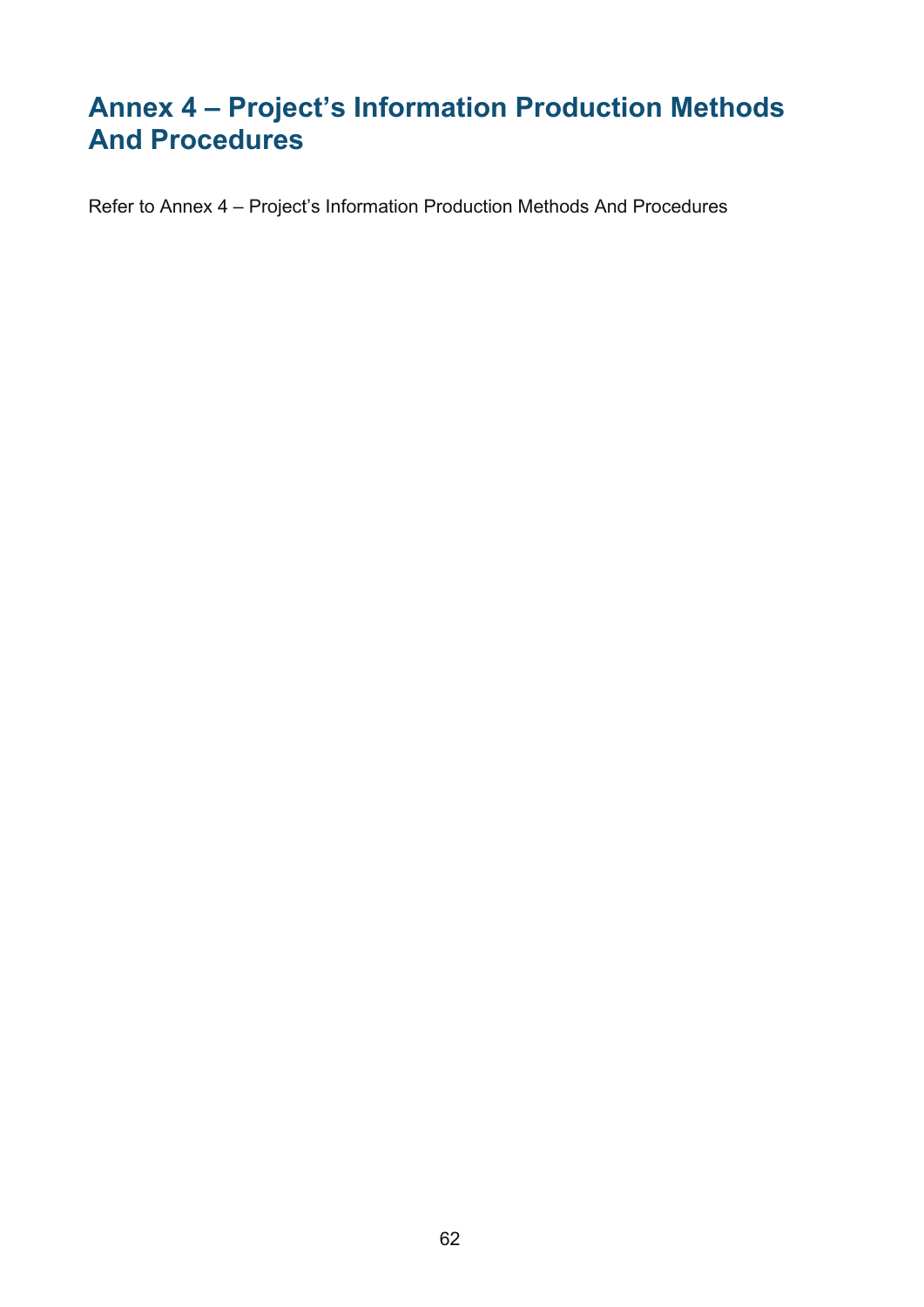# <span id="page-62-0"></span>**Annex 5 – Project's Information Standard**

Refer to Annex 5 – Project's Information Standard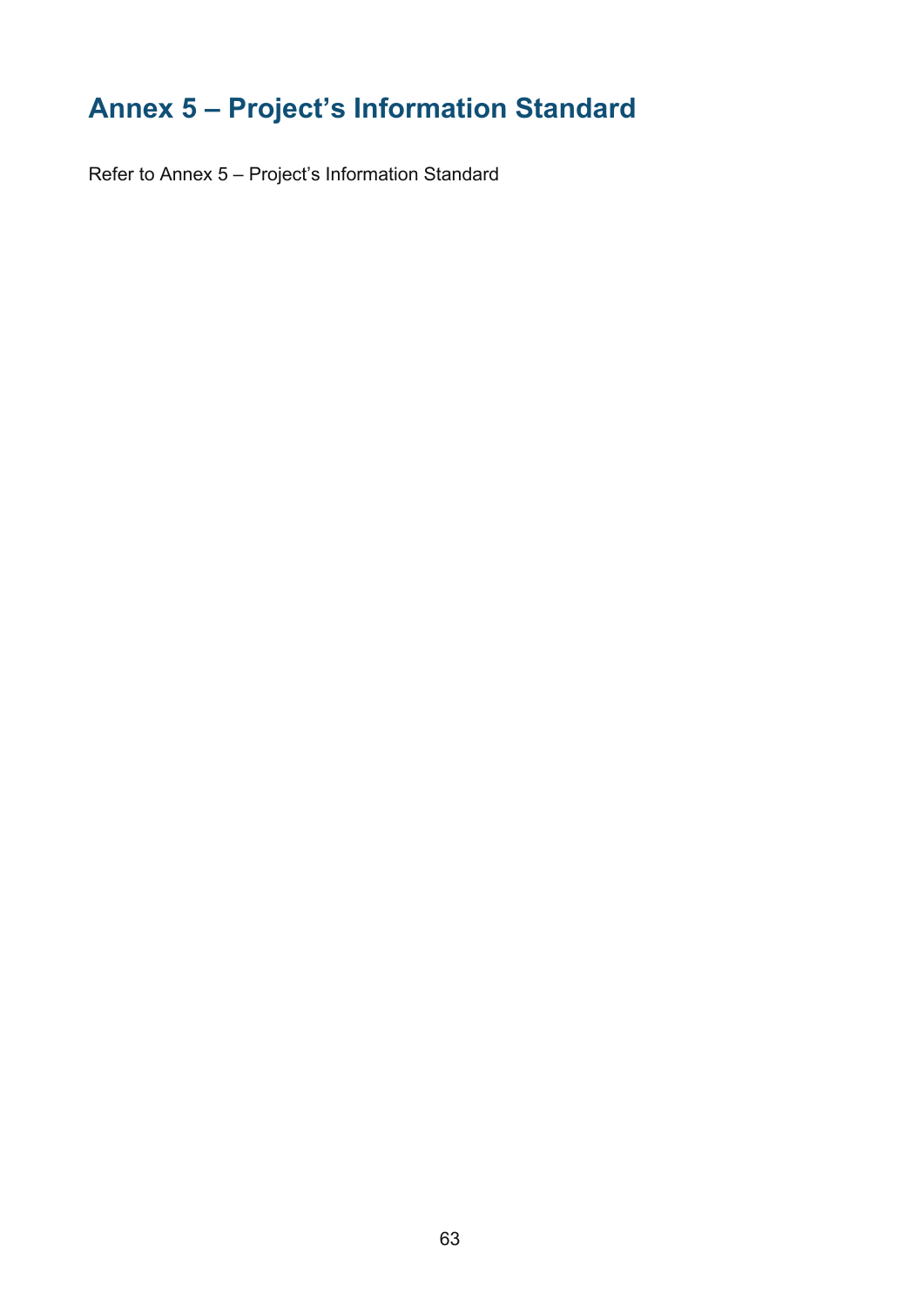# <span id="page-63-0"></span>**Annex 6 – Special Conditions**

[Employer's Representative shall set out any special conditions applicable to the Scheme under this annex.]